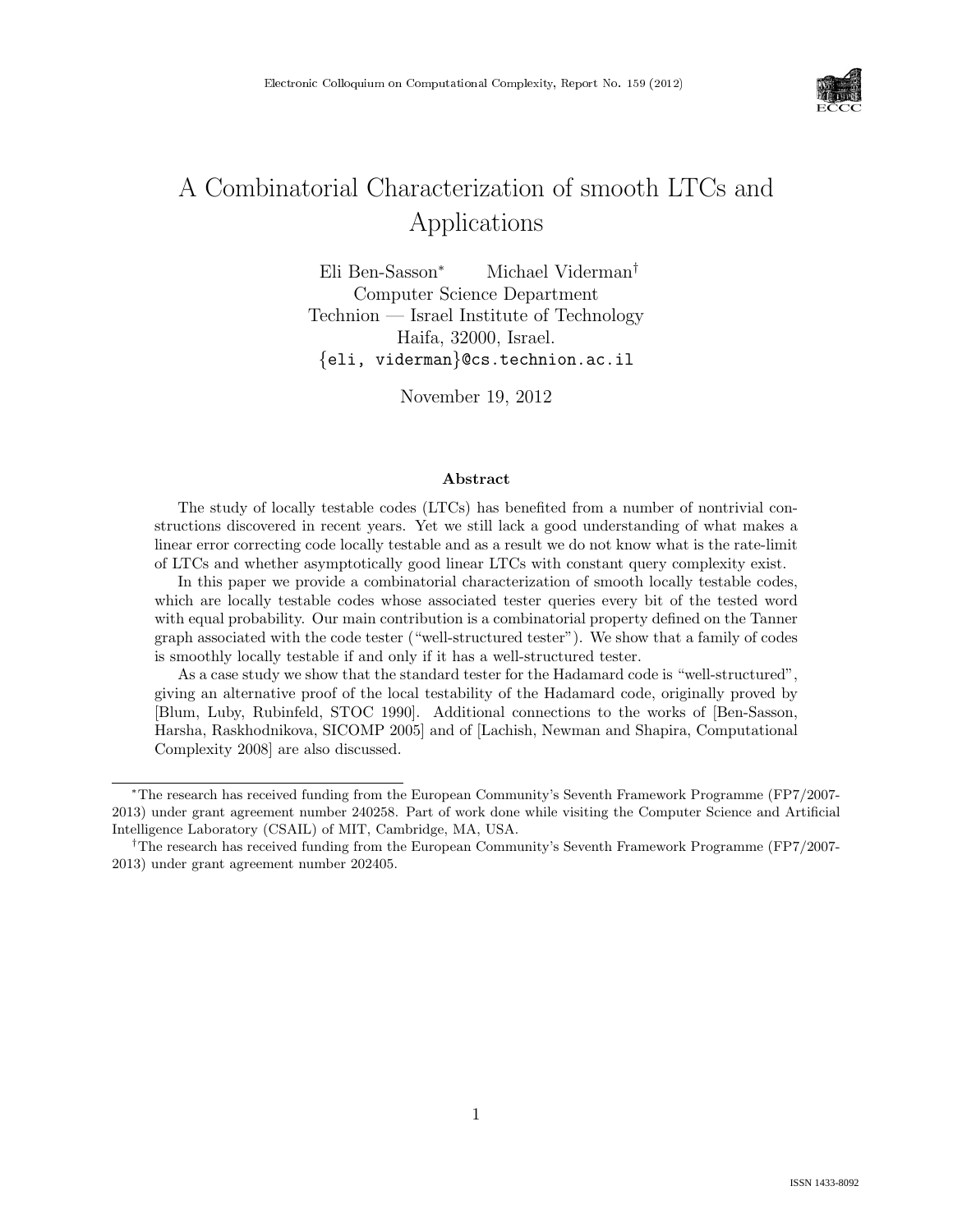# Contents

| $\mathbf{1}$   | Introduction                                                                                         | 3                |  |  |  |  |
|----------------|------------------------------------------------------------------------------------------------------|------------------|--|--|--|--|
|                | 1.1                                                                                                  | $5\phantom{.00}$ |  |  |  |  |
|                | Space complexity vs. Query complexity $\dots \dots \dots \dots \dots \dots \dots \dots \dots$<br>1.2 | $\overline{5}$   |  |  |  |  |
| $\bf{2}$       | <b>Definitions and Main Results</b>                                                                  |                  |  |  |  |  |
|                | 2.1                                                                                                  | 6                |  |  |  |  |
|                | 2.2                                                                                                  |                  |  |  |  |  |
|                | 2.3                                                                                                  |                  |  |  |  |  |
|                | 2.4                                                                                                  | 10               |  |  |  |  |
| $\bf{3}$       | Testing of small cyclic-width linear properties                                                      | 10               |  |  |  |  |
|                | 3.1                                                                                                  | -11              |  |  |  |  |
|                | 3.2                                                                                                  | 11               |  |  |  |  |
|                | 3.3                                                                                                  | 12               |  |  |  |  |
| $\overline{4}$ | Structured codes are $LTCs - Proof$ of Lemma 2.11                                                    |                  |  |  |  |  |
|                | Smooth LTCs are structured — Proof of Lemma 2.12<br>$\bf{5}$                                         |                  |  |  |  |  |
|                |                                                                                                      |                  |  |  |  |  |
| 6              | Hadamard codes are strongly structured — Proof of Theorem 2.9                                        | 18               |  |  |  |  |
|                | 6.1                                                                                                  | 19               |  |  |  |  |
|                | 6.2                                                                                                  | 20               |  |  |  |  |
| $\overline{7}$ | <b>Proof of Theorem 3.3</b>                                                                          | 21               |  |  |  |  |
|                | 7.1                                                                                                  | 22               |  |  |  |  |
| 8              | <b>Proof of Theorem 3.8</b>                                                                          | 24               |  |  |  |  |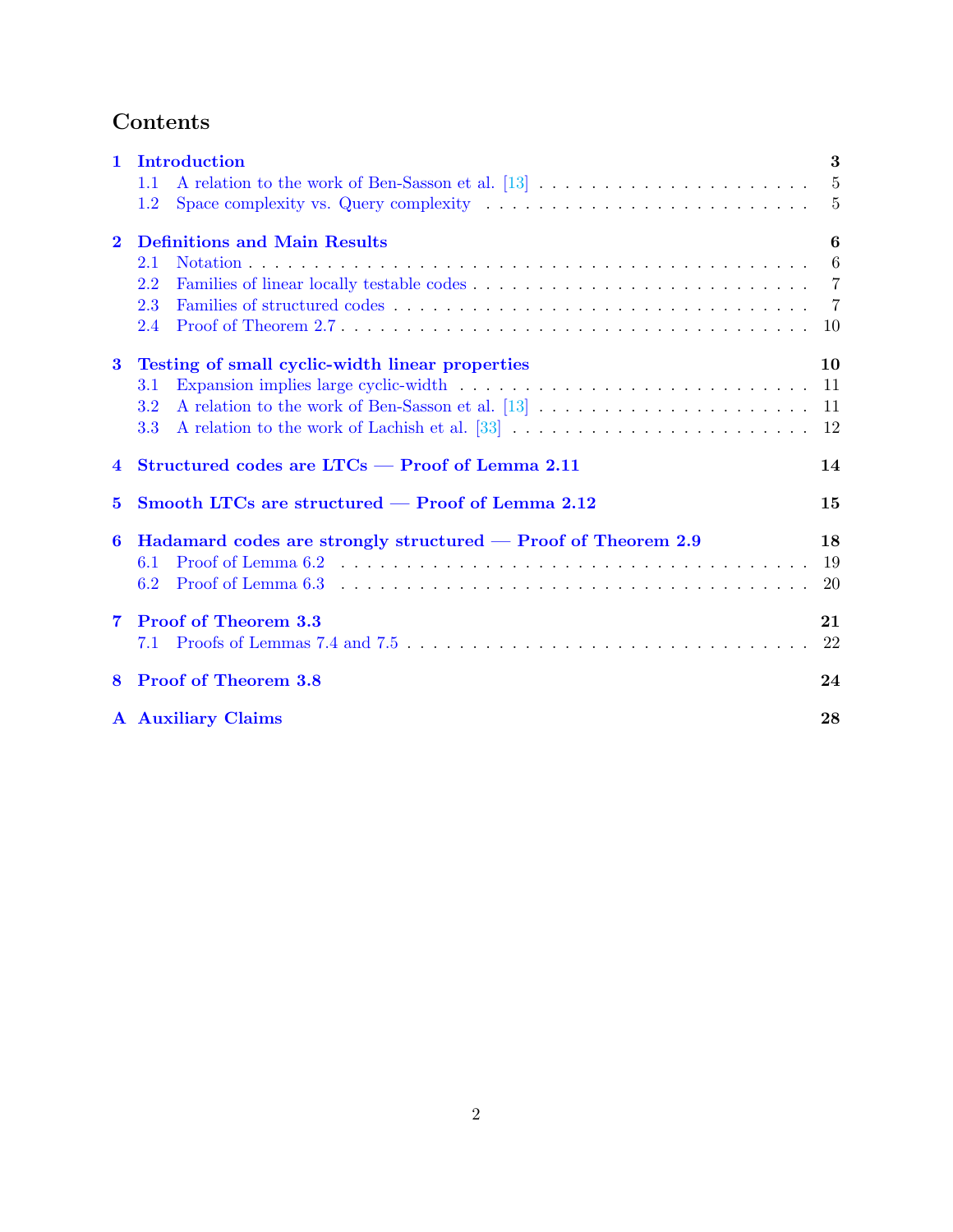# <span id="page-2-0"></span>1 Introduction

Locally testable codes (LTCs) are error correcting codes for which membership in the code can be tested to a high degree of certainty via a randomized testing procedure that reads only a few bits from the purported codeword. This testing procedure accepts all legal codewords, and rejects with non-negligible probability all words that are sufficiently far from every codeword in Hamming distance. Certain LTCs (with additional properties) are a crucial building block in the construction of probabilistically checkable proofs  $(PCPs)$  [\[6,](#page-24-0) [5\]](#page-24-1) and as a result LTCs were defined and studied in early works on PCPs [\[42,](#page-27-1) [4,](#page-24-2) [24,](#page-26-1) [41\]](#page-27-2). A more systematic study of LTCs was initiated by [\[25\]](#page-26-2) and since then a number of nontrivial constructions of families of LTCs have been discovered, including LTCs based on PCPs of proximity (PCPPs)  $[10, 22, 37]$  $[10, 22, 37]$  $[10, 22, 37]$  $[10, 22, 37]$ , on tensors of codes  $[16, 17, 18, 21, 23, 44]$  $[16, 17, 18, 21, 23, 44]$  $[16, 17, 18, 21, 23, 44]$  $[16, 17, 18, 21, 23, 44]$  $[16, 17, 18, 21, 23, 44]$  $[16, 17, 18, 21, 23, 44]$  $[16, 17, 18, 21, 23, 44]$  $[16, 17, 18, 21, 23, 44]$  $[16, 17, 18, 21, 23, 44]$  $[16, 17, 18, 21, 23, 44]$ , on sparse codes  $[30, 32, 19]$  $[30, 32, 19]$  $[30, 32, 19]$  $[30, 32, 19]$  and on affine-invariant codes  $[11, 15, 31, 29]$  $[11, 15, 31, 29]$  $[11, 15, 31, 29]$  $[11, 15, 31, 29]$  $[11, 15, 31, 29]$  $[11, 15, 31, 29]$ .

In spite of this impressive progress, a number of basic questions regarding LTCs remain unsolved. First and foremost is the question of the existence of a family of asymptotically good LTCs, i.e., a family of codes of arbitrarily large blocklength that all have constant (non-zero) rate and are locally testable with a constant number of queries (cf. [\[9\]](#page-24-3)). One of the major problems impeding progress on this fundamental question is our lack of understanding of what makes a code locally testable, and this is true even for the special case of linear codes that is nevertheless quite interesting (most known LTCs are linear). Recall that an  $[n, k, d]_{\mathbb{F}}$ -code C is a k-dimensional linear subspace of  $\mathbb{F}^n$ where F is a finite field and every nonzero codeword  $w \in C$  has at least d nonzero entries. Soon we will also rely on the notion of the dual code  $C^{\perp}$ , which is the linear space that is dual to C in  $\mathbb{F}^n$ .

It was shown by  $[13]$  that for a linear code to be testable with q queries it must be the case that the distance of its dual code is at most q, yet this by itself is far from being a sufficient condition for local testability. Indeed, they showed a random low-density-parity-check (LDPC) code is not locally testable even though  $C$  is characterized as the set of codewords that satisfy all low-density-parity checks. Furthermore, any LTC must have a certain amount of "redundant" low-weight dual words that are nontrivial combinations of the constraints that characterize  $C$  [\[12\]](#page-25-11). Somewhat surprisingly, even when a code is characterized by a large pair-wise independent set of low-weight constraints, as is the case for affine-invariant codes, this is not sufficient for guaranteeing local testability [\[14\]](#page-25-12). This brief survey highlights the mystery surrounding LTCs and calls for a better understanding of the combinatorial and algebraic characterization of LTCs.

In this paper we provide such a characterization for *smooth* linear LTCs. A smooth LTC is one in which the associated tester queries each coordinate with roughly the same probability, i.e., the distribution on  $\{1, \ldots, n\}$  induced by selecting a random bit in a random query of the tester is roughly uniform (see Definition [2.1\)](#page-6-2). Our characterization says that a family of codes is locally testable with query complexity q if and only if one can construct a Tanner graph with certain properties, explained next for the simple case of binary codes which are codes over the two-element field  $\mathbb{F}_2$ .

Code testers as Tanner graphs Every binary linear code  $C$  can be characterized by a bipartite Tanner graph G with left vertex set  $\{1, \ldots, n\}$  and right vertex set U as:

$$
C = \left\{ w \in \mathbb{F}_2^n \middle| \forall u \in U, \sum_{i \in N(u)} w_i = 0 \right\}
$$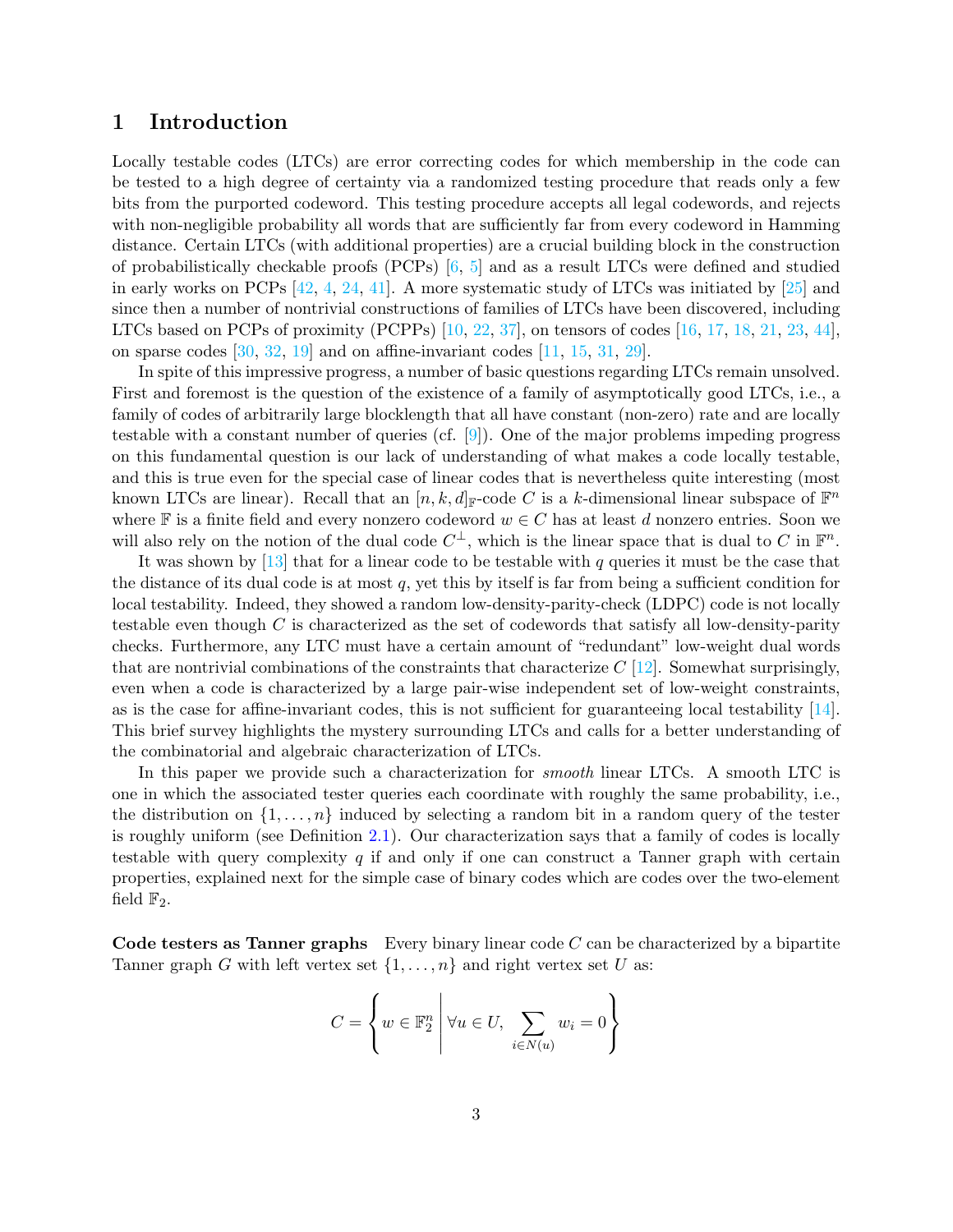where  $w_i$  denotes the *i*th entry of w and  $N(u)$  is the set of neighbors of u in G.<sup>[1](#page-3-0)</sup> There are many Tanner graphs that characterize C, one graph for each set of vectors  $U = \{u^{(1)}, \ldots, u^{(m)}\}$  that span  $C^{\perp}$ , where we set the neighborhood of (the vertex)  $u^{(j)}$  in G to be the support of (the vector)  $u^{(j)}$ , i.e., its set of nonzero entries denoted as  $\text{supp}(u^{(j)}) = \left\{i \mid \text{at least even either } j \in G\right\}$  $u_i^{(j)}$  $\{i,j\neq 0\}$ . Due to the correspondence between right vertices in  $G$  and dual codewords of  $C$  we will often refer to right vertices as dual codewords, or "constraints" imposed on  $C$ . Now, since any q-query tester for  $C$  is defined by a distribution D over words in  $C^{\perp}$  of support size at most q (cf. [\[12,](#page-25-11) Section 2]), one can equate a q-query tester for C with a Tanner-graph G of right-degree at most  $q$ , where the probability of picking a dual word u under  $\mathcal D$  is proportional to the number of vertices whose set of neighbors is  $supp(u)$ .

A nontrivial result of [\[12\]](#page-25-11) says that not all Tanner graphs of an LTC correspond to good testers. For instance, Tanner graphs corresponding to a basis for  $C^{\perp}$  are invariably bad. But based on our previous discussion we know that every LTC must have some Tanner graph that corresponds to a good tester and the main result of this paper is to characterize LTCs in terms of their Tanner graphs.

Characterization of smooth linear LTCs in terms of their Tanner graphs Informally speaking, we show that a code is smoothly locally testable with query complexity  $q$  if and only if it has a "locally redundant" and "stable" Tanner graph of right-degree at most  $q$ . A locally redundant Tanner graph has the property that for any constraint (right vertex) u with neighborhood  $I = \text{supp}(u)$ , if an adversary removes an  $\epsilon$  fraction of the constraints that touch I, then the remaining constraints still span u. In other words, local redundancy means that every constraint u in the Tanner graph is spanned "locally" by other constraints that touch  $supp(u)$ , and moreover this property is redundant, so much so that even when a non-negligible fraction of  $u$ 's neighboring constraints are removed, one can still recover  $u$  as a linear combination of its remaining local neighbors. A Tanner graph is called stable if it has the property that removing all constraints that touch a small set of indices  $I \subset [n]$ , leaves one with a Tanner graph that still pretty much characterizes the same code  $C$  (up to discarding a small auxiliary corrupted set of bits  $I'$ ).

Our main result, Theorem [2.7,](#page-8-0) shows that a family of codes is smoothly locally testable if and only if every code in the family has a Tanner graph subscribing to the previous two requirements. The forward direction, going from a smoothly-testable code to a locally redundant and stable Tanner graph is fairly straightforward and it is the backward direction that is nontrivial. To prove it, i.e., to show that a Tanner graph that is locally redundant and stable implies a locally testable code, we argue that any word  $w$  that is far from the code contains a large fraction of bits that are each involved in many constraints that are unsatisfied by  $w$ . Therefore, sampling a random constraint from the Tanner graph and using it as a test will reject  $w$  with constant probability.

To show that our characterization is meaningful we use it to show a new proof of the celebrated result of [\[20\]](#page-25-13) showing that the family of Hadamard codes is locally testable, by arguing that the Tanner graph corresponding to the BLR-tester is locally redundant and stable. While the bounds obtained from our method (cf. Theorem [2.9\)](#page-8-1) are weaker than those arising from the Fourier-based analysis of  $[8, 28]$  $[8, 28]$ , we think that obtaining a different proof for the most basic and well-studied locally testable code is of value.

<span id="page-3-0"></span><sup>&</sup>lt;sup>1</sup>Tanner graphs of codes over larger fields must have weighted edges, a complication that we choose to avoid in this introductory discussion.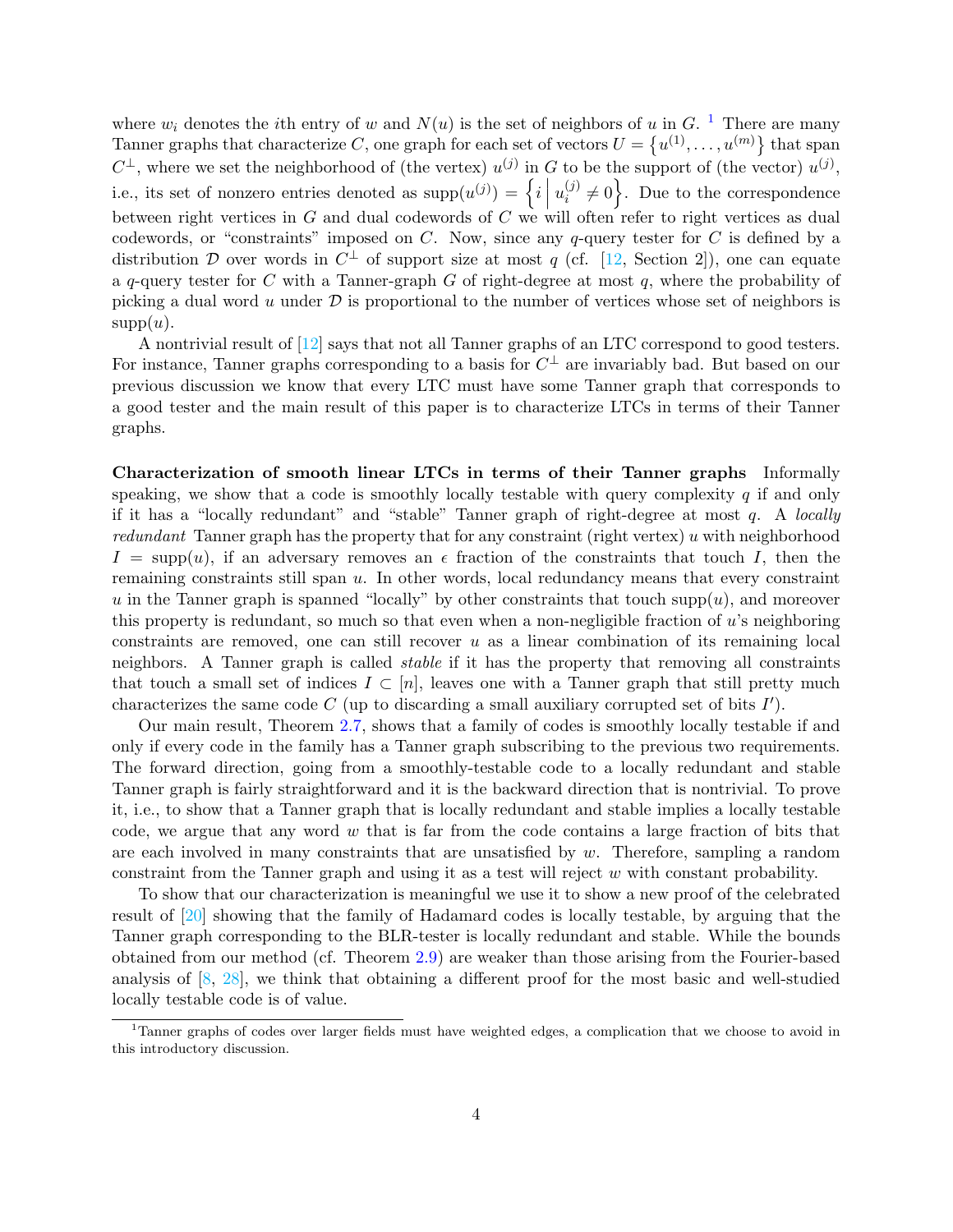#### <span id="page-4-0"></span>1.1 A relation to the work of Ben-Sasson et al.  $\boxed{13}$

Ben-Sasson et al. [\[13\]](#page-25-0) showed that to test some 3-CNF formulas it is necessary to use  $\Omega(n)$  queries to the input assignment to check whether it is close to satisfy the formula. This result was obtained by showing that if a Tanner graph of a regular LDPC code  $C \subseteq \mathbb{F}_2^n$  has certain expansion properties then to test the code requires  $\Omega(n)$  queries. These expansion properties required two assumptions.

The first assumption is that any small subset of left vertex set has many unique neighbors on the right side of the underlying Tanner graph, or equivalently, every small subset of indexes has many unique neighbor constraints of small weight. Assume now that the codeword indices are labeled by elements of the cyclic group of size n. Let us say informally that the cyclic-width of a constraint is large if the maximum distance between two coordinates in its support is  $\Omega(n)$ , and otherwise we say the cyclic-width of the constraint is small (see Section [3](#page-9-1) for a formal definition of cyclic-width). We will show that the first assumption implies that the cyclic-width of the constraints of S must be large, i.e. (see Claim [3.1\)](#page-10-2). The second assumption is that every small weight constraint can be obtained only by a linear combination of a small number of other small weight constraints (from the right side of the Tanner graph).

Roughly speaking, using our characterization of smooth LTCs (in particular, Lemma 2.11) we show a result that contrasts with that of  $[13]$ . Namely, we show that if the first assumption does not hold but the second one does, then the code is locally testable. In different words, a code that has *small cyclic-width* (negation of first assumption) but each of its constraint u can be expressed as a sum of a small number of "adjacent" constraints (second assumption), is locally testable. See Section [3](#page-9-1) for more details.

#### <span id="page-4-1"></span>1.2 Space complexity vs. Query complexity

One of the research lines in property testing investigates the testability of low complexity languages. Alon et al. [\[1\]](#page-24-5) proved that all regular languages are testable with a constant number of queries. It has been long known (see Exercise 2.8.12 in [\[39\]](#page-27-4)) that  $\mathbf{DSPACE}(o(\log \log n))$  is exactly the set of regular languages. Hence, the work of [\[1\]](#page-24-5) implies that all languages in **DSPACE** ( $o(\log \log n)$ ) are testable with  $O(1)$  of queries.

This result was generalized later by Newman [\[38\]](#page-26-9) who investigated the relation between space complexity and query complexity. He proved that languages that have constant cyclic-width branching program are testable with constant number of queries. Newman raised a question about the maximal gap between the space complexity and the query complexity. Lachish et al. [\[33\]](#page-26-0) continued to study the relation between space complexity and query complexity of languages. They showed that for any space constructible function  $s(n)^2$  $s(n)^2$ , there exists a language  $L \in \mathbf{DSPACE}(s(n))$  whose testing requires  $2^{\Omega(s(n))}$  queries. Lachish et al. conjectured that their result is tight, i.e., the query complexity of any language is at most exponential in its space complexity.

<span id="page-4-3"></span>Conjecture 1.1 ([\[33\]](#page-26-0)). For any function  $s(n)$  and language  $L \in \mathbf{DSPACE}(s(n))$  it holds that L is testable with  $2^{O(s(n))}$  queries.

Clearly, the relevant range for  $s(n)$  is  $s(n) \leq O(\log n)$  since any decidable language is testable

<span id="page-4-2"></span><sup>&</sup>lt;sup>2</sup>The notion of "space constructibility" they used is the standard one in the complexity theory, see e.g.  $[39]$ . A function  $s(n)$  is called *space-constructible* if there exists a Turing machine M which, given a string  $1^n$  consisting of n ones, outputs the binary representation of  $s(n)$ , while using only  $O(s(n))$  space.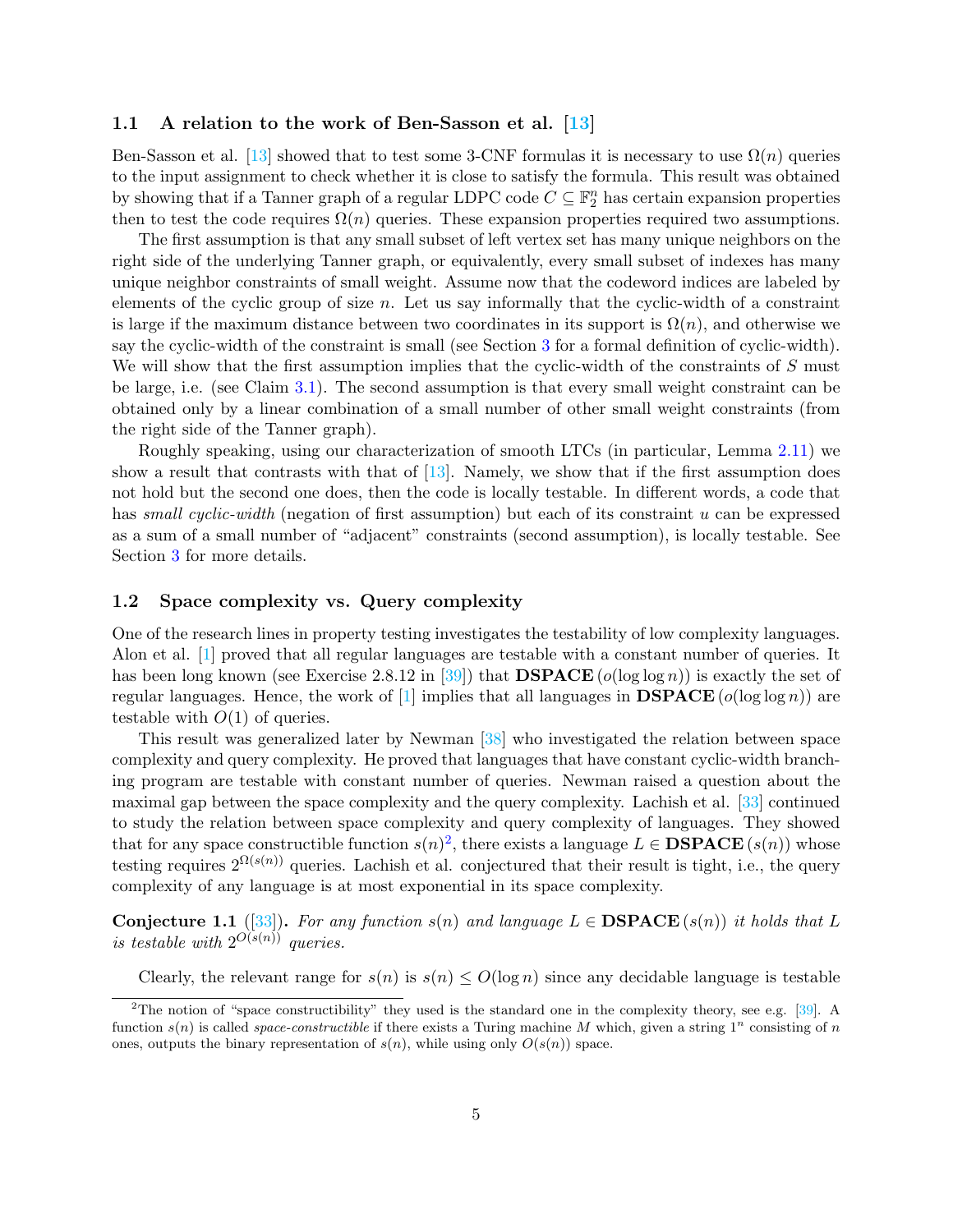with n queries.<sup>[3](#page-5-2)</sup> As was explained above, this conjecture was known to be true for  $s(n) = o(\log \log n)$ due to [\[1\]](#page-24-5). In this way, Conjecture [1.1](#page-4-3) remains open for  $\Omega(\log \log n) \leq s(n) \leq O(\log n)$ . This range of the space function is usually referred to as sublogarithmic space computations.

In spite of the beautiful research on limitations of the computations with sublogarithmic space, e.g. [\[2,](#page-24-6) [3,](#page-24-7) [26,](#page-26-10) [27,](#page-26-11) [34\]](#page-26-12), and the progress on understanding of the power and limitations of sublogarithmic space computations, it seems that it is hard to resolve Conjecture [1.1](#page-4-3) in the current state. We suggest to simplify the task and consider this conjecture for linear languages  $L = \int L_n$  satisfying

that for every  $n \in \mathcal{N}$  it holds that  $L_n \subseteq \mathbb{F}_2^n$  is a linear subspace of  $\mathbb{F}_2^n$ . In other words, we suggest to try and prove the following corollary of Conjecture [1.1.](#page-4-3)

<span id="page-5-3"></span>**Conjecture 1.2.** For any function  $s(n)$  and a linear language  $L \in \mathbf{DSPACE}(s(n))$  it holds that L is testable with  $2^{O(s(n))}$  queries.

In Section [3.3](#page-11-0) we address Conjecture [1.2](#page-5-3) and describe some progress towards resolving it. Our proofs use the observations related to the structured codes and the fact that structured codes imply local testability (Lemma 2.11).

Organization of the paper. In the following section we provide the standard definitions regarding locally testable codes and state our main results. In particular, Section [2.3](#page-6-1) contains a definition of structured codes and Section [2.4](#page-9-0) contains the statements of our main results. In Section [3](#page-9-1) we discuss connections to the works [\[13,](#page-25-0) [33\]](#page-26-0) and state Theorems [3.3](#page-11-1) and [3.8.](#page-12-0) Sections [4](#page-13-0) and [5](#page-14-0) show that structured codes are (smooth) LTCs and that smooth LTCs are structured. In Section [6](#page-17-0) we show that Hadamard codes are strongly structured. Finally, in Sections [7](#page-20-0) and [8](#page-23-0) we prove Theorems [3.3](#page-11-1) and [3.8,](#page-12-0) respectively.

# <span id="page-5-0"></span>2 Definitions and Main Results

After presenting the standard definition of locally testable codes we introduce the notion of a "structured" code, then prove that a family of linear codes is a smooth LTC if and only if it is structured. We start with necessary notation.

#### <span id="page-5-1"></span>2.1 Notation

Let [n] be the set  $\{1, \ldots, n\}$ . We assume that i mod n is an element of [n]. In particular, n mod  $n = n$  and  $(n+1) \mod n = 1$ . For a finite set  $A \subset \mathcal{N}$  we let  $(A \mod n) = \{a \mod n \mid a \in A\}$ .

**F** will invariably denote a finite field. A linear code over **F** is a linear subspace  $C \subseteq \mathbb{F}^n$ . The dimension of C, denoted by  $\dim(C)$ , is its dimension as a vector space. The rate of C is the ratio of its dimension to n. We define the distance between two words  $x, y \in \mathbb{F}^n$  to be  $\Delta(x, y) =$  $|\{i \mid x_i \neq y_i\}|$  and the relative distance to be  $\delta(x, y) = \frac{\Delta(x, y)}{n}$ . The distance of C is defined by  $\Delta(C) = \min_{x \neq y \in C} \Delta(x, y)$  and its relative distance is defined by  $\delta(C) = \frac{\Delta(C)}{n}$ . We note that  $\Delta(C) =$  $x \neq y \in C$  $\min_{c \in C \setminus \{0\}} \{ \operatorname{wt}(c) \}.$ 

<span id="page-5-2"></span> ${}^{3}$ If L is a decidable language then there exists a Turing Machine M, which decides it. By definition, a tester for L has no running time restrictions. Thus, the tester can query all bits from the input word  $w \in \{0,1\}^n$ , and after that to run  $M$  on  $w$  to decide whether it belongs to the language.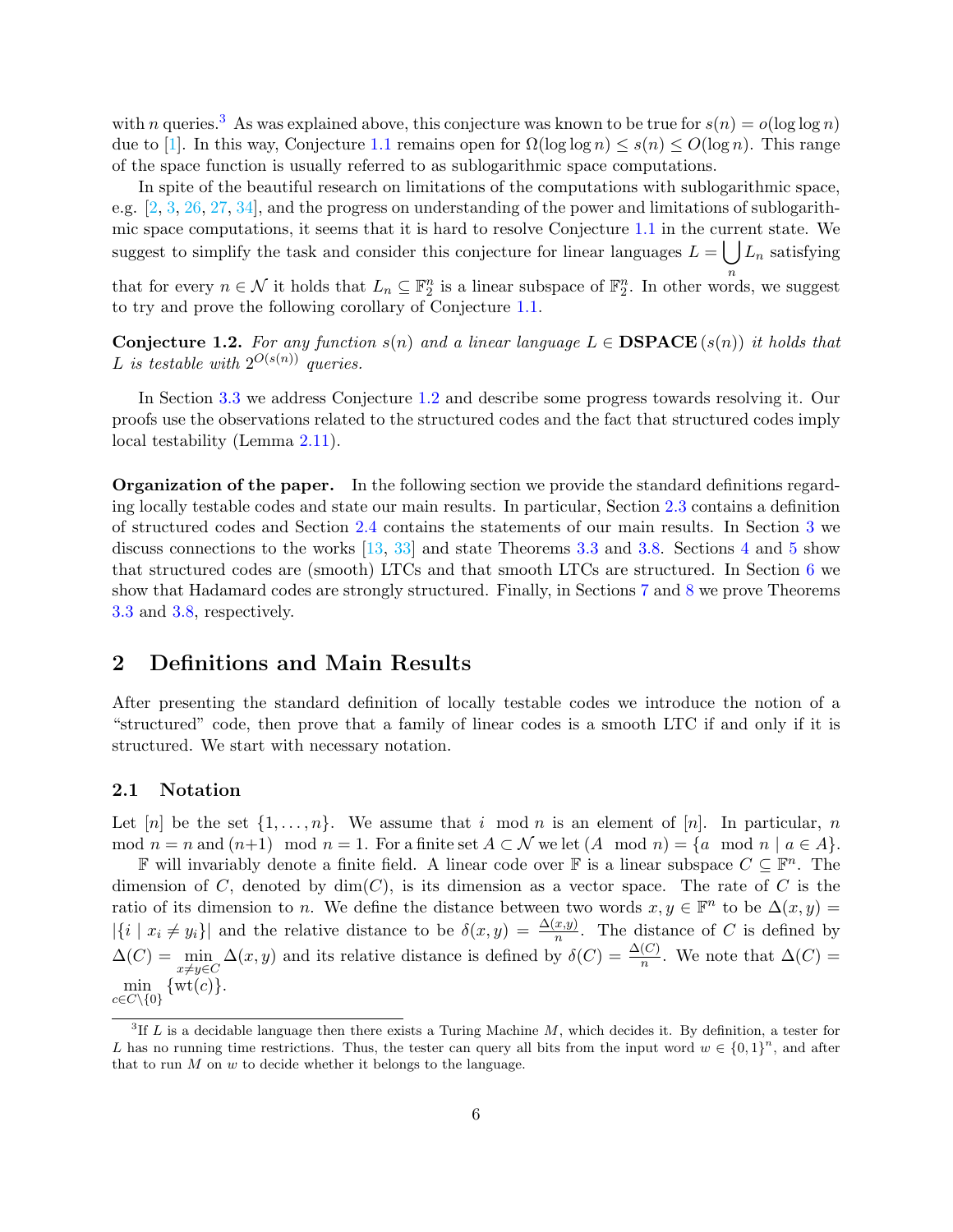For  $w \in \mathbb{F}^n$ , let  $\text{supp}(w) = \{i \in [n] \mid w_i \neq 0\}$  and  $|w| = |\text{supp}(w)|$ . For  $x \in \mathbb{F}^n$  and  $C \subseteq \mathbb{F}^n$ , let  $\delta(x, C) = \min_{y \in C} {\{\delta(x, y)\}}$  denote the relative hamming distance of x from the code C. If  $\delta(x, C) \ge \epsilon$ , we say that x is  $\epsilon$ -far from C and otherwise x is  $\epsilon$ -close to C. For  $u = (u_1, u_2, \ldots, u_n), v =$  $(v_1, v_2, \ldots, v_n) \in \mathbb{F}^n$  let  $\langle u, v \rangle$  denote the bilinear function from  $\mathbb{F}^n \times \mathbb{F}^n$  to  $\mathbb{F}$  defined by  $\langle u, v \rangle =$  $\sum_{i=1}^{n} u_i v_i$ . For  $T \subseteq \mathbb{F}^n$  we say that  $w \perp T$  if for all  $t \in T$  we have  $\langle w, t \rangle = 0$ . The dual code  $C^{\perp}$  $i=1$ is defined as  $C^{\perp} = \{u \in \mathbb{F}^n \mid u \perp C\}$ . Similarly, we define  $C_{\leq t}^{\perp} = \{u \in C^{\perp} \mid |u| \leq t\}$  and  $C_t^{\perp} =$  $\{u \in C^{\perp} \mid |u|=t\}.$  For  $w \in \mathbb{F}^n$  and  $S = \{j_1, j_2, \ldots, j_m\} \subseteq [n]$  we let  $w|_S = (w_{j_1}, w_{j_2}, \ldots, w_{j_m}),$ where  $j_1 \leq j_2 \leq \ldots \leq j_m$ , be the restriction of w to the subset S. Similarly, we let  $C|_S =$  ${c|S \mid c \in C}$  denote the projection of the code C onto S. For  $A \subseteq C^{\perp}$  and  $J \subseteq [n]$  we let  $A_{(-J)} = \{u \in A \mid \text{supp}(u) \cap J = \emptyset\}.$ 

#### <span id="page-6-0"></span>2.2 Families of linear locally testable codes

We extend the standard definition of LTCs (cf.  $[12]$ ) to families of linear codes. In this paper, a family of codes refers to an infinite sequence  $\{C_{n_i}\}_{i=1,2,...}$  of  $[n_i, k_i, d_i]_{\mathbb{F}}$ -linear codes  $C_i$  satisfying  $n_1 < n_2 < \dots$  and all having relative distance at least  $\delta$  for some  $\delta > 0$ .

<span id="page-6-2"></span>**Definition 2.1** (Families of LTCs). A q-query tester, or simply q-tester, for a linear code  $C \subseteq \mathbb{F}^n$ is a distribution D supported on  $S \subseteq C_{\leq q}^{\perp}$ . D is said to be

**A**  $(q, \epsilon, \delta)$ -tester if for all  $w \in \mathbb{F}^n$ ,  $\delta(w, C) \ge \delta$  we have  $\mathbb{P}_{u \sim \mathcal{D}}[\langle u, w \rangle \neq 0] \ge \epsilon$ .

**A**  $(q, \epsilon)$ -strong tester if for all  $w \in \mathbb{F}^n$  we have  $\underset{u \sim \mathcal{D}}{\Pr}[\langle u, w \rangle \neq 0] \geq \epsilon \cdot \delta(w, C)$ .

t-smooth if for all  $i \in [n]$  we have  $\Pr_{u \sim \mathcal{D}}[i \in \text{supp}(u)] \le t/n$ .

Accordingly,  $C \subseteq \mathbb{F}^n$  is a  $(q, \epsilon, \delta)$ -LTC  $((q, \epsilon)$ -strong LTC, respectively) if it has a  $(q, \epsilon, \delta)$ -tester  $((q, \epsilon)$ -strong tester, respectively). If the associated tester is t-smooth we say C is a  $(q, \epsilon, \delta, t)$ -smooth  $LTC$  or a  $(q, \epsilon, t)$ -smooth strong LTC, respectively.

Let  $\mathcal{F} = \{C_{n_i}\}_{i=1,2,...}$  be a family of linear codes with relative distance  $\delta$  such that each member has a q-tester  $\mathcal{D}_i$ . F is called a q-LTC if for every  $\delta' \in (0, \delta/3)$  there exist  $i_0$  and  $\epsilon > 0$  such that for  $i > i_0$ , the tester  $\mathcal{D}_i$  is a  $(q, \epsilon, \delta')$ -tester. If every  $\mathcal{D}_i$  is  $(q, \epsilon)$ -strong for some  $\epsilon > 0$ , then F is a q-strong LTC. Finally, if there exists t such that every  $\mathcal{D}_i$  is t-smooth we say that the family is smooth.

#### <span id="page-6-1"></span>2.3 Families of structured codes

The notion of structured codes is the main contribution of this paper, because it will turn out that families of codes are smooth and structured if and only if they are smooth and locally testable.

Before presenting the definition we give an intuitive graph-based explanation for it. For  $C \subset \mathbb{F}^n$ a linear code,  $J \subset [n]$ , and  $S \subset C^{\perp}$  let

$$
N_S(J) = \{ u \in S \mid \operatorname{supp}(u) \cap J \neq \emptyset \}.
$$

For  $v \in \mathbb{F}^n$  we let  $N_S(v) = N_S(\text{supp}(v))$ , noting that if u is a nonzero element of S then  $u \in N_S(u)$ . For  $i \in [n]$  we simplify notation and set  $N_S(i) = N_S({i}).$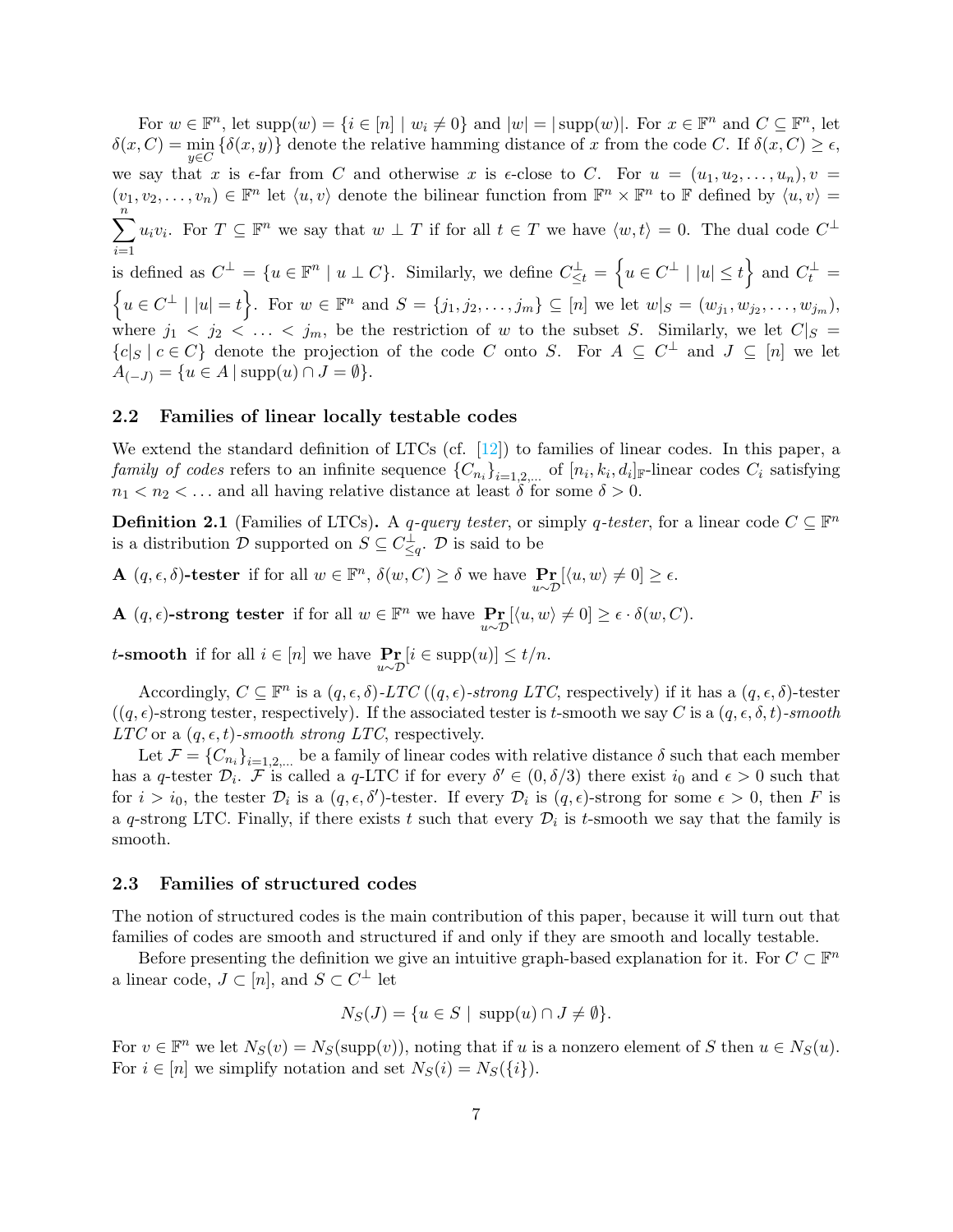**Tanner graph intuition** Informally, a q-tester for a linear code  $C \subseteq \mathbb{F}^n$  can be described by a distribution over (right) vertices in a Tanner-graph [\[43\]](#page-27-5). Given  $S \subseteq C^{\perp}$  that spans  $C^{\perp}$ , the Tanner graph  $([n], S, E, e)$  corresponding to S consists of a bipartite graph  $G([n], S, E)$ , where  $E = \{(i, u) \mid i \in [n], u \in S, i \in \text{supp}(u)\}\$ and a function  $e : E \to \mathbb{F} \setminus \{0\}$ . This Tanner graph defines the code  $C \subseteq \mathbb{F}^n$  via the rule that for all  $x \in \mathbb{F}^n$  it holds that  $x \in C$  if and only if for all  $u \in S$  we have  $\sum_{j\in N(u)} x_j \cdot e(j, u) = 0$ , where  $N(u)$  denotes the set of neighbors of u in the graph.

Therefore, given a q-tester D supported on  $S \subset C^{\perp}_{\leq q}$  the resulting Tanner graph will have right-degree at most q and  $\mathcal D$  defines a distribution over the right vertices of G.

For a code to be structured, it should have a Tanner graph that fulfills two requirements. The first is a locality property that says, informally, that every constraint  $u \in S$  is redundantly spanned by  $N_S(u)$ , i.e., even if an  $\epsilon$ -fraction of  $N_S(u)$  is removed, u is still spanned by the remaining constraints in its neighborhood.

The second requirement is of a global nature, and says, informally, that even when an  $\rho$ -fraction of coordinates  $J \subset [n]$  are removed, then one can throw a small additional fraction  $\rho'$  of coordinates  $J' \subset [n]$  such that the remaining constraints in S that are supported on  $[n] \setminus J$  span the code that is the projection of C onto  $[n] \setminus (J \cup J')$ . Crucially, we will require  $\rho'$  to approach 0 as  $\rho$  goes to 0. We now give the formal definitions. In what follows, for  $\mathcal D$  a distribution supported on a set S and  $S' \subset S$  let  $\mathcal{D}(S') = \sum_{s \in S'} \mathcal{D}(s)$ .

**Definition 2.2** (Local Redundancy). Let  $C \subseteq \mathbb{F}^n$  be a linear code and  $D$  be a distribution supported on  $S \subseteq C^{\perp}$ . For  $\epsilon \in (0,1)$  we say that C is  $\epsilon$ -redundant with respect to S and D if for any  $u \in S$  and  $S' \subseteq S$  such that for every  $i \in \text{supp}(u)$  we have  $\mathcal{D}(N_S(i) \cap S') < \epsilon \cdot \mathcal{D}(N_S(i))$ , it holds that  $u \in \text{span}(S \setminus S')$ .

**Remark 2.3.** We stress that every tester is  $\epsilon$ -redundant for some  $\epsilon > 0$ , by taking  $\epsilon = \min_{u \in S} \mathcal{D}(u)$ . For such small  $\epsilon$ , inspecting the previous definition we see that the only possible  $S'$  there is the empty set. This trivially implies  $u \in \text{span}(S \setminus S') = \text{span}(S)$  because  $u \in S$ .

We say that  $S \subseteq C^{\perp}$  characterizes C if span $(S) = C^{\perp}$ . In this case, for all  $x \in \mathbb{F}^n$  we have:  $x \in C$  if and only if  $x \perp S$ . Intuitively, we say that C is *stable* with respect to S if even after some vectors are removed from  $S$  it still approximately characterizes the code  $C$ .

**Definition 2.4** (Stable Characterization). Let  $0 < \rho' \leq 1$  and  $S \subseteq C^{\perp}$ . We say that C is  $\rho'$ -(strictly) characterized by S if there exists  $J' \subseteq [n]$  such that  $|J'| \leq \rho' n$  ( $|J'| < \rho' n$ ) and  $(C^{\perp})_{(-J')} \subseteq \text{span}(S).$ 

We say that C is  $(\rho, \rho')$ -stable with respect to S if for all  $J \subset [n], |J| < \rho n$  it holds that C is ρ'-strictly characterized by  $S_{(-J)}$ . We say that C is  $(\rho, \rho')$ -strongly stable with respect to S if for all  $J \subset [n], |J| < \rho n$  it holds that C is min  $\left\{ \left( \frac{|J|}{n} \cdot \frac{1}{\rho'} \right) \right\}$  $\left\{\frac{1}{\rho'}\right\}, 1$  characterized by  $S_{(-J)}$ .

We are ready to introduce our main definition, that of families of structured codes.

<span id="page-7-0"></span>**Definition 2.5** (Families of structured codes). A linear code  $C \subseteq \mathbb{F}^n$  is a  $(q, \epsilon, \rho, \rho')$ -structured (strongly structured) if there exists a distribution  $\mathcal{D}$  supported on  $S \subseteq C_{\leq q}^{\perp}$  such that the following three conditions hold.

**Local redundancy** C is  $\epsilon$ -redundant with respect to S and D,

**Stability** C is  $(\rho, \rho')$ -stable (strongly stable) with respect to S,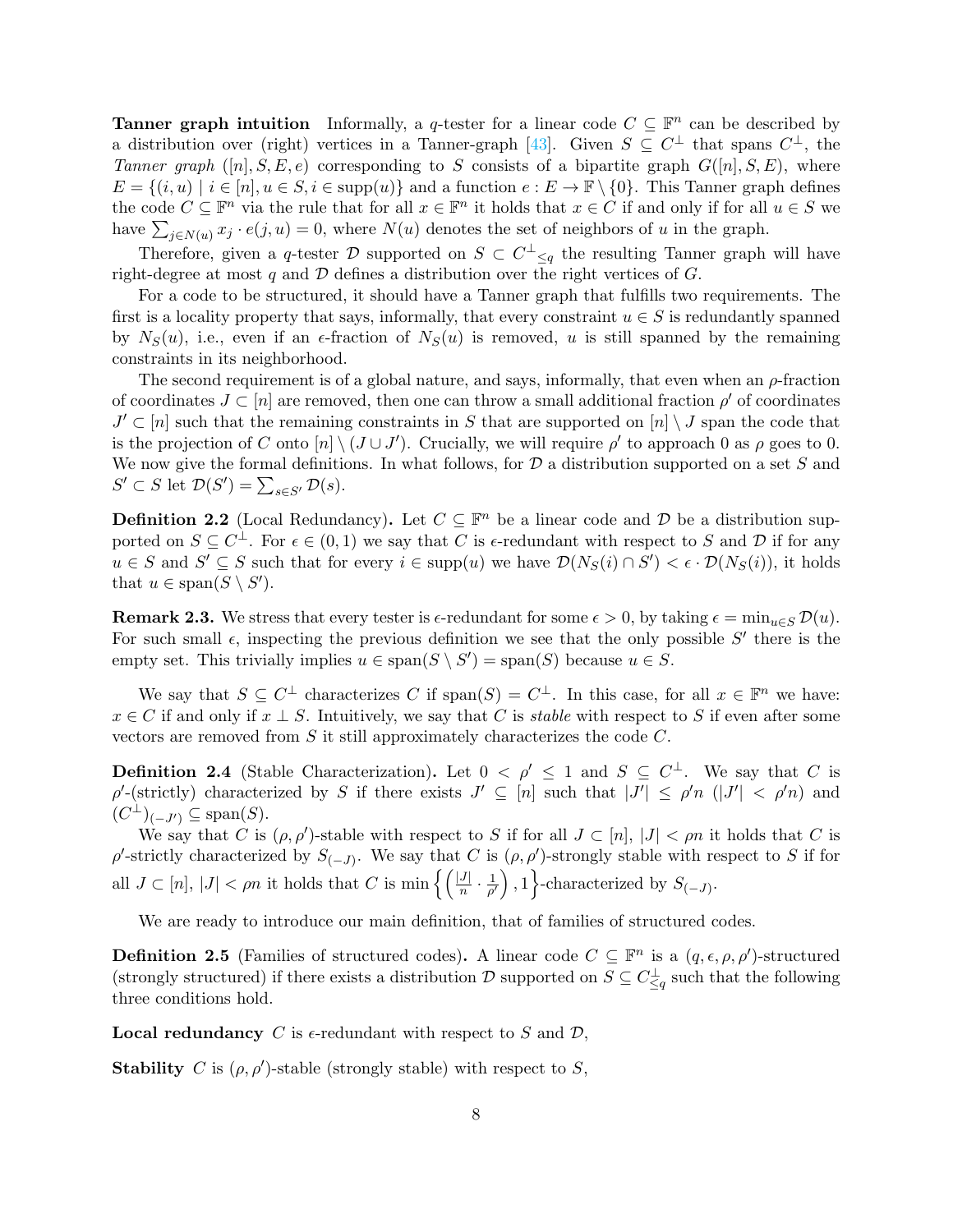**Sampling** For all  $I \subseteq [n], |I| \geq \rho n$  ( $|I| \geq 0$ ) such that  $\forall i \in I, \exists u \in S : i \in \text{supp}(u)$  we have

$$
\Pr_{u \sim \mathcal{D}}[\text{supp}(u) \cap I \neq \emptyset] \geq \epsilon \cdot \frac{|I|}{n}.
$$

Let  $\mathcal{F} = \{C_{n_i}\}_{i=1,2,...}$  be a family of linear codes such that each member has a q-tester  $\mathcal{D}_i$ .  $\mathcal{F}$  is said to be q-structured if for every  $\rho \in (0,1)$  there exists  $\rho' = \rho'(\rho), \epsilon = \epsilon(\rho)$  and  $i_0$  such that both conditions hold:

- 1. Both  $\rho'$  and  $\epsilon$  go to 0 as  $\rho$  goes to 0.
- 2. For every  $i > i_0$  the code  $C_i$  is  $(q, \epsilon, \rho, \rho')$ -structured.

If, additionally, there exists t such that every  $\mathcal{D}_i$  is t-smooth we say that  $\mathcal F$  is a smooth qstructured family.

Remark 2.6. Note that local redundancy and sampling property were defined using the same parameter  $\epsilon$ . This is done for the sake of convenience, since otherwise one could use  $\epsilon_1$  for local redundancy,  $\epsilon_2$  for sampling and then set  $\epsilon = \min \{\epsilon_1, \epsilon_2\}.$ 

Our main Theorem is the following, its proof appears in Section [2.4.](#page-9-0)

<span id="page-8-0"></span>**Theorem 2.7** (Main Theorem). A family F of linear codes is smooth q-LTC if and only if it is smooth q-structured.

As a proof of concept we provide a simple combinatorial proof that the family of Hadamard codes, defined next, is strongly structured, and this implies, via Lemma 2.11 that it is also strong locally testable, thereby recovering the proof of the famous linearity-testing theorem of [\[20\]](#page-25-13).

<span id="page-8-2"></span>**Definition 2.8** (The Hadamard family). For integer  $k$  let  $G_k \in \mathbb{F}_2^{(2^k-1)\times k}$  $\frac{2^{(-1)} \times k}{2}$  be the matrix whose rows are all distinct nonzero vectors in  $\mathbb{F}_2^k$ . Then  $C_k = \{G_k \cdot x \mid x \in \mathbb{F}_2^k\}$  is the Hadamard code of dimension k and the Hadamard family of codes is  ${C_k}_{k=1,2,...}$ .

<span id="page-8-1"></span>**Theorem 2.9** (Hadamard codes are strongly structured). A Hadamard code  $C \subseteq \mathbb{F}_2^n$  is  $(3, \frac{1}{3})$  $\frac{1}{3}, \frac{1}{6}$  $\frac{1}{6}, 1$ )strongly structured and 3-smooth. Hence, Theorem [2.7](#page-8-0) implies that C is a smooth q-LTC. Moreover, Lemma 2.11 below implies that C is  $(3, \frac{1}{54})$ -strong LTC and 3-smooth.

The proof of Theorem [2.9](#page-8-1) is postponed to Section [6.](#page-17-0) We end this section by giving a simple and easy-to-analyze example of a structured family of codes.

**Example 2.10** (Repetition code). Let  $C = \{0^n, 1^n\}$  and let  $D$  be the uniform distribution over  $S = C_2^{\perp} = \{u \mid |u| = 2\}.$ 

First of all, one can see that C is  $\frac{1}{2}$ -redundant with respect to S and D. This fact follows from the observation that for  $u \in S$  all its neighbors can be written as a list of disjoint pairs  $(u_1, u'_1), (u_2, u'_2), \ldots$  such that for every i we have  $u_i + u'_i = u$ . So, if  $S' \subseteq S$  such that for every  $i \in \text{supp}(u)$  we have  $\mathcal{D}(N_S(i) \cap S') < \epsilon \cdot \mathcal{D}(N_S(i))$ , then  $u = u_i + u'_i$  for some  $u_i, u'_i \in \text{span}(S \setminus S')$ .

It can also be readily verified that C is  $(1, 1)$ -strongly stable. To see this let  $I \subseteq [n]$  be a subset and  $S' = \{u \in S \mid \text{supp}(u) \cap I = \emptyset\}$  then  $S \setminus S'$  characterizes the code  $C|_{[n] \setminus I}$ , i.e.,  $(C^{\perp})_{(-I)} \subseteq$  $\text{span}(S \setminus S')$ . Finally, for all  $I \subseteq [n]$  we have  $\Pr_{u \sim \mathcal{D}}[\text{supp}(u) \cap I \neq \emptyset] \geq \frac{1}{2}$  $\frac{1}{2} \cdot \frac{|I|}{n}$  $\frac{1}{n}$ .

Thus C is  $(2, \frac{1}{2})$  $\frac{1}{2}$ , 1, 1)-strongly structured (Definition [2.5\)](#page-7-0) and hence by Lemma 2.11, C is a  $(2, \frac{1}{2})$  $\frac{1}{2^2}$ )-strong LTC.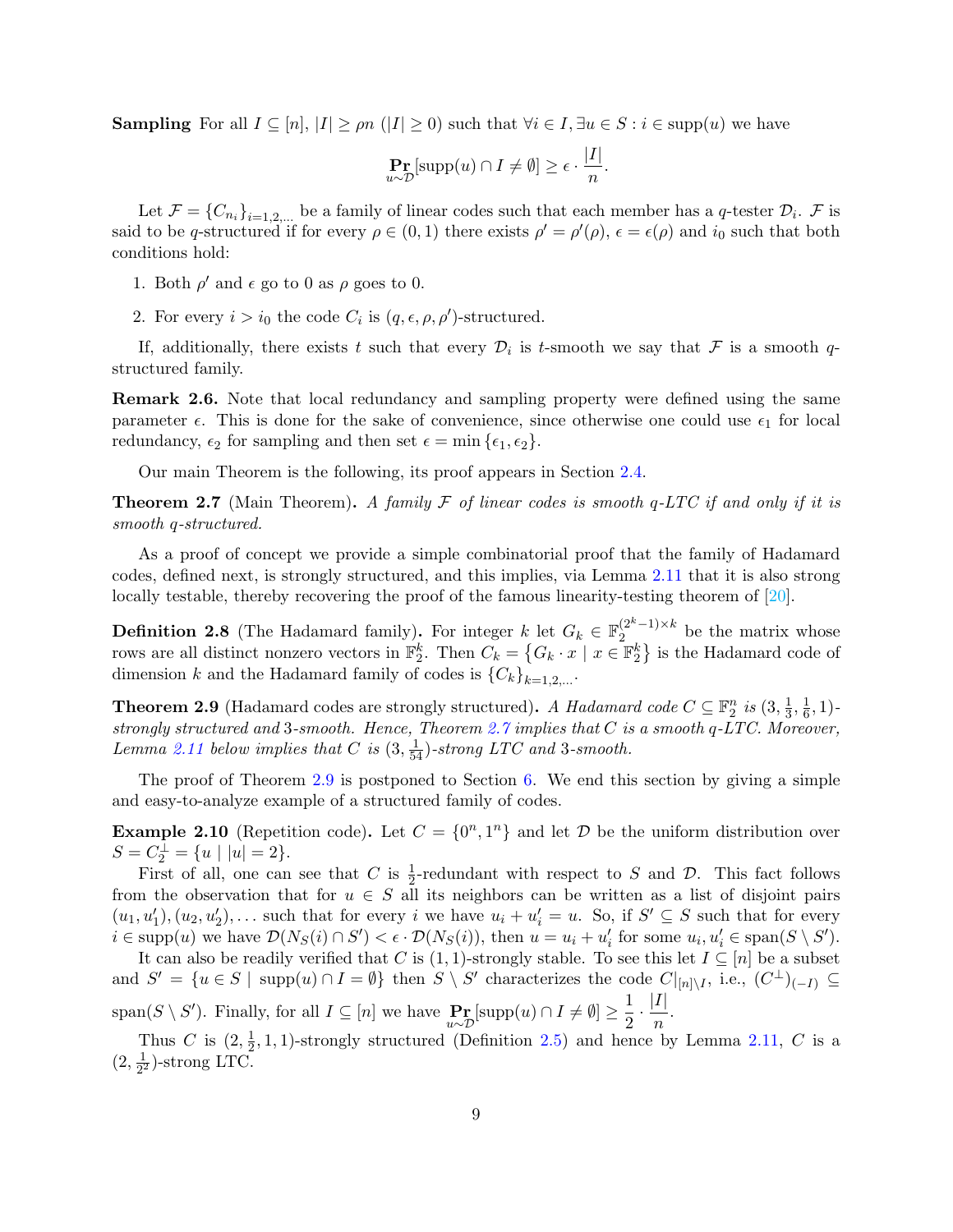#### <span id="page-9-0"></span>2.4 Proof of Theorem [2.7](#page-8-0)

We break the proof of Main Theorem (Theorem [2.7\)](#page-8-0) into two parts, stated below. Notice that the reverse direction — that structured codes are LTCs — holds even for non-smooth (structured) codes.

- **Lemma 2.11** (Structured codes are LTCs). If  $C \subseteq \mathbb{F}^n$  is  $(q, \epsilon, \rho, \rho')$ -structured then C is a  $(q, \epsilon^2 \rho, \rho')$ -LTC. Furthermore, if C is t-smooth and structured then it is t-smooth as an LTC.
	- If  $C \subseteq \mathbb{F}^n$  is  $(q, \epsilon, \rho, \rho')$ -strongly structured then C is a  $(q, \epsilon^2 \rho \rho')$ -strong LTC. Furthermore, if C is t-smooth and strongly structured then it is t-smooth as a strong LTC.

We notice that Lemma 2.11 does not assume that the code  $C$  has a linear distance but only that it is (strongly) structured. The proof of Lemma 2.11 appears in Section [4.](#page-13-0) The following lemma states the forward direction of Theorem [2.7.](#page-8-0)

<span id="page-9-2"></span>**Lemma 2.12** (Smooth LTCs are structured). Let  $C \subseteq \mathbb{F}^n$  be a  $(q, \epsilon, \rho, t)$ -smooth LTC such that  $\rho \leq \delta(C)/3$ . Then C is  $(q, \frac{\epsilon^2}{120tq^2(\log |\mathbb{F}|)}, \frac{\epsilon^3}{7 \cdot 120tq(\log |\mathbb{F}|)}, 2\rho)$ -structured and  $(120tq(\log |\mathbb{F}|)/\epsilon^2)$ -smooth.

The proof of Lemma [2.12](#page-9-2) is postponed to Section [5.](#page-14-0)

*Proof of Main Theorem [2.7.](#page-8-0)* Let  $\mathcal{F} = \{C_{n_i}\}_{i=1,2,...}$  be a family of linear codes. We argue that  $\mathcal{F}$  is smooth  $q$ -LTC if and only if  $\mathcal F$  is smooth  $q$ -structured.

For the first direction, assume that  $C \subseteq \mathbb{F}^n$  is a  $(q, \epsilon, \rho, t)$ -smooth LTC such that  $\rho \leq \delta(C)/3$ . Then Lemma [2.12](#page-9-2) implies that C is  $(q, \frac{\epsilon^2}{120tq^2(\log|\mathbb{F}|)}, \frac{\epsilon^3}{7 \cdot 120tq(\log|\mathbb{F}|)}, 2\rho)$ -structured and  $(120tq(\log|\mathbb{F}|)/\epsilon^2)$ smooth.

For the second direction, assume that  $C \subseteq \mathbb{F}^n$  is a  $(q, \epsilon, \rho, \rho')$ -structured and t-smooth. Then by Lemma 2.11 it follows that C is a  $(q, \epsilon^2 \rho, \rho', t)$ -smooth LTC.  $\Box$ 

# <span id="page-9-1"></span>3 Testing of small cyclic-width linear properties

We want to define a measure, called cwidth, with regards to the constraints of the code. Imagine that the coordinates [n] are associated with elements of  $\mathbb{Z}_n$ , the cyclic group of size n. Notice that there can be different permutations over  $[n]$  and for each such permutation the code remains the same, up to a different enumeration of the coordinates. For permutation  $\sigma : [n] \to [n]$  and a vector  $t \in \mathbb{F}^n$  we denote by  $\sigma(t)$  the vector permuted by  $\sigma$ . Similarly, for subset  $T \subseteq \mathbb{F}^n$  we define  $\sigma(T) = {\sigma(t) | t \in T}.$  Note that  $\sigma(T) \subseteq \mathbb{F}^n$ .

Intuitively, the cyclic-width of a constraint is the width of a "window" required to view all its support. More formally, the cyclic-width of a constraint  $u \in \mathbb{F}_2^n$  is a minimal integer  $s \in [n]$  such that for some  $i \in [n]$  it holds that  $\text{supp}(u) \subseteq \{(i+1) \mod n, (i+2) \mod n, \ldots, (i+s)\}\mod n$ , i.e.,

$$
cwidth(u) = min\{s \in [n] | \exists i \in [n] : supp(u) \subseteq (\{(i+1), (i+2), \dots, (i+s)\} \mod n)\}.
$$

Notice that if  $\text{supp}(u) = \{1, n\}$  for  $u \in \mathbb{F}_2^n$  then  $\text{cwidth}(u) = 2$ .

For  $S \subseteq \mathbb{F}^n$  we let  $\text{cwidth}(S) = \min_{\sigma:[n] \to [n]}$  $\left(\max_{u \in \sigma(S)} {\text{cwidth}(u)}\right)$ . In words, the cyclic-width of a subset is obtained by choosing the optimal arrangement of coordinates to receive the minimal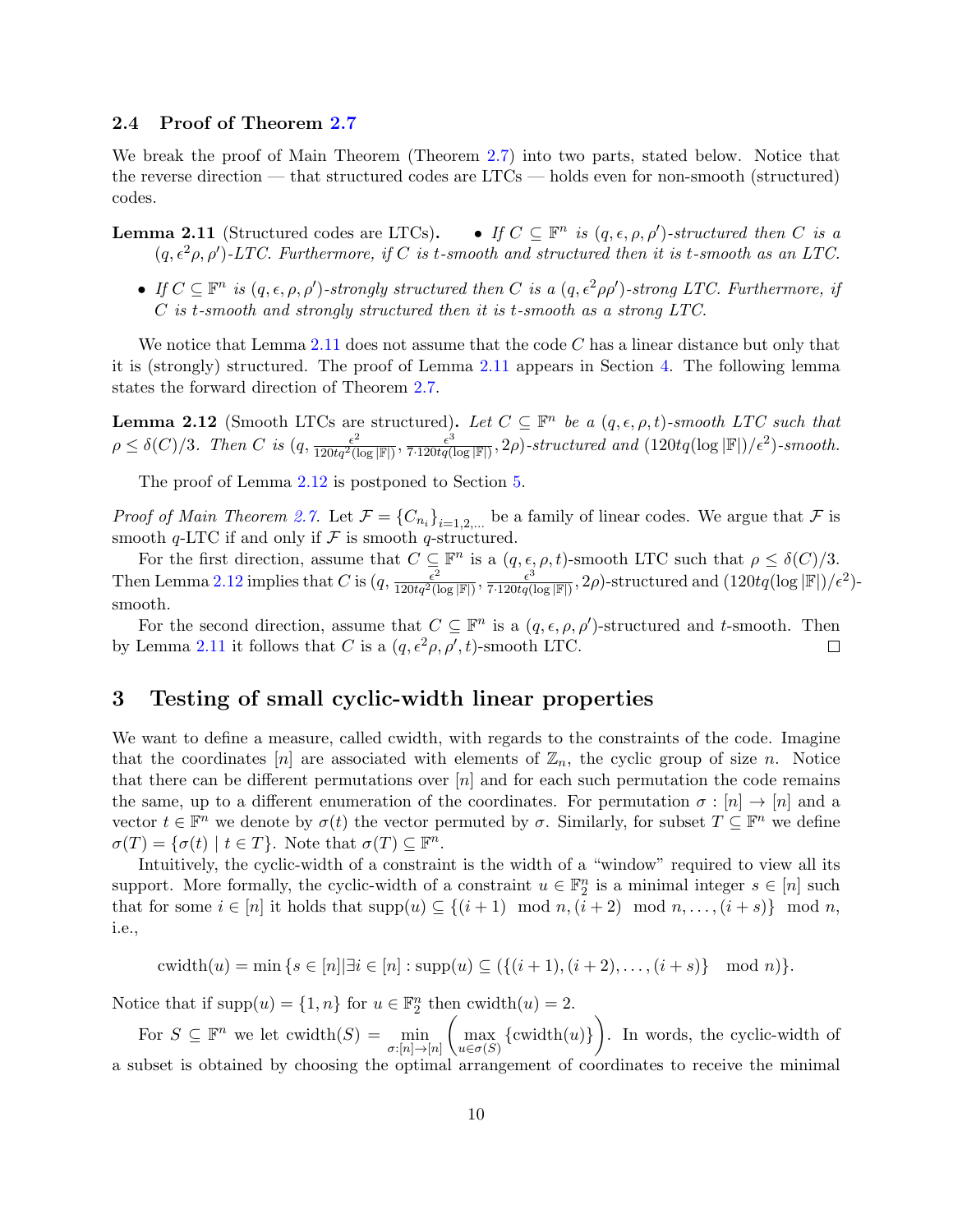upper-bound on the cyclic-width of all vectors in S. We say that cwidth(S) = m with respect to  $\sigma$ if  $m = \left(\max_{u \in \sigma(S)} \left\{ \text{cwidth}(u) \right\} \right).$ 

It turns out that there is a relation between unique neighbor expanding Tanner graphs and the cyclic-width of constraints in the graph.

#### <span id="page-10-0"></span>3.1 Expansion implies large cyclic-width

Assume  $C \subseteq \mathbb{F}^n$  is a linear code and let  $S \subseteq C^{\perp}$ . For a subset  $L_0 \subseteq [n]$  let  $N_S^1(L_0) =$  ${u \in S \mid \mathbf{supp}(u) \cap L_0 = 1}.$  We say that a code C has  $(\epsilon, \delta)$ -unique neighbor expansion if for every  $L_0 \subseteq [n]$  if  $|L_0| \leq \delta n$  then  $|N_S^1(L_0)| \geq \epsilon |L_0|$ . The code is called c-regular if for every  $i \in [n]$ we have  $|\{u \in S \mid i \in \text{supp}(u)\}| \leq c$ .

In the following claim we assume  $C_1^{\perp} = \emptyset$ , i.e., the code does not contain entries which are identically 0. This can be assumed since such entries can always be removed from the code.

<span id="page-10-2"></span>Claim 3.1. Let  $\epsilon, \delta, c > 0$  be constants. Assume that a linear code C is c-regular and has  $(\epsilon, \delta)$ unique neighbor expansion with respect to  $S \subseteq C^{\perp}$  such that  $C_1^{\perp} = \emptyset$ . Then,

$$
cwidth(S) \ge \frac{\epsilon \delta n}{4c} = \Omega(n).
$$

*Proof.* Assume by contradiction that  $\text{cwidth}(S) < \frac{\epsilon \delta n}{4c}$  $\frac{\partial n}{\partial c}$ . Then for every  $u \in S$  we have cwidth $(u) \leq$ cwidth $(S) < \frac{\epsilon \delta n}{4c}$  $\frac{\delta n}{4c}$ . Let  $L_0 = [\delta n/2]$ . It holds that  $|N_S^1(L_0)| \leq 2 \cdot \text{cwidth}(S) \cdot c < \epsilon |L_0|$  with contradiction to the expansion property of C. In the above inequality we used two facts. The first one is that every unique neighbor of  $L_0$  has cyclic-width at most cwidth(S) and thus only the indices of  $\{1, 2, ...,$  cwidth $(S)$  and  $\{|L_0| - \text{cwidth}(S) + 1, |L_0| - \text{cwidth}(S) + 2, ..., |L_0|\}$  can be contained in the support of any  $u \in N_S^1(L_0)$ . The second fact is that every index i can be contained in at most c constraints of  $N_S^1(L_0)$ .  $\Box$ 

In the rest of the section we will be interested in a linear code C with  $S \subseteq C^{\perp}$  such that  $span(S) = C^{\perp}$  and  $cwidth(S) = o(n)$ .

#### <span id="page-10-1"></span>3.2 A relation to the work of Ben-Sasson et al. [\[13\]](#page-25-0)

Ben-Sasson et al. [\[13\]](#page-25-0) showed that a random regular LDPC code  $C \subseteq \mathbb{F}_2^n$  is not testable, and in particular, its testing requires  $\Omega(n)$  queries. This random LDPC code C was picked by random selection of many constant weight dual codewords  $S = \{u_{j_1}, u_{j_2}, \ldots\}$  and defining  $C = (\text{span}(S))^{\perp}$ . Then it was examined that the fact that if small weight dual codewords in  $S$  are randomly chosen then they have two basic properties, which imply the impossibility of testing the code C. The first property was large unique neighbor expansion which holds for random Tanner graphs with high probability. This property, in particular, implies large cyclic-width of the code (Claim [3.1\)](#page-10-2). The second property was that if many dual codewords in S are summed, then the resulting dual codeword will necessarily have large support size. This second property means that, relative to the number of dual codewords used in a summation, the number of cancelations is not too large.

In Definition [3.2](#page-11-2) we require a similar property: every dual codeword can be spanned only by "adjacent" dual codewords of S. This property is similar to the above second property since it also requires assumes a small number of cancelations in the sum.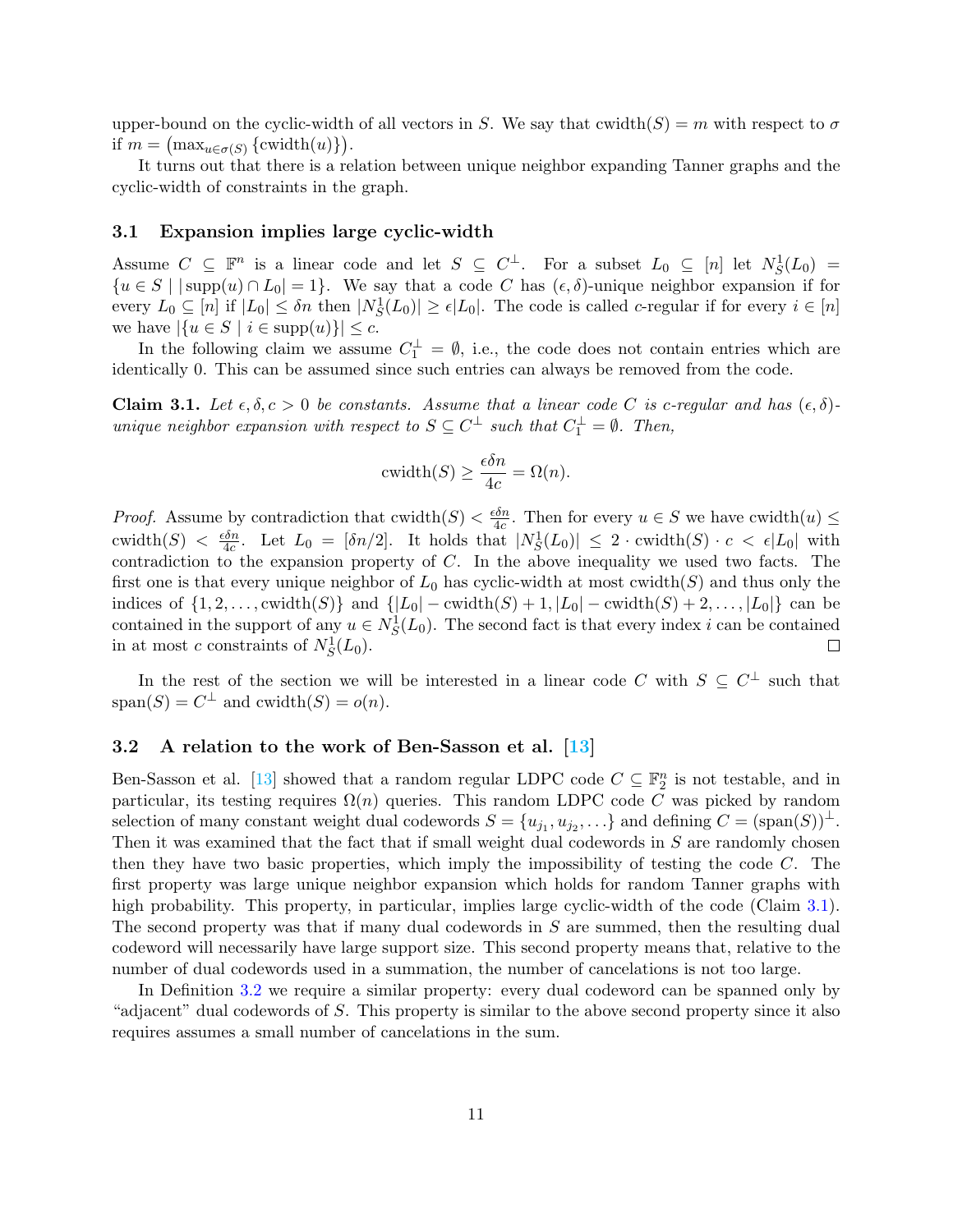<span id="page-11-2"></span>**Definition 3.2** (*d*-adjacent vectors). Let  $u_1, u_2 \in \mathbb{F}_2^n$  be vectors. We say that  $u_1$  is *d*-adjacent to  $u_2$  if for every  $i_1 \in u_1$  there exists  $i_2 \in u_2$  such that  $\min\{|i_1 - i_2| + 1, n - |i_1 - i_2| + 1\} \leq d$ . Note that the "adjacency of vectors" is not a symmetric property, i.e., it might be that  $u_1$  is d-adjacent to  $u_2$  but  $u_2$  is not d-adjacent to  $u_1$ .

We say that  $u_1$  is d-adjacent to  $u_2$  with respect to a permutation  $\sigma : [n] \to [n]$  if  $\sigma(u_1)$  is d-adjacent to  $\sigma(u_2)$ .

We say that  $B \subseteq C^{\perp}$  is d-neighboring with respect to C and permutation  $\sigma$  if for  $u \in C^{\perp}$  we have  $u_1, \ldots, u_m \in B$  such that  $\sum_{m=1}^{\infty}$  $i=1$  $u_i = u$  and for all  $i \in [m]$  it holds that  $u_i$  is d-adjacent to u with

respect to  $\sigma$ .

Now we state Theorem [3.3.](#page-11-1)

<span id="page-11-1"></span>**Theorem 3.3** (Codes with small cyclic-width constraints are testable). Let  $C \subseteq \mathbb{F}^n$  be a linear subspace. Assume that there exists a permutation  $\sigma : [n] \to [n]$  and a subset  $B \subseteq C^{\perp}$  such that  $\text{span}(B) = C^{\perp}$  and B is d-neighboring with respect to  $\sigma$  and  $\text{cwidth}(B) \leq m$  with respect to  $\sigma$ . Then C is  $(4m, \frac{1}{6}, 1, \frac{1}{m \cdot (\lceil d \rceil)})$  $\frac{1}{m\cdot (\lceil d/m \rceil)}$ )-strongly structured and by Lemma 2.11 is a  $(4m, \frac{1}{36\cdot \lceil d/m \rceil m})$ -strong LTC.

The proof of Theorem [3.3](#page-11-1) appears in Section [7.](#page-20-0)

**Example 3.4.** Let  $C \subseteq \mathbb{F}^{\log n}$  be any linear code. Assume that  $(\log n)|n$ . Let  $C' \subseteq \mathbb{F}^n$  be a linear code such that for every  $j \in [n/\log n]$  it holds that  $C'|_{i,i+1,\dots,\log n} = C$ . Let  $B =$  $\bigcup_{j\in[n/\log n]} C'|_{i,i+1,\dots,\log n}$ <sup> $\perp$ </sup> and let  $\mathcal D$  be a distribution over S' that picks first a random  $j\in[n/\log n]$ and then a random dual codeword in  $C'|_{i,i+1,\dots,\log n}$ <sup> $\perp$ </sup>.

It can be verified that  $B$  is  $(\log n)$ -neighboring with respect to the identity permutation and cwidth $(B) \leq \log n$  with respect to the identity permutation.

Notice that the distance of C is only  $O(\log n)$  but let us stress that locally testable codes with very small distance (and even constant absolute Hamming distance) found their applications in [\[7\]](#page-24-8).

**Remark 3.5.** Note that if C is a  $(q, \epsilon)$ -strong LTC then C is in particular a  $(\frac{q}{\epsilon}, \frac{1}{2})$  $\frac{1}{2}$ )-LTC since a tester (which has only one-sided error) for C can be sampled  $\frac{1}{\epsilon}$  times and reject if at least one of its samples rejects. This implies query complexity  $\frac{q}{\epsilon}$  and the soundness parameter is improved from  $\epsilon$ to  $\frac{1}{2}$ .

Thus if C is a  $(4m, \frac{1}{36\lceil d/m \rceil m})$ -strong LTC then it is a  $(36 \cdot 4 \cdot \lceil d/m \rceil m, \frac{1}{2})$ -strong LTC.

In particular, an interesting range is when  $d, m = 2^{o(\log n)}$  and then  $\lceil d/m \rceil m = o(n)$ , i.e., the query complexity of the tester of  $C$  is sublinear while the rejection probability is constant.

<span id="page-11-3"></span>Remark 3.6. We were unable to resolve in this paper whether Theorem [3.3](#page-11-1) holds even if "dneighboring" is not required, i.e., whether the following conjecture holds.

**Conjecture 3.7.** Let  $B \subseteq C^{\perp}$  such that  $\text{span}(B) = C^{\perp}$  and  $\text{cwidth}(B) \leq m$ . Then  $C$  is  $(4m, \frac{1}{\text{poly}(m)}, 1, \frac{1}{\text{poly}(m)})$  $\frac{1}{\text{poly}(m)}$ )-strongly structured and thus locally testable.

#### <span id="page-11-0"></span>3.3 A relation to the work of Lachish et al. [\[33\]](#page-26-0)

We recall Conjecture [1.2](#page-5-3) restated next. Throughout this paper we consider only deterministic space complexity. Our model for measuring the space complexity of the algorithm is the standard Turing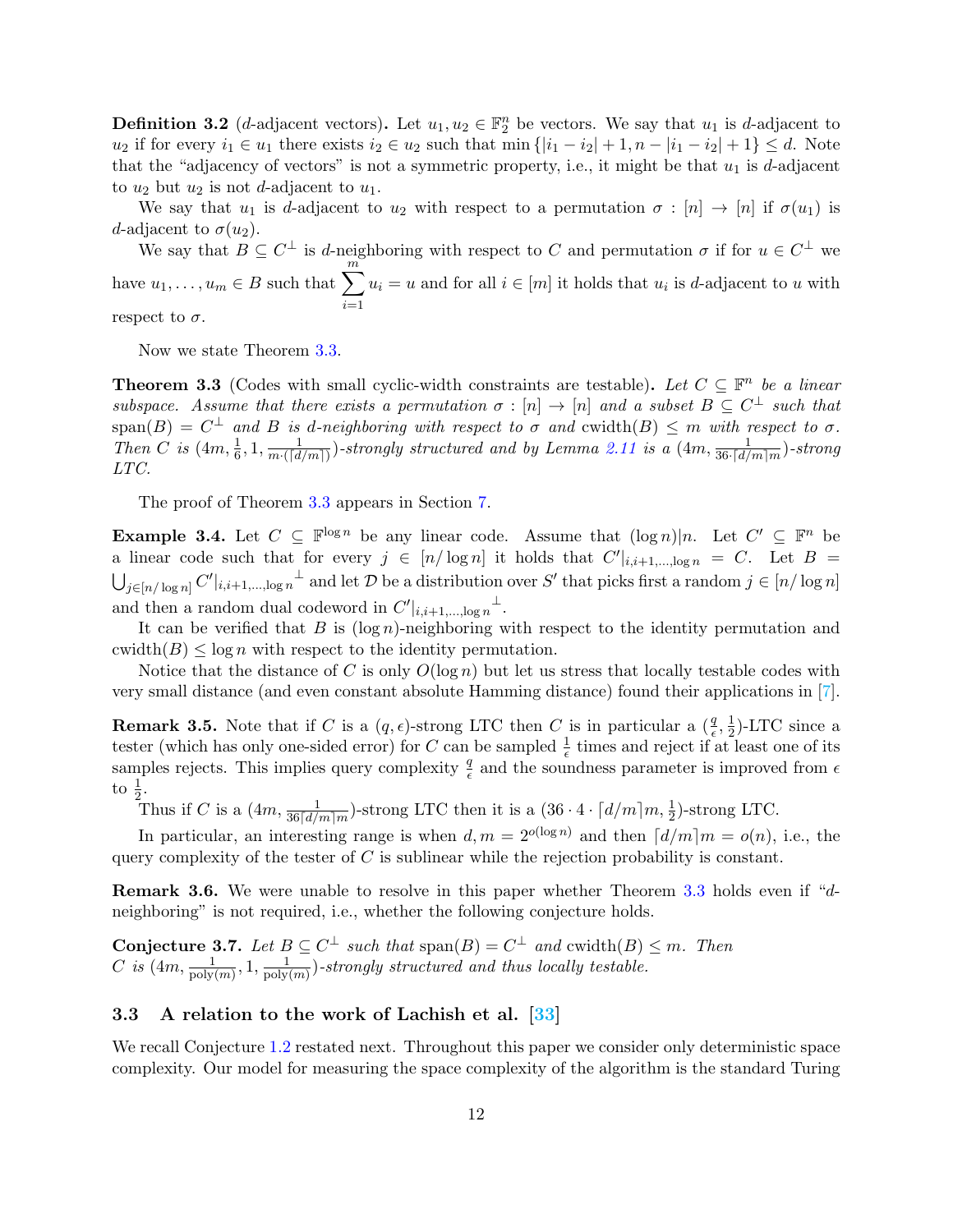Machine model, where there is a read only input tape, and a work tape where the machine can write. We only count the space used by the work tape. See [\[39\]](#page-27-4) for the precise definitions.

Conjecture [1.2](#page-5-3) (restated). For any function  $s(n)$  and a linear language  $L \in \mathbf{DSPACE}(s(n))$  it holds that L is testable with  $2^{O(s(n))}$  queries.

Now, every linear subspace  $L_n \subseteq \mathbb{F}_2^n$  can be described in terms of linear constraints. Intuitively, without loss of generality, we can assume that the Turing Machine  $M$  that decides the language L checks linear constraints, i.e., given  $x \in \mathbb{F}_2^n$  the machine M checks whether  $x \perp (L_n)^{\perp}$ . More accurately, for some subset  $S_n \subseteq (L_n)^{\perp}$  such that  $\text{span}(S_n) = L_n$  the machine M checks whether  $x \perp S_n$ .

The question is which kind of linear constraints can be checked by deterministic Turing Machine with space complexity  $s(n) = o(\log n)$ . While we don't provide in this paper an answer on this question, we would like to present some evidence in support of it. Notice that if a memory tape is bounded to  $s(n) = o(\log n)$  bits then the number of all possible contents on this tape is upperbounded by  $2^{s(n)} = o(n)$ . In this way, this Turing Machine can "count" only up to  $2^{s(n)} = o(n)$ . In particular, even after the first  $2^{s(n)} = o(n)$  moves of M some content of the memory tape will appear at least twice. Hence during the run of the machine  $M$  on a word we expect some particular memory-contents to reappear many times. This kind of argument has been used to prove "pumping" lemmas for regular and context free languages, and was a central observation used to show limitations of sublogarithmic computations  $[34, 2, 3]$  $[34, 2, 3]$  $[34, 2, 3]$  $[34, 2, 3]$ . Notably, it was proved  $[2, 3]$ that  $\log n$  is a lower bound on the space complexity for the recognition of any deterministic nonregular context free language. I.e., there are no non-regular deterministic context free languages in NSPACE  $(o(\log n))^4$  $(o(\log n))^4$ . It is worth to stress that some non-regular deterministic context free languages belongs to  $\mathbf{DSPACE}(O(\log n))$ , e.g., the Dyck-languages [\[27,](#page-26-11) [40\]](#page-27-6) and the parenthesis-languages [\[35,](#page-26-13) [36\]](#page-26-14). Hence there exists a natural distinction between **DSPACE** ( $O(\log n)$ ) and  $\mathbf{DSPACE}(o(\log n)).$ 

Informally, we assume that the linear constraints that can be checked by Turing Machine with space complexity  $s(n)$  either have cyclic-width  $2^{s(n)}$  or should be periodic (like xor of all bits, or xor of all even bits). Now, such periodic constraints should be either in the span of small cyclic-width constraints, or quite different from any vector in the span of small cyclic-width constraints. We formalize this as follows.

Let  $u, v \in \mathbb{F}^n$  be vectors and  $m \in \mathcal{N}$  be a positive integer such that  $m \leq n$ . We say that u is m-different from v if  $u|_{[m]} \neq v|_{[m]}$ . For a subset of vectors  $B_1, B_2 \subseteq \mathbb{F}^n$  we say that  $B_2$  is m-different from  $B_1$  if every  $u \in \text{span}(B_2) \setminus \{0^n\}$  is m-different from every  $v \in \text{span}(B_1)$ . In particular, this means that for every  $u \in \text{span}(B_2) \setminus \{0^n\}$  we have  $u|_{[m]} \neq 0^m$ .

<span id="page-12-0"></span>Theorem 3.8 (Codes with small cyclic-width and different constraints are testable). Assume  $C \subseteq \mathbb{F}_2^n$  is linear and let  $m = m(n)$ ,  $d = d(n)$  such that  $0 < m$ ,  $d = o(n)$ . Assume that  $B_1, B_2 \subseteq C^{\perp}$ such that  $B_1$  is a d-neighboring subset, cwidth $(B_1) \leq m$ , and  $B_2$  is m-different from  $B_1$ . Assume that span $(B_1 \cup B_2) = C^{\perp}$ .

Then C is a  $(4m, \frac{1}{6}, \frac{1}{20m \cdot (n)}$  $\frac{1}{20m\cdot([d/m])}, \frac{1}{10})$ -structured and by Lemma 2.11 is a  $(4m, \frac{1}{36\cdot 20m\cdot[d/m]}, \frac{1}{10})$ -LTC.

The proof of Theorem [3.8](#page-12-0) is postponed to Section [8.](#page-23-0) Similarly to Theorem [3.3](#page-11-1) and Remark [3.6](#page-11-3) it seems that the "d-neighboring" requirement is redundant, and the following statement should hold.

<span id="page-12-1"></span><sup>&</sup>lt;sup>4</sup>This statement was first proved for **DSPACE** ( $o(\log n)$ ) and then was extended to **NSPACE** ( $o(\log n)$ ).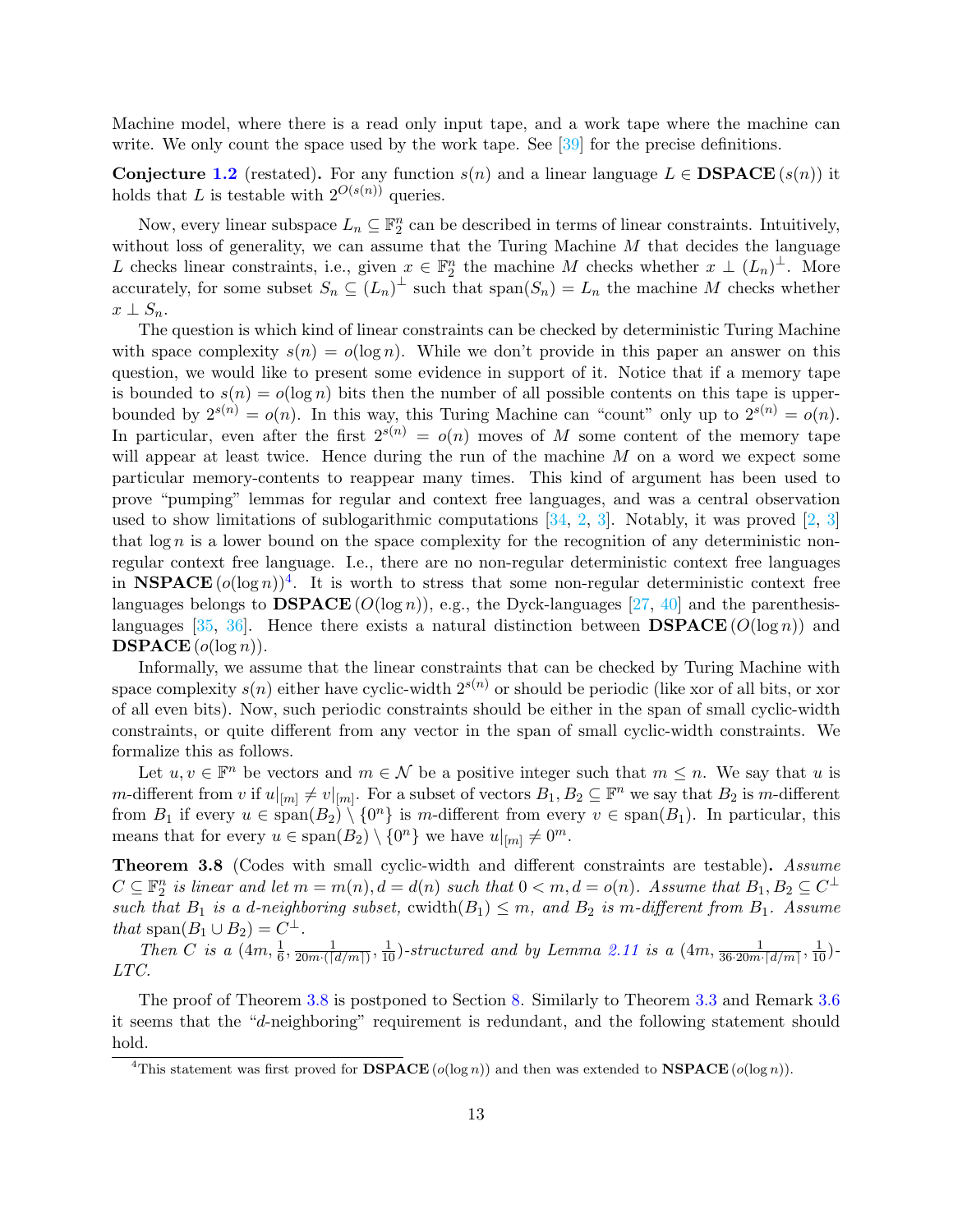<span id="page-13-1"></span>**Conjecture 3.9.** Assume  $C \subseteq \mathbb{F}_2^n$  is linear and let  $m = m(n) > 0$ . Assume that  $B_1, B_2 \subseteq C^{\perp}$  such that cwidth $(B_1) \leq m$ , and  $B_2$  is m-different from  $B_1$ . Assume that  $\text{span}(B_1 \cup B_2) = C^{\perp}$ . Then C is  $(4m, \frac{1}{\text{poly}(m)}, \frac{1}{\text{poly}})$  $\frac{1}{\text{poly}(m)}, \Theta(1))$ -structured and thus locally testable.

If Conjecture [3.9](#page-13-1) turns out to be true, then Conjecture [1.2](#page-5-3) holds under the following conjecture.

<span id="page-13-2"></span>Conjecture 3.10. If  ${C_n}_{n \in \mathbb{N}} \in \text{DSPACE}(s(n))$ , where  $s(n) = o(\log n)$ , then there exists  $m(n) = 2^{O(s(n))}$  and for every  $n \in \mathcal{N}$  there exist  $B_1, B_2 \subseteq C^{\perp}$  such that  $\text{span}(B_1 \cup B_2) = C^{\perp}$ , cwidth $(B_1) \leq m$  and  $B_2$  is m-different from  $B_1$ .

Conjectures [3.9](#page-13-1) and [3.10](#page-13-2) now imply Conjecture [1.2.](#page-5-3)

Corollary 3.11. Under Conjectures [3.9](#page-13-1) and [3.10,](#page-13-2) Conjecture [1.2](#page-5-3) holds.

*Proof.* A linear language can be viewed as a family of linear codes  ${C_n}_{n \in \mathcal{N}}$ . If  ${C_n}_{n \in \mathcal{N}} \in$ **DSPACE**  $(s(n))$ , where  $s(n) = o(\log n)$ , then Conjectures [3.9](#page-13-1) and [3.10](#page-13-2) imply that for every *n* the code  $C_n$  is  $(4m, \frac{1}{\text{poly}(m)}, \frac{1}{\text{poly}})$  $\frac{1}{\text{poly}(m)}, \Theta(1)$ )-structured for  $m = 2^{O(s(n))}$  and by Lemma 2.11 is testable with  $2^{O(s(n))}$  queries.  $\Box$ 

### <span id="page-13-0"></span>4 Structured codes are  $LTCs - Proof$  of Lemma 2.11

To prove Lemma 2.11 we need the following definition.

<span id="page-13-4"></span>**Definition 4.1** ( $\epsilon$ -bad set). Let  $C \subseteq \mathbb{F}^n$  be a linear code and  $D$  be a distribution supported on  $S \subseteq C^{\perp}$ . Let  $i \in [n]$  such that  $\mathcal{D}(N_S(i)) > 0$ . For  $w \in \mathbb{F}^n$  let  $\text{Bad}_i(w) = \{u \in N_S(i) \mid \langle u, w \rangle \neq 0\}$ . We say *i* is an  $\epsilon$ -bad entry of w if  $\Pr_{u \sim \mathcal{D}}[u \in Bad_i(w) \mid i \in \text{supp}(u)] \ge \epsilon$ . Otherwise, *i* is called  $\epsilon$ -good. Similarly, let  $Bad(w, \epsilon)$  denote the set of  $\epsilon$ -bad entries of w.

Now we state Proposition [4.2](#page-13-3) which will follows immediately from Definition [4.1.](#page-13-4)

<span id="page-13-3"></span>**Proposition 4.2.** Let  $C \subseteq \mathbb{F}^n$  be a code and let  $D$  be its associated distribution supported on  $S \subseteq C^{\perp}_{\leq q}$ . Then if C is  $(q, \epsilon, \rho, \rho')$ -strongly structured and  $w \in \mathbb{F}^n$ , then

$$
\Pr_{u \sim \mathcal{D}}[\langle u, w \rangle \neq 0] \ge \epsilon^2 \cdot \frac{|\text{Bad}(w, \epsilon)|}{n}.
$$

Moreover, if C is  $(q, \epsilon, \rho, \rho')$ -structured and  $w \in \mathbb{F}^n$  such that  $|\text{Bad}(w, \epsilon)| \ge \rho n$ , then

$$
\Pr_{u \sim \mathcal{D}}[\langle u, w \rangle \neq 0] \ge \epsilon^2 \cdot \frac{|\text{Bad}(w, \epsilon)|}{n}.
$$

*Proof.* By definition of  $Bad(w, \epsilon)$  (Definition [4.1\)](#page-13-4) we have

$$
\Pr_{u \sim \mathcal{D}}[\langle u, w \rangle \neq 0] \ge \Pr_{u \sim \mathcal{D}}[\langle u, w \rangle \neq 0 \mid \text{ supp}(u) \cap \text{Bad}(w, \epsilon) \neq \emptyset] \cdot \Pr_{u \sim \mathcal{D}}[\text{supp}(u) \cap \text{Bad}(w, \epsilon) \neq \emptyset] \ge
$$
  

$$
\ge \epsilon \cdot \Pr_{u \sim \mathcal{D}}[\text{supp}(u) \cap \text{Bad}(w, \epsilon) \neq \emptyset].
$$

By the sampling property of Definition [2.5](#page-7-0) and the fact that  $C$  is (strongly) structured it follows that  $|{\rm Bad}(w,\epsilon)|$ 

$$
\Pr_{u \sim \mathcal{D}}[\text{supp}(u) \cap B_w \neq \emptyset] \ge \epsilon \cdot \frac{|\text{Bad}(w, \epsilon)|}{n}.
$$
  

$$
\Pr[(u, w) \neq 0] \ge \epsilon^2 \cdot \frac{|\text{Bad}(w, \epsilon)|}{n}.
$$

We conclude that  $\Pr_{u \sim \mathcal{D}}[\langle u, w \rangle \neq 0] \ge \epsilon^2 \cdot \frac{|\text{Bad}(w, \epsilon)|}{n}$ n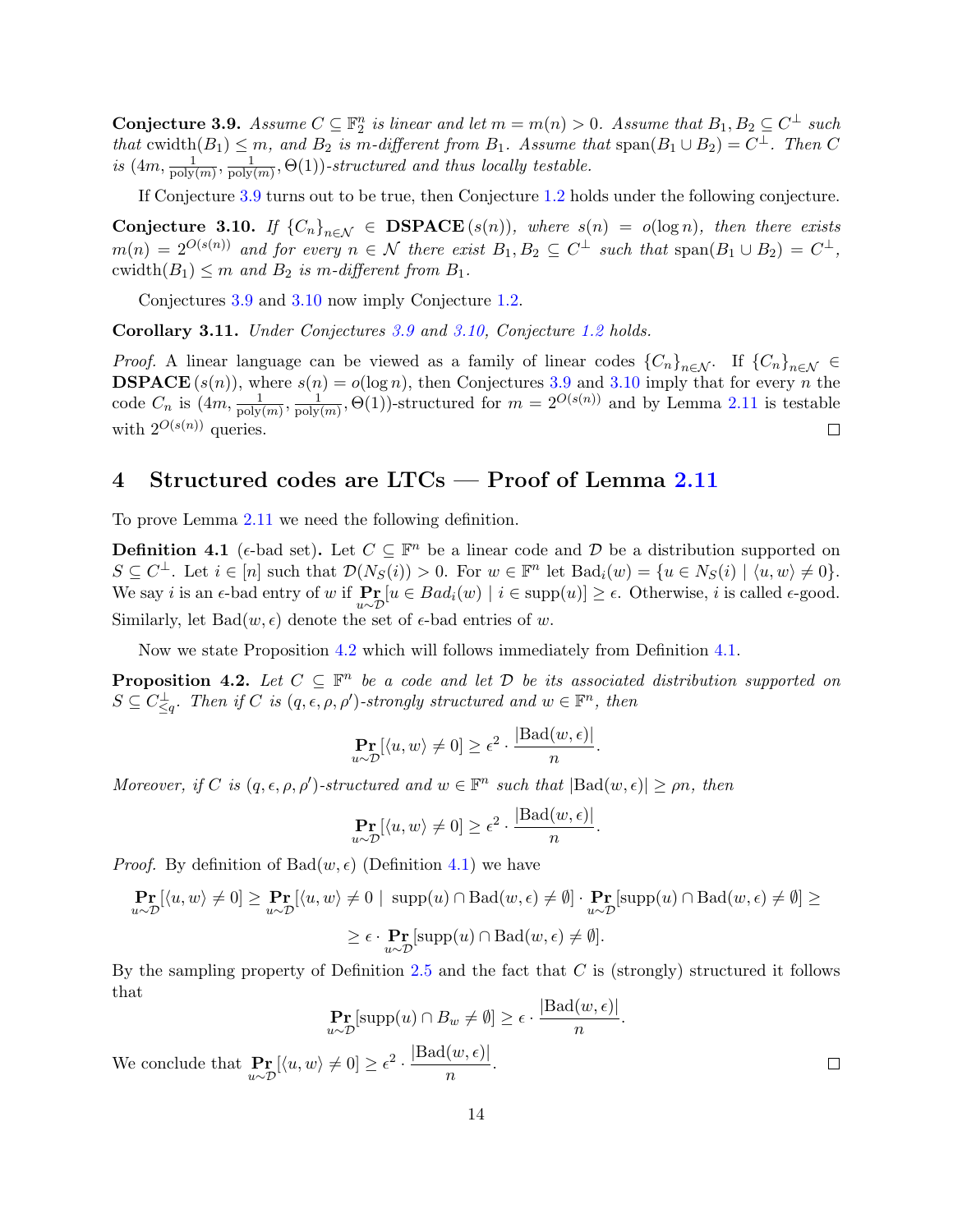We are ready to prove Lemma  $2.11$ .

Proof of Lemma 2.11. Let  $S \subseteq C_{\leq q}^{\perp}$  and  $D$  be as guaranteed by the definition of  $(q, \epsilon, \rho, \rho')$ -structured code (Definition [2.5\)](#page-7-0) and let  $w \in \mathbb{F}^n$ . Set  $J = \text{Bad}(w, \epsilon)$ . Note that the fact that J is a set of  $\epsilon$ -bad entries implies that for all  $i \in J$  there exists  $u \in S$  such that  $i \in \text{supp}(u)$ .

For the first bullet of the lemma assume that  $\delta(w, C) \ge \rho'$ . We prove that  $\Pr_{u \sim \mathcal{D}}[\langle u, w \rangle \ne 0] \ge \rho \epsilon^2$ .

We claim that  $|J| \ge \rho n$ . To see this, assume by contradiction that  $|J| < \rho n$ . We argue that for all  $u \in S_{(-J)}$  we have  $\langle u, w \rangle = 0$ . To see this, let  $S' = \{u' \in S \mid \langle u', w \rangle \neq 0\}$  and let  $u \in S_{(-J)}$ , i.e., supp $(u) \cap J = \emptyset$ . We have  $\frac{\mathcal{D}(S' \cap N_S(i))}{\mathcal{D}(N_S(i))}$  $\frac{\partial^{\alpha} f(x,y,v)}{\partial(x(s))} < \epsilon$  for all  $i \in \text{supp}(u)$  since otherwise supp $(u)$ contains an  $\epsilon$ -bad entry of w and supp $(u) \cap J \neq \emptyset$ . By assumption C is  $\epsilon$ -redundant and hence  $u \in \text{span}(S \setminus S')$  and  $\langle u, w \rangle = 0$ . Recall that  $|J| < \rho n$  and C is  $\rho'$ -strictly characterized by  $S_{(-J)}$ . Hence by Claim [A.2](#page-27-7) we have  $\delta(w, C) < \rho'$ . Contradiction.

So  $|J| \ge \rho n$ . Thus Proposition [4.2](#page-13-3) implies that

$$
\Pr_{u \sim \mathcal{D}}[\langle u, w \rangle \neq 0] \ge \epsilon^2 \cdot \frac{|J|}{n} \ge \epsilon^2 \rho
$$

and we are done.

For the second bullet of the lemma, assume now that C is  $(q, \epsilon, \rho, \rho')$ -strongly structured and set  $J = \text{Bad}(w, \epsilon)$  as above. If  $|J| \ge \rho n$  then by Proposition [4.2](#page-13-3) we have  $\Pr_{u \sim \mathcal{D}}[\langle u, w \rangle \neq 0] \ge \epsilon^2 \rho$ . Otherwise,  $|J| < \rho n$  and C is  $\left(\frac{|J|}{n}\right)$  $\frac{|J|}{n} \cdot \frac{1}{\rho'}$  $\frac{1}{\rho'}$ )-characterized by  $S_{(-J)}$ . Then, by Claim [A.2](#page-27-7) we have  $\delta(w, C) \leq \left(\frac{|J|}{n}\right)$  $\frac{|J|}{n} \cdot \frac{1}{\rho'}$  $\frac{1}{\rho'}\Big)<\frac{\rho}{\rho'}$  $\frac{\rho}{\rho'}$  and  $\Pr_{u \sim \mathcal{D}}[\langle u, w \rangle \neq 0] \ge \epsilon^2 \frac{|J|}{n}$  $\frac{\partial}{\partial n} \geq \epsilon^2 \cdot \rho' \cdot \delta(w, C).$ Hence  $\Pr_{u \sim \mathcal{D}}[\langle u, w \rangle \neq 0] \ge \epsilon^2 \cdot \min\{\rho, \rho'\} \cdot \delta(w, C) \ge \epsilon^2 \cdot \rho \cdot \rho' \cdot \delta(w, C).$ 

Finally, notice that if  $C$  is  $t$ -smooth as a structured code, then the tester for  $C$  is also  $t$ smooth.  $\Box$ 

### <span id="page-14-0"></span>5 Smooth LTCs are structured — Proof of Lemma  $2.12$

We notice that if S is a multiset then  $N_S(i)$  is a multiset and  $|N_S(i)|$  counts the repetitions.

Overview of the proof. First, we state and prove Proposition [5.1.](#page-15-0) Informally, it says that without loss of generality a tester for a smooth LTC  $C \subseteq \mathbb{F}^n$  is a uniform distribution over a multiset of size  $\Theta(n)$  such that every dual codeword of this multiset has a small number of neighbor dual codewords in this multiset.

The proof of Proposition [5.1](#page-15-0) looks as follows. First, a tester for the linear code  $C \subseteq \mathbb{F}^n$  is sampled  $O(n)$  times to obtain a multiset of small weight dual codewords S. It turns out that with high probability a uniform distribution over S is a tester for C. Let  $S' \subseteq S$  be a subset of dual codewords that contain all  $u \in S$  such that  $|N_u(S)|$  is large. Then we prove that with high probability the set S' is small. Finally, letting  $S^* = (S \setminus S')$  we argue that a uniform distribution over  $S^*$  is a tester for C and for every  $u \in S^*$  it holds that  $|N_{S^*}(u)|$  is small.

Then we prove Lemma [2.12,](#page-9-2) and in particular we prove that C is structured with respect to  $S^*$ and the uniform distribution over  $S^*$ .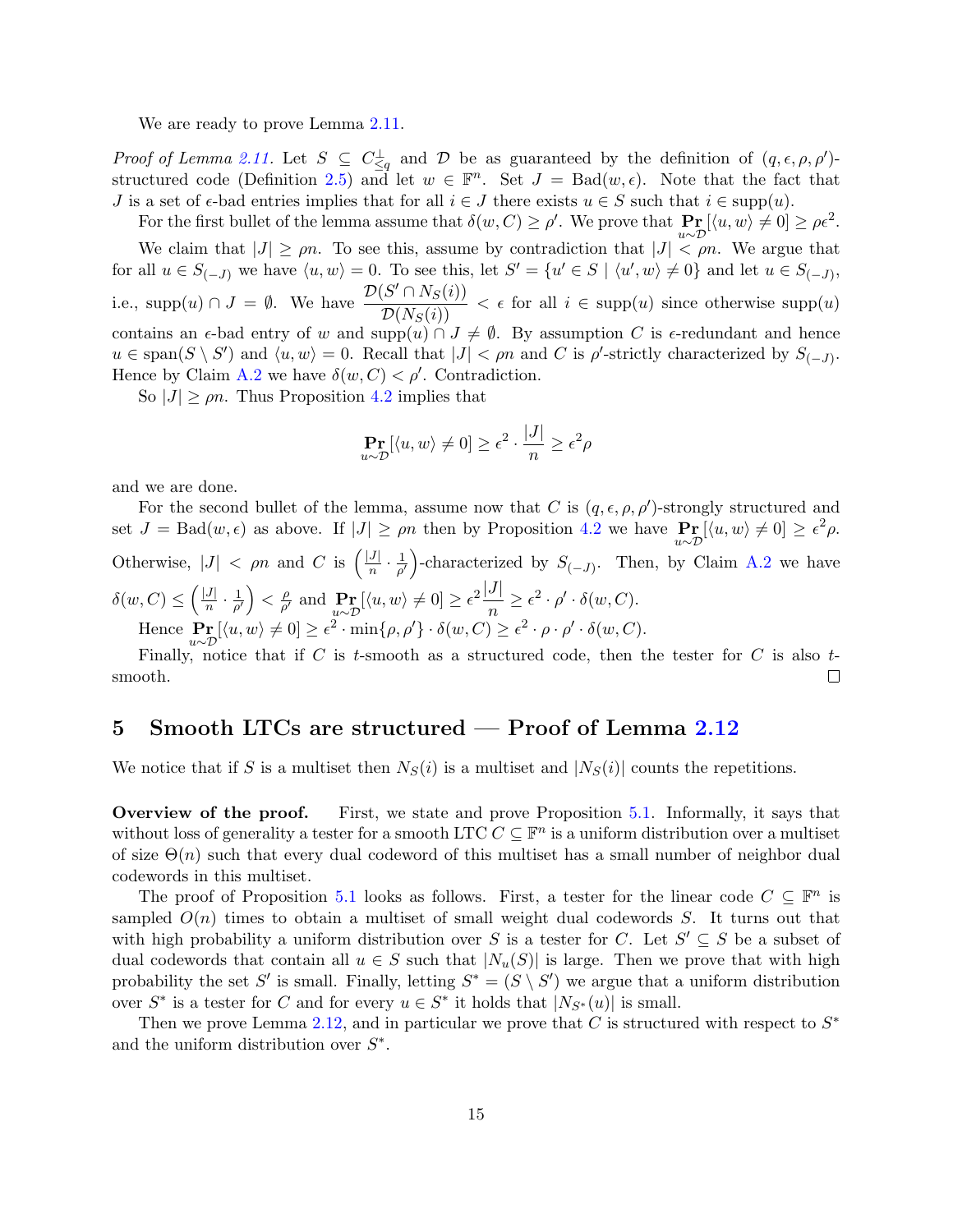<span id="page-15-0"></span>**Proposition 5.1.** Let  $C \subseteq \mathbb{F}^n$  be a  $(q, \epsilon, \rho, t)$ -smooth LTC. Then there exists a multiset  $S^* \subseteq C_{\leq q}^{\perp}$ such that for all  $u \in S^*$  we have  $|N_{S^*}(u)| \leq 120tq(\log |\mathbb{F}|)/\epsilon^2$  and C has a  $(q, \epsilon/6, \rho)$ -tester, which is uniformly distributed over  $S^*$ . Moreover,

$$
(20n(\log |\mathbb{F}|)/\epsilon)(1-\epsilon/3) \leq |S^*| \leq 20n(\log |\mathbb{F}|)/\epsilon.
$$

*Proof.* Let T be the assumed  $(q, \epsilon, \rho, t)$ -smooth tester for C. Pick the multiset  $S = \{u_1, \ldots, u_{20n(\log |\mathbb{F}|)}\}\$ , where each  $u_j$  obtained by taking a sample from T. We know that ǫ  $|S| = \frac{20n(\log \mathbb{F})}{\epsilon}$  $\frac{\log F}{\epsilon}$  and for every  $u_j \in S$  we have  $|u_j| \leq q$ . We argue that the uniform distribution over the multiset S will be a  $(q, \epsilon/2, \rho)$ -tester for C with probability at least  $1 - \frac{1}{|\mathbb{F}|^{0.1n}}$ .

Fix any  $w \in \mathbb{F}^n$  such that  $\delta(w, C) \geq \rho$ . We know that  $\mathbf{Pr}_{u \in S}[\langle u, w \rangle \neq 0] \geq \epsilon$  and hence  $\mathbf{E}[|\{u \in S \mid \langle u, w \rangle \neq 0\}]| \geq \epsilon |S|$ . Chernoff bound (Claim [5.2\)](#page-16-0) implies that

$$
\mathbf{Pr}\Big[|\{u\in S~|~\langle u,w\rangle\neq 0\}|\leq \frac{\epsilon}{2}|S|\Big]\leq \frac{1}{2^{0.25\epsilon|S|/3}}\leq \frac{1}{|\mathbb{F}|^{1.1n}}.
$$

Take the union bound over all  $w \in \mathbb{F}^n$  such that  $\delta(w, C) \ge \rho$  to get that with probability at most  $|\mathbb{F}|^n$  $\frac{\mathbb{F}^n}{\mathbb{F}^{\{1,1n\}}}$  there exists a word  $w \in \mathbb{F}^n$ ,  $\delta(w, C) \ge \rho$  such that  $\mathbf{Pr}_{u \in S}[\langle u, w \rangle \ne 0] < \epsilon/2$ . We conclude that with probability at least  $1 - \frac{1}{\mathbb{F}^{\vert 0,1n \vert}}$  we have that for every  $w \in \mathbb{F}^n$ ,  $\delta(w, C) \ge \rho$  it holds that  $\Pr_{u \in U} [ \langle u, w \rangle \neq 0 ] \geq \epsilon/2$ , i.e., the uniform distribution over the multiset S is a  $(q, \epsilon/2, \rho)$ -tester for  $C$ .

Since C is a  $(q, \epsilon, \rho, t)$ -smooth LTC it follows that for every  $i \in [n]$  we have

$$
\mathbf{E}[|\{u \in S \mid i \in \text{supp}(u)\}|] \leq |S| \cdot \frac{t}{n} = 20t/\epsilon.
$$

For any  $u \in S$  let  $X_u$  be a random variable defined by  $X_u = |N_S(u)|$ . We have

$$
\mathbf{E}[X_u] \leq |S| \cdot q \cdot \frac{t}{n} = 20tq(\log |\mathbb{F}|)/\epsilon,
$$

where the expectation is taken over the samplings of S. Markov's inequality implies that

$$
\mathbf{Pr}\left[X_u > 120tq(\log |\mathbb{F}|)/\epsilon^2\right] < \epsilon/6.
$$

Let  $X<sub>S</sub>$  be a random variable defined by

$$
X_S = \left| \left\{ u \in S \mid X_u > 120tq(\log |\mathbb{F}|)/\epsilon^2 \right\} \right|.
$$

Hence  $\mathbf{E}[X_S] \leq (\epsilon/6)|S|$ . Markov's inequality implies that

$$
\mathbf{Pr}[X_S \ge (\epsilon/3)|S|] \le \frac{1}{2}.
$$

Let  $S' = \{u \in S \mid |N_S(u)| \geq 120tq(\log |\mathbb{F}|)/\epsilon^2\}$ , note that  $S' \subseteq S$ . We have  $|S'| \leq \epsilon |S|/3$  with probability at least  $\frac{1}{2}$ .

Hence with probability at least  $1-\frac{1}{2}$  $\frac{1}{2}-\frac{1}{|\mathbb{F}|^0}$  $\frac{1}{\mathbb{F}^{|0.1n}} > 0$  there exist S and S' as required. Fix them and let  $S^* = S \setminus S'$ . Note that

$$
\frac{20n(\log |\mathbb{F}|)}{\epsilon} \cdot (1 - \epsilon/3) \leq |S^*| \leq \frac{20n(\log |\mathbb{F}|)}{\epsilon}.
$$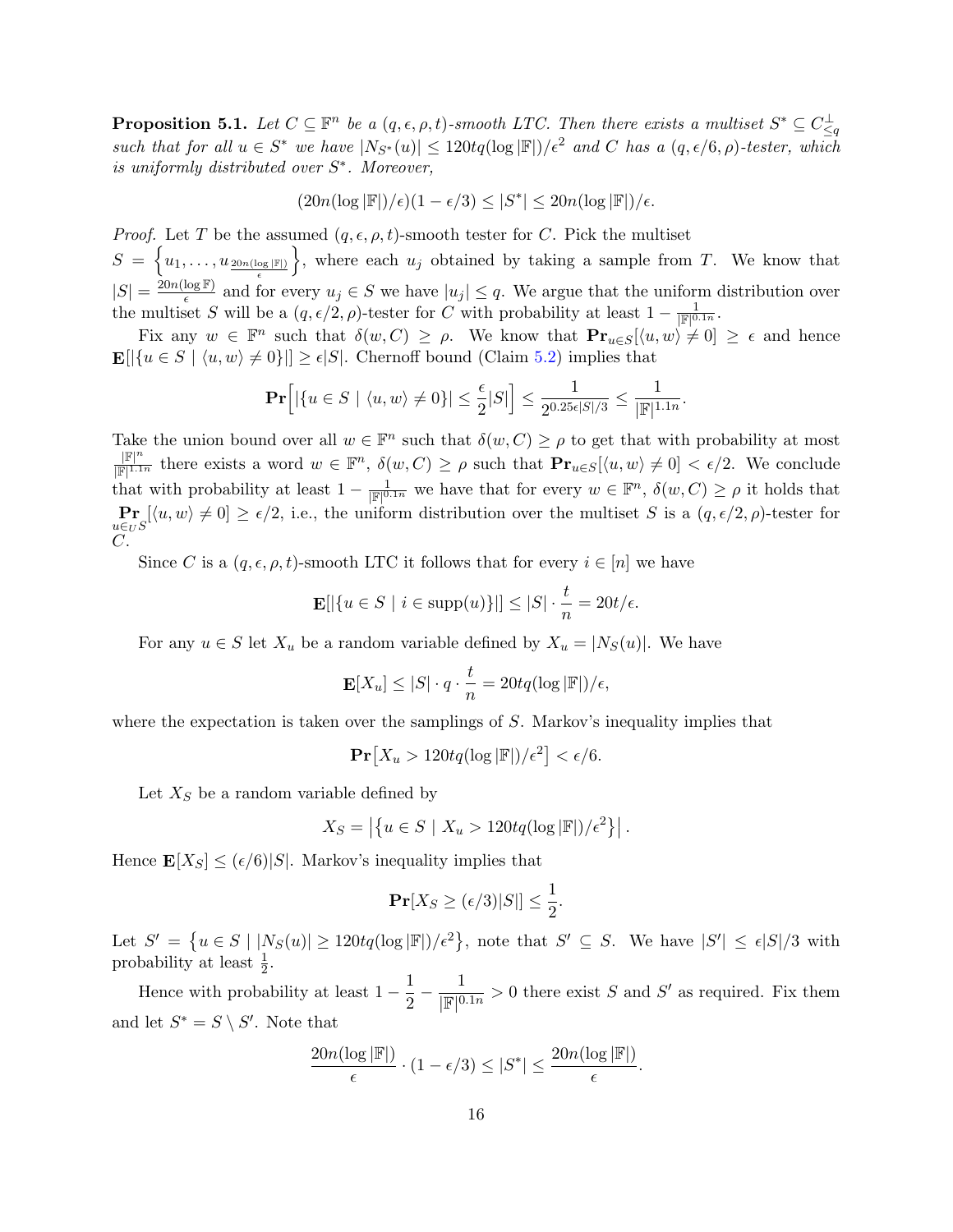We know that for all  $u \in S^*$  we have  $|N_{S^*}(u)| \leq 120tq(\log |\mathbb{F}|)/\epsilon^2$ . Moreover, for all  $w \in \mathbb{F}^n$ such that  $\delta(w, C) \ge \rho$  we have

$$
\Pr_{u \in S^*}[\langle u, w \rangle \neq 0] \ge \Pr_{u \in S}[\langle u, w \rangle \neq 0] - \Pr_{u \in S}[u \in S'] = \Pr_{u \in S}[\langle u, w \rangle \neq 0] - \frac{|S'|}{|S|} \ge \epsilon/2 - \epsilon/3 = \epsilon/6.
$$

We conclude that the uniform distribution over the multiset  $S^*$  is a  $(q, \epsilon/6, \rho)$ -tester for C.  $\Box$ 

For the sake of completeness we state the particular version of Chernoff's inequality that we use.

<span id="page-16-0"></span>**Claim 5.2** (Chernoff Bound). If  $X = \sum_{i=1}^{m} X_i$  is a sum of independent  $\{0, 1\}$ -valued random variables, where  $\Pr[X_i = 1] = \gamma$ , then

$$
\mathbf{Pr}[X < (1 - \sigma)\gamma m] \le \exp(-\frac{\sigma^2 \gamma m}{3}) \quad \text{and} \quad \mathbf{Pr}[X > (1 + \sigma)\gamma m] \le \exp(-\frac{\sigma^2 \gamma m}{3}).
$$

Now we prove Lemma [2.12.](#page-9-2)

*Proof of Lemma [2.12.](#page-9-2)* Proposition [5.1](#page-15-0) guarantees that there exists a multiset  $S \subseteq C_{\leq q}^{\perp}$  such that

for every  $u \in S$  we have  $|N_S(u)| \leq \frac{120tq(\log |\mathbb{F}|)}{\epsilon^2}$ ,  $20n(\log |\mathbb{F}|)$  $\frac{\log |\mathbb{F}|}{\epsilon} \cdot (1 - \epsilon/3) \leq |S| \leq \frac{20n(\log |\mathbb{F}|)}{\epsilon},$ 

and for all  $w \in \mathbb{F}^n, \delta(w, C) \ge \rho$  we have  $\Pr_{u \in U} \{ \langle u, w \rangle \neq 0 \} \ge \epsilon/6$ . In particular, this implies that for all  $i \in [n]$  we have  $|N_S(i)| \leq 120tq(\log |\mathbb{F}|)/\epsilon^2$ .

Hence if  $\langle u, w \rangle \neq 0$  for  $u \in S$  then every  $i \in \text{supp}(u)$  is a  $\frac{\epsilon^2}{100}$  $\frac{1}{120tq(\log |\mathbb{F}|)}$ -bad entry of w because  $u \in N_S(u)$  and  $|N_S(u)| \leq \frac{120tq(\log |\mathbb{F}|)}{\epsilon^2}$ . Thus C is  $\left(\frac{\epsilon^2}{120tq(\log n)}\right)$  $120tq(\log |\mathbb{F}|)$  $\Big)$ -redundant with respect to S and D.

Let  $J \subseteq [n]$  such that  $|J| \leq \frac{\epsilon^3}{7 \cdot 120}$  $\frac{1}{7 \cdot 120tq(\log |\mathbb{F}|)}$ . Then the number of words  $u \in S$  such that  $supp(u) \cap J \neq \emptyset$  is at most

$$
(120tq(\log |\mathbb{F}|)/\epsilon^2) \cdot |J| \leq (\epsilon/7) \cdot n \leq (\epsilon/7) \cdot |S|.
$$

Then  $S_{(-J)}$  is still a  $(q, \epsilon/6 - \epsilon/7, \rho)$ -tester for C because removing all words of S whose support intersect J can reduce the rejection probability of the tester at most by  $\frac{(\epsilon/7) \cdot |S|}{|S|} = \epsilon/7$ . That means if  $w \perp S_{(-J)}$  then  $\delta(w, C) < \rho$ , i.e., Corollary [A.3](#page--1-0) implies that C is  $(2\rho)$ -characterized by  $S_{(-J)}$ .

Furthermore, for every  $I \subseteq [n]$  such that  $\forall i \in I, \exists u \in S : i \in \text{supp}(u)$  we have

$$
\mathop{\bf Pr}_{u \sim \mathcal{D}}[\text{supp}(u) \cap I \neq \emptyset] \ge \frac{\epsilon^2}{120tq(\log |\mathbb{F}|)} \cdot \frac{1}{q} \cdot \frac{|I|}{n}.
$$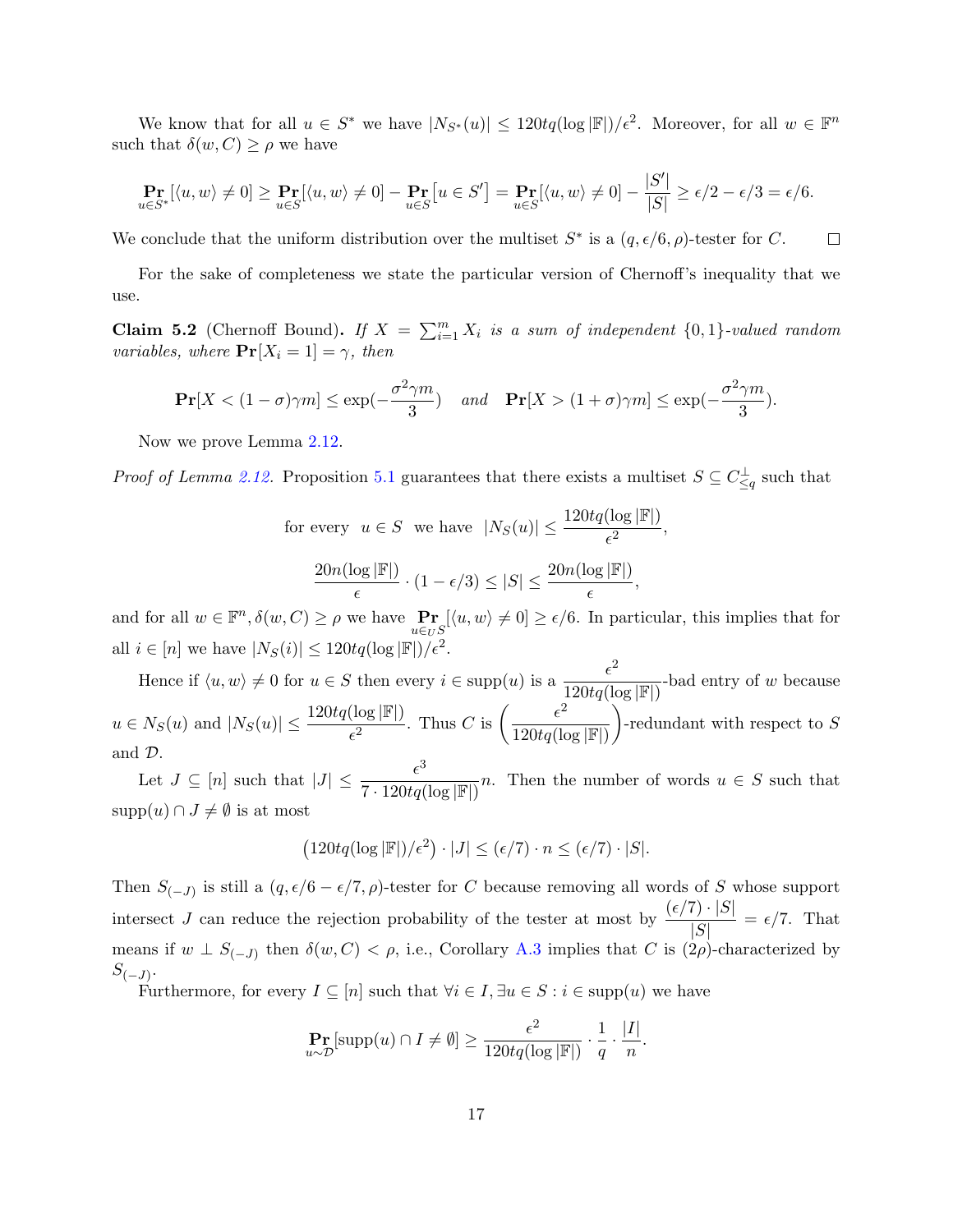We conclude that C is  $(q, \frac{\epsilon^2}{120^{12}})$  $\frac{\epsilon^2}{120 t q^2 (\log |\mathbb{F}|)}, \frac{\epsilon^3}{7 \cdot 120 t q}$  $\frac{1}{7 \cdot 120tq(\log |\mathbb{F}|)}, 2\rho)$ -structured. Moreover, for every  $j \in [n]$  we have  $\Pr_{u \in U} [j \in \text{supp}(u)] \le \frac{120tq(\log |\mathbb{F}|)/\epsilon^2}{n}$  $\frac{n}{\sqrt{n}}$ .

# <span id="page-17-0"></span>6 Hadamard codes are strongly structured — Proof of Theorem [2.9](#page-8-1)

 $\Box$ 

In this section we show that the family of Hadamard codes (cf. Definition [2.8\)](#page-8-2) is strongly structured.

We thus set  $C \subseteq \mathbb{F}_2^n$  to be the Hadamard code and  $S = C_3^{\perp}$ . It is known that  $\text{span}(S) = C^{\perp}$ and  $\Delta(C^{\perp}) = 3$ , i.e., for all  $u_1 \neq u_2 \in S$  it holds that  $|\text{supp}(u_1) \cap \text{supp}(u_2)| \leq 1$ . As a tester for the Hadamard code we take the uniform distribution  $\mathcal U$  over  $S$ , i.e., given an input word  $w \in \mathbb F_2^n$ the tester picks  $u \in \mathcal{U} S$  and accepts if and only if  $\langle u, w \rangle = 0$ .

We know that  $|S| =$  $\binom{n}{2}$  $\binom{n}{2}$  $\frac{n}{3}$  =  $\frac{n(n-1)}{6}$  $\frac{1}{6}$  since every two different coordinates  $i_1, i_2 \in [n]$  determines uniquely  $u \in S$  such that  $i_1, i_2 \in \text{supp}(u)$ . Let us state and prove the following auxiliary claim.

<span id="page-17-3"></span>**Claim 6.1.** For  $I \subseteq [n]$  and  $j \in I$  let  $A_{(j,I)} = \{u \in C_3^{\perp} \mid \text{supp}(u) \cap I = \{j\}\}\$ and  $B_{(j,I)} = \{u \in C_3^{\perp} \mid j \in \text{supp}(u), |\text{supp}(u) \cap I| \ge 2\}$ . Then,

- $|A_{(j,\{j\})}| = \frac{n-1}{2}$  $\frac{-1}{2}$ ,
- $|B_{(j,I)}| \leq |I| 1$ , and

• 
$$
|A_{(j,I)}| = |A_{(j,\{j\})}| - |B_{(j,I)}| \ge \frac{n-2|I|+1}{2}
$$
.

*Proof.* Since  $\Delta(C^{\perp}) = 3$  there are no  $u_1 \neq u_2 \in C_3^{\perp}$  such that  $\text{supp}(u_1) \cap \text{supp}(u_2) \geq 2$ . For every  $i_1 \neq i_2 \in [n]$  there exists unique  $u \in C_3^{\perp}$  such that  $i_1, i_2 \in \text{supp}(u)$ . Thus given  $j \in [n]$  we have  $n-1$  options for  $j' \in [n] \setminus \{j\}$  such that for some  $u \in C_3^{\perp}$  we have  $j, j' \in \text{supp}(u)$ . Since every  $u \in C_3^{\perp}$  with  $\text{supp}(u) = \{j, j', j''\}$  was counted twice, once from j' and once from j'' we have  $|A_{(j,\lbrace j\rbrace)}| = |\{u \in C_3^\perp \mid j \in \text{supp}(u)\}| = \frac{n-1}{2}$  $\frac{-1}{2}$ .

We have  $|B(j,I)| \leq |I|-1$  because for every  $j' \in I$  such that  $j' \neq j$  we have only one  $u \in C_3^{\perp}$ with  $j, j' \in \text{supp}(u)$ . Hence  $|A_{(j,I)}| = |A_{(j,\{j\})}| - |B_{(j,I)}| \ge \frac{n-2|I|+1}{2}$  $\frac{|I|+1}{2}$ .  $\Box$ 

Now we state Lemmas [6.2](#page-17-1) and [6.3.](#page-17-2) Then we prove Theorem [2.9.](#page-8-1)

<span id="page-17-1"></span>**Lemma 6.2.** It holds that C is  $\frac{1}{3}$ -redundant with respect to S and U.

<span id="page-17-2"></span>**Lemma 6.3.** It holds that C is  $(\frac{1}{6})$  $(\frac{1}{6}, 1)$ -strongly stable with respect to S.

The proofs of Lemmas [6.2](#page-17-1) and [6.3](#page-17-2) appear in Sections [6.1](#page-18-0) and [6.2.](#page-19-0) We are ready to prove Theorem [2.9.](#page-8-1)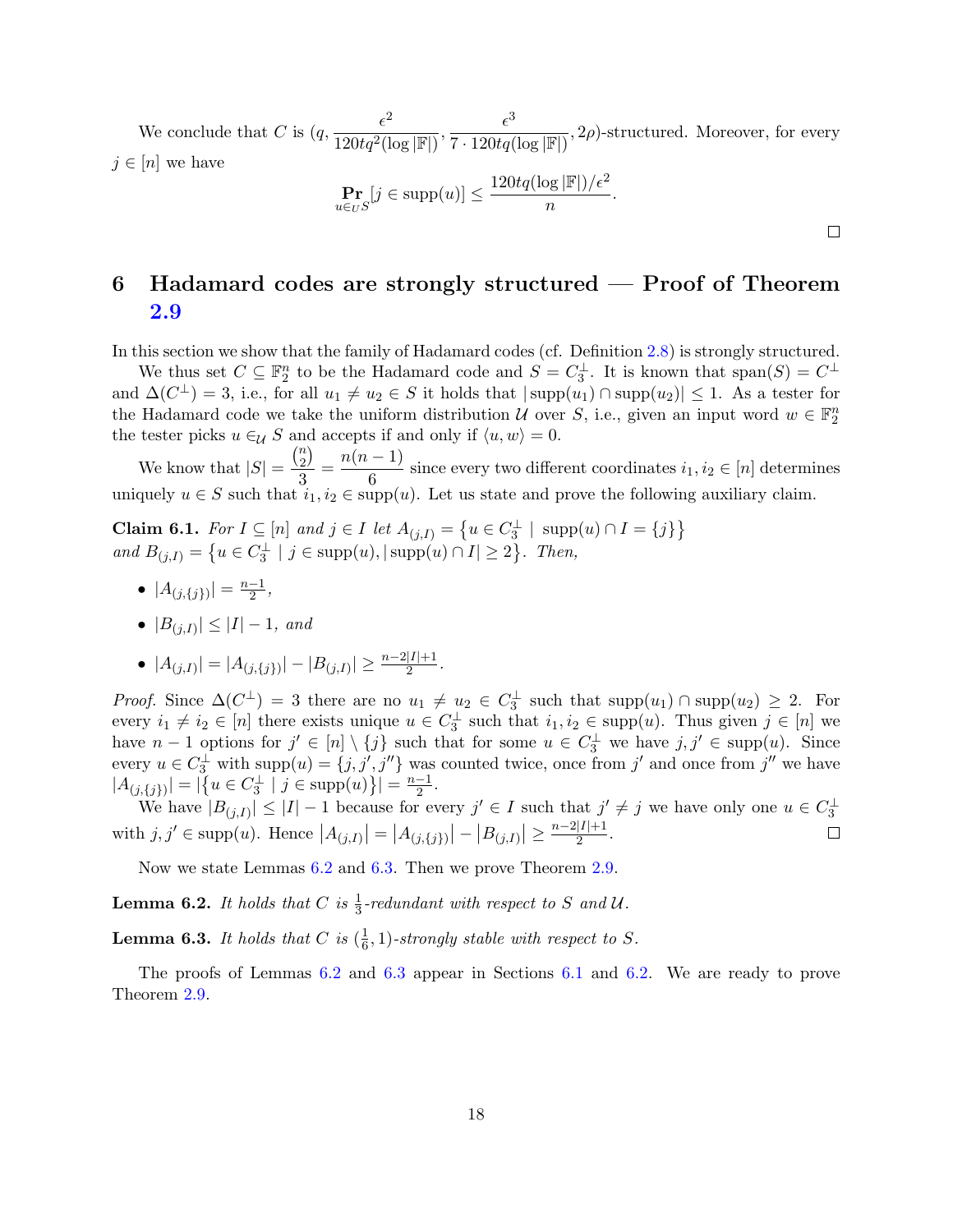*Proof of Theorem [2.9.](#page-8-1)* Recall that  $S = C_3^{\perp}$ . Lemma [6.2](#page-17-1) says that C is  $\frac{1}{3}$ -redundant with respect to S and U. Lemma [6.3](#page-17-2) implies that C is  $(\frac{1}{6}, 1)$ -strongly stable with respect to S. It holds that for all  $I \subseteq [n]$  we have

$$
\Pr_{u \sim \mathcal{U}}[\text{supp}(u) \cap I \neq \emptyset] \ge \frac{|I|}{n} \ge \frac{1}{3} \cdot \frac{|I|}{n}.
$$

Moreover, we claim that Hadamard is 3-smooth because for all  $j \in [n]$  we have

$$
\Pr_{u \in \mathcal{U}}[j \in \text{supp}(u)] = \frac{|A_{(j,\{j\})}|}{|S|} = \frac{(n-1)/2}{n(n-1)/6} = \frac{3}{n}.
$$

We conclude that Hadamard is  $(3, \frac{1}{3})$  $\frac{1}{3}, \frac{1}{6}$  $\frac{1}{6}$ , 1)-strongly structured 3-smooth code.

#### <span id="page-18-0"></span>6.1 Proof of Lemma [6.2](#page-17-1)

Recall that  $S = C_3^{\perp}$  and let us prove Lemma [6.2.](#page-17-1)

Proof of Lemma [6.2.](#page-17-1) Let  $u \in S$ . Let  $S' \subseteq S$  such that for all  $j \in \text{supp}(u)$  we have  $|N_S(j) \cap S'| \le$ 1  $\frac{1}{3}$  |N<sub>S</sub>(j)|. It is sufficient to prove that  $u \in \text{span}(S \setminus S')$ .

Recall that

$$
N_S(u) = \left\{ u' \in C_3^\perp \mid \text{supp}(u) \cap \text{supp}(u') \neq \emptyset \right\} = \left\{ u' \in C_3^\perp \mid |\text{supp}(u) \cap \text{supp}(u')| = 1 \right\} \cup \{u\}.
$$

Assume without loss of generality that  $supp(u) = \{n-2, n-1, n\}$ . For each  $a \in \{0, 1, 2\}$  let

$$
A_a = N_S(n-a) \setminus \{u\} = \{v \in S \mid (n-a) \in \text{supp}(v), v \neq u\}.
$$

Claim [6.1](#page-17-3) implies that  $|A_0| = |A_1| = |A_2| = \frac{n-1}{2} - |\{u\}| = \frac{n-3}{2}$  $\frac{-3}{2}$ . Notice that  $A_0, A_1, A_2$  are disjoint and  $A_0 \cup A_1 \cup A_2 \cup \{u\} = N_S(u)$ , i.e.,  $A_0, A_1, A_2, \{u\}$  is a partition of  $N_S(u)$ .

Let  $m = \frac{n-3}{2}$  $\frac{-3}{2}$ . We prove that the elements of  $A_0$ ,  $A_1$  and  $A_2$  can be ordered to satisfy the following condition.

#### Condition 6.4.  $\{u_0^{(0)}\}$  $\stackrel{(0)}{0},u_1^{(0)}$  $\{0\atop 1},\ldots, u^{(0)}_m\},$

- $A_1 = \left\{ u_0^{(1)} \right\}$  $\stackrel{(1)}{0},u_1^{(1)}$  $\{1\atop 1},\ldots, u_m^{(1)}\},\$ •  $A_2 = \left\{ u_0^{(2)} \right\}$  $\stackrel{(2)}{0},u_1^{(2)}$  $\{2\}$ <sub>1</sub>, ...,  $u_m^{(2)}$ , and
- for all  $i \in [m]$  we have  $u = u_0^{(i)} + u_1^{(i)} + u_2^{(i)}$  $\frac{1}{2}$ .

We argue that if there exists such an ordering then we are done. If  $u \notin S'$  then we are done because  $u \in S \setminus S'$  and hence  $u \in \text{span}(S \setminus S')$ . Otherwise  $u \in S'$  and moreover,  $u \in N_S(j)$  for all  $j \in \text{supp}(u)$ . We conclude that  $|A_a \cap S'| < \frac{1}{3}$  $\frac{1}{3}$ |A<sub>a</sub>| for all *a* ∈ {0, 1, 2}. Hence  $|(A_0 \cup A_1 \cup A_2) \cap S'|$  < | $A_0$ | and so, there exists  $i \in [m]$  such that  $u_0^{(i)}$  $\stackrel{(i)}{0},u_1^{(i)}$  $\mathcal{L}_{1}^{(i)}$ ,  $u_{2}^{(i)} \notin S'$ , which implies that  $u \in \text{span}(S \setminus S')$ .

Now we prove that the elements of  $A_0$ ,  $A_1$  and  $A_2$  can be ordered as in Condition 6.4. Consider bipartite undirected graph  $G = (L = A_0, R = A_1, E)$  where  $(u_0, u_1) \in E$  iff  $u_0 \in A_0, u_1 \in A_1$  and  $(u + u_0 + u_1) \in A_2$ ). For  $V \subseteq A_0 \cup A_1$  let  $N(V)$  be a set of neighbors of V in G. For  $v \in A_0 \cup A_1$ let deg(v) be a degree of v in G, i.e., deg(v) =  $|N({v})|$ .

 $\Box$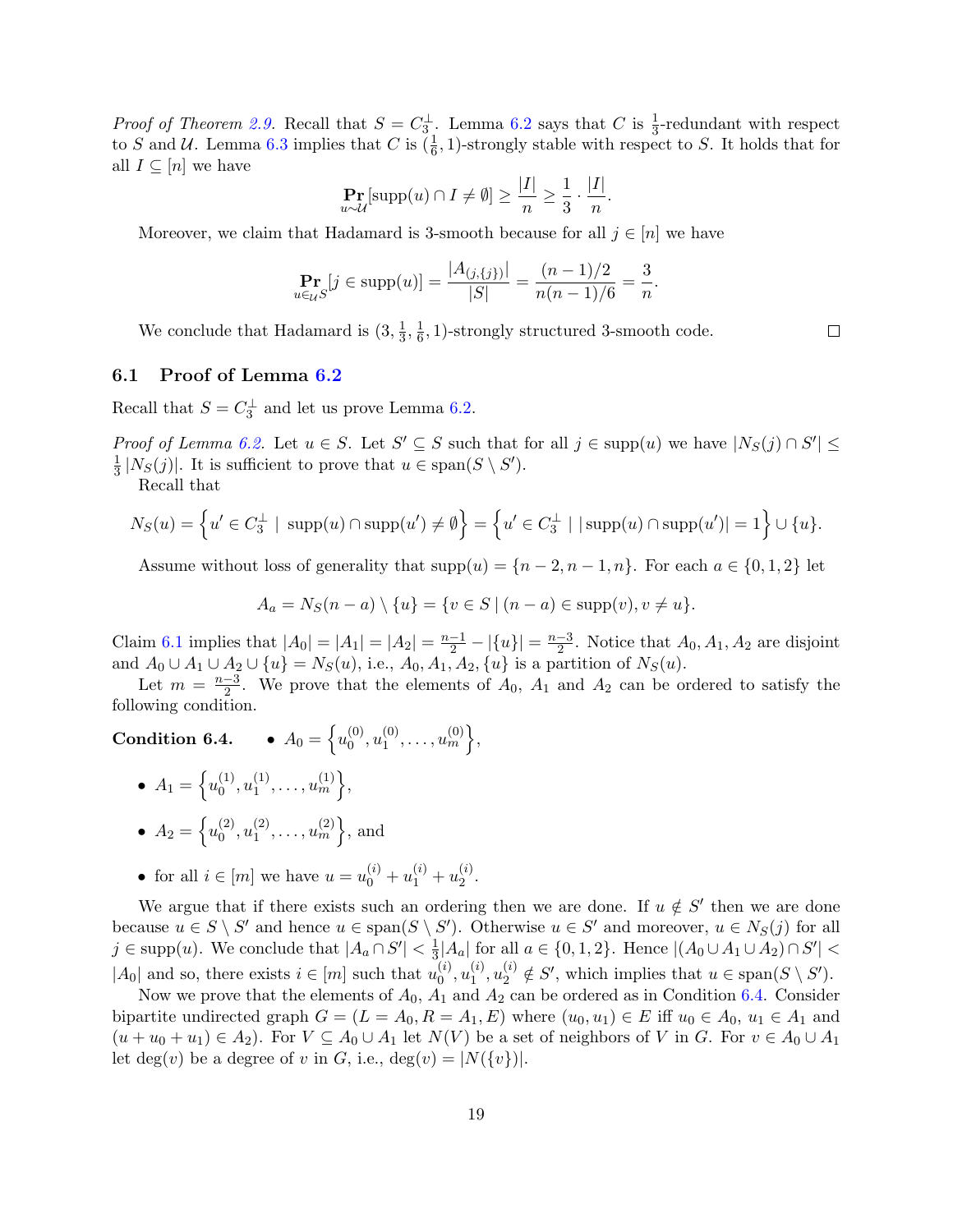It is sufficient to show that for all  $v \in A_0 \cup A_1$  we have  $\deg(v) = 2$ , because in this case for all  $L_0 \subseteq L$  it holds that  $|N(L_0)| \geq |L_0|$ . This is true since the assumption that  $|N(L_0)| < |L_0|$ for some  $L_0 \subseteq L$  implies that for some  $v_0 \in L_0$  and  $v_1 \in N(L_0)$  it holds that  $\deg(v_0) < \deg(v_1)$ . Contradiction. Now we use Hall's Theorem (Theorem  $(6.5)$  $(6.5)$  to conclude that G has perfect matching.

We show that every node  $v \in A_0 \cup A_1$  has degree 2. Because of the symmetry it is sufficient to show that  $deg(v) = 2$  for all  $v \in A_0$ . So, let  $v \in A_0$  and assume that  $supp(v) = \{n, i_1, i_2\}$ , where  $i_1 \neq i_2 \in [n-1]$ . Clearly, v has only one neighbor  $v' \in A_1$  such that  $\{i_1, n-1\} \subset \text{supp}(v')$ and one neighbor  $v'' \in A_1$  such that  $\{i_2, n-1\} \subset \text{supp}(v'')$ . Note that if  $v^* \in A_1$  such that  $\text{supp}(v^*) \cap \text{supp}(v) = \emptyset$  then  $u + v + v^* \notin A_2$  and hence  $(v, v^*) \notin E$ .

Consider the perfect matching that we have in G and for every  $u_i^{(0)} \in A_0$  let  $u_i^{(1)} \in A_1$  be the "matched" node. Reorder the elements of  $A_0$  and  $A_1$  such that  $A_0 = \begin{cases} u_0^{(0)} \end{cases}$  $\{0\}$ <sub>1</sub>, ...,  $u_m^{(0)}\},$  $\stackrel{(0)}{0},u_1^{(0)}$  $A_1 = \left\{ u_0^{(1)} \right\}$  $\stackrel{(1)}{0},u_1^{(1)}$  $\{1, \ldots, u_m^{(1)}\}$  and for all  $i \in [m]$  we have that  $u_i^{(0)}$  $i^{(0)}$  is matched to  $u_i^{(1)}$  $i^{(1)}$ . Note that for all  $i_1 \neq i_2 \in [m]$  we have that  $u + u_{(i_1)}^0 + u_{(i_1)}^1, u + u_{(i_2)}^0 + u_{(i_2)}^1 \in A_2$  and  $u + u_{(i_1)}^0 + u_{(i_1)}^1 \neq u + u_{(i_2)}^0 + u_{(i_2)}^1$ . Hence we can reorder the elements of  $A_2$  such that  $A_2 = \begin{cases} u_0^{(2)} & \text{if } 0 \leq x \leq 1 \end{cases}$  $\stackrel{(2)}{0},u_1^{(2)}$  $\{20, \ldots, u_m^{(2)}\}$  and for all  $i \in [m]$  we have that  $u = u_i^{(0)} + u_i^{(1)} + u_i^{(2)}$  $\Box$  $i^{(2)}$ . The lemma follows.

For the sake of completeness we provide the Hall's theorem.

<span id="page-19-1"></span>**Theorem 6.5** (Hall's theorem). Let  $G = (L, R, E)$  be a bipartite undirected graph. Then perfect matching exists if and only if  $\forall L_0 \subseteq L$  we have  $|N(L_0)| \geq |L_0|$ , where  $N(V) = \{u \mid \exists v \in V :$  $(u, v) \in E$  is set of neighbors of V.

#### <span id="page-19-0"></span>6.2 Proof of Lemma [6.3](#page-17-2)

*Proof of Lemma [6.3.](#page-17-2)* We prove that C is  $(\frac{1}{6}, 1)$ -strongly stable with respect to S. Let  $I \subset [n]$  such that  $|I| \leq \frac{1}{6} \cdot n$ . We should prove that C is  $\frac{|I|}{n}$ -characterized by  $S_{(-I)}$ . By Claim [A.2,](#page-27-7) it is sufficient to show that for all  $w \in \mathbb{F}_2^n$  such that  $w \perp \overset{\cdots}{S}_{(-I)}$  it holds that  $w|_{[n]\setminus I} \in C|_{[n]\setminus I}$ .

Let  $w \in \mathbb{F}_2^n$  such that  $w \perp S_{(-I)}$ . We prove that  $w|_{[n] \setminus I} \in C|_{[n] \setminus I}$ , by showing the existence of  $c \in C$  such that  $\text{supp}(w - c) \subseteq I$  and conclude that  $w|_{[n] \setminus I} = c|_{[n] \setminus I} \in C|_{[n] \setminus I}$ .

Note that if  $c \perp S$  then  $c \in (\text{span}(S))^{\perp} = (C^{\perp})^{\perp} = C$ . Let  $I = \{i_1, \ldots, i_m\}$  and  $w_0 = w$ . Note that  $m \leq n/6$ . We prove that it is possible to fix all bits of  $(w_0)|_I$  to get  $w_m$  such that  $w_m \perp S$ .

We prove this by induction on  $i_j \in I$ . For the basis, recall that  $w_0 \perp S_{(-I)}$ . Assume that we have fixed the bits  $i_1, \ldots, i_{j-1}$  of w, obtaining  $w_{j-1}$  such that  $supp(w - w_{j-1}) \subseteq \{i_1, \ldots, i_{j-1}\}\$  and  $w_{j-1} \perp S_{(-\{i_j,...,i_m\})}.$ 

We prove that it is possible to fix the bit  $i_j$  of  $w_{j-1}$ , obtaining  $w_j$ , such that  $w_j \perp S_{(-\{j+1,\ldots,i_m\})}$ . Let  $I' = \{i_j, \ldots, i_m\}$  and note that  $|I'| \leq |I| \leq n/6$ .

Let  $J = \left\{ u \in C_3^{\perp} \mid \text{ supp}(u) \cap I' = \{i_j\} \right\}$ . Claim [6.1](#page-17-3) implies that  $|J| \geq \frac{n-2|I'|+1}{2}$  $\frac{1}{2}$ . Similarly, let  $J_0 = \{u \in J \mid \langle u, w_{j-1} \rangle = 0\}$  and let  $J_1 = \{u \in J \mid \langle u, w_{j-1} \rangle \neq 0\}$ . We know that  $J_0 \cap J_1 = \emptyset$ and  $J_0 \cup J_1 = J$ . So, either  $|J_0| \geq |J|/2$  or  $|J| \geq |J_0|/2$ . Assume without loss of generality that  $|J_1| \ge |J|/2$ , i.e.,

$$
|J_1| \ge \frac{n-2|I'|+1}{4} \ge \frac{n-2|I|+1}{4} > n/6.
$$

If we have  $J = J_1$  then flip the j<sup>th</sup> bit of  $w_{j-1}$ , obtaining  $w_j$  such that  $\langle w_j, u \rangle = 0$  for all  $u \in S_{(-\{j+1,\ldots,i_m\})}.$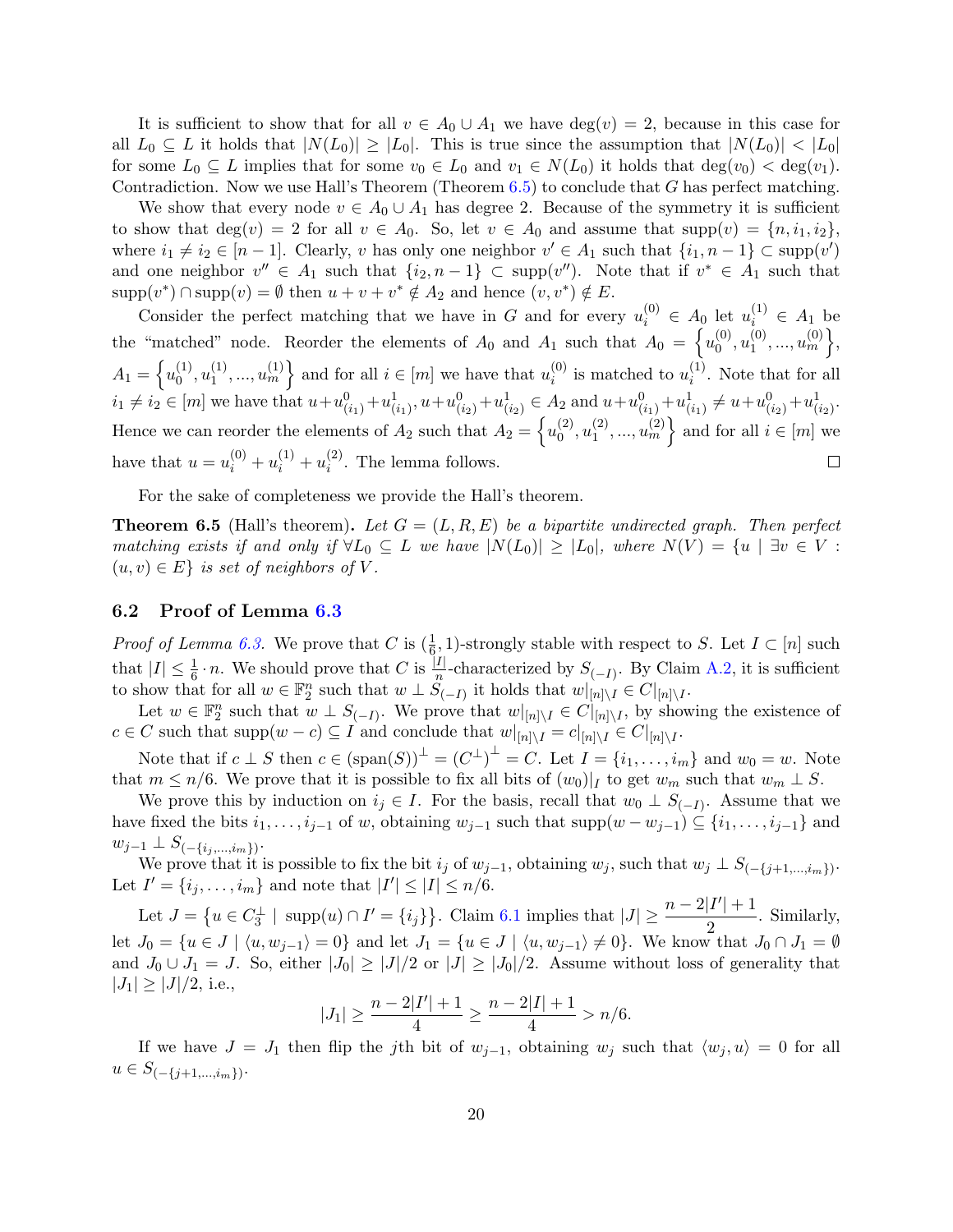Hence assume that there exists  $u_0 \in J_0$  such that  $\langle u_0, w_{i-1} \rangle = 0$ . We show that there exist  $u \in J_1$  and  $u', u'' \in S_{(-I')}$  such that  $u_0 + u + u' + u'' = 0$ . This results in a contradiction, because  $\langle u_0, w \rangle = \langle u', w \rangle = \langle u'', w \rangle = 0$  and  $u_0 + u + u' + u'' = 0$  but  $\langle u, w \rangle \neq 0$ .

Recall that we have  $u_0 \in J_0$  and let  $\text{supp}(u_0) = \{i_j, j', j''\}$  such that  $j', j'' \notin I'$  and  $\langle u_0, w \rangle = 0$ . We consider all vectors  $u \in J_1$ . Note that  $|J_1| > n/6$ . For  $u \in J_1$ , supp $(u) = \{i_j, j_1, j_2\}$  we have  $j_1, j_2 \notin I'$ . Every such  $u \in J_1$  with  $supp(u) = \{i_j, j_1, j_2\}$  and  $u_0$  uniquely defines vector  $u' \in S$ such that  $j', j_1 \in \text{supp}(u')$ . Notice that the number of vectors  $u' \in S$  such that  $j' \in \text{supp}(u')$  and  $\text{supp}(u') \cap I' \neq \emptyset$  is at most  $|I'| \leq n/6$ . We conclude that there exists  $u \in J_1$  with  $\text{supp}(u) =$  $\{i_j, j_1, j_2\}$  and  $u' \in S$  such that  $j', j_1 \in \text{supp}(u')$  and  $\text{supp}(u') \cap I' = \emptyset$ . This is true since  $j'$  is fixed and we have  $|J_1|>|I'|$ .

Let  $u'' = u_0 + u + u'$  and thus  $u_0 + u + u' + u'' = 0$ . We argue that  $u'' \in S_{(-I')}$ . To see this note that  $supp(u_0) = \{i_j, j', j''\}$ ,  $supp(u) = \{i_j, j_1, j_2\}$ ,  $supp(u') \supset \{j', j_1\}$ ,  $u' \in S_{(-I')}$  and  $j_1, j_2, j', j'' \notin I'$ . The Lemma follows.  $\Box$ 

# <span id="page-20-0"></span>7 Proof of Theorem [3.3](#page-11-1)

Let us start with an auxiliary definition of blocks. Without loss of generality assume that  $m|n$ . For  $i \in [n/m]$  let us define the *i*th block by

block<sup>i</sup> = {m · (i − 1) + 1, . . . , m · (i − 1) + m}.

Note that these blocks provide a partition of coordinates in [n]. Notice that if cwidth $(B) \leq m$ then for every  $u \in B$  we have  $\text{supp}(u) \subseteq \text{block}_{i+1}$  or  $\text{supp}(u) \subseteq \text{block}_{(n/m)} \cup \text{block}_{1}$ , i.e., the support is included in some two subsequent blocks. This explains the intuition behind the definition of block and why its size was chosen to be m.

<span id="page-20-1"></span>**Remark 7.1.** In case *n* is not divisible by *m*, the size of the last block will be between *m* and  $2m$ . In particular, one can see that the above property holds as well as other statements in the rest of the paper.

**Definition 7.2** (Adjacent Blocks). Given  $I \subseteq [n]$  we let

 $\text{blocks}(I) = \{i \in [n] \mid \exists j : i \in \text{block}_j, I \cap \text{block}_j \neq \emptyset\}.$ 

For  $u \in C^{\perp}$ , with some abuse of notation we let blocks(u) = blocks(supp(u)).

For  $j \in [n/m]$ , if  $j < n/m$  we let NextBlock(block<sub>i</sub>) = block<sub>(i+1)</sub> and otherwise  $(j = n/m)$  we let NextBlock(block<sub>i</sub>) = block<sub>1</sub>. Similarly, we define a previous block: PrevBlock(block<sub>i</sub>) = block<sub>i</sub> iff  $NextBlock(block<sub>i</sub>) = block<sub>j</sub>.$ 

We also define NextBlocks and PrevBlocks for a subset  $I \subseteq [n]$  by

 $\text{NextBlock}(I) = \{i \in [n] \mid \exists j_1, j_2 : i \in \text{block}_{j_2}, I \cap \text{block}_{j_1} \neq 0, \text{block}_{j_2} = \text{NextBlock}(\text{block}_{j_1})\}$ 

and

 $\text{PrevBlocks}(I) = \{i \in [n] \mid \exists j_1, j_2 : i \in \text{block}_{j_2}, I \cap \text{block}_{j_1} \neq 0, \text{block}_{j_2} = \text{PrevBlock}(\text{block}_{j_1})\}.$ 

Let Adjacent(I) = blocks(I)∪NextBlocks(I)∪PrevBlocks(I). We define Adjacent<sup>d</sup> by induction on d. We let  $\text{Adjacent}^1(I) = \text{Adjacent}(I)$  and  $\text{Adjacent}^d(I) = \text{Adjacent}(\text{Adjacent}^{d-1}(I)).$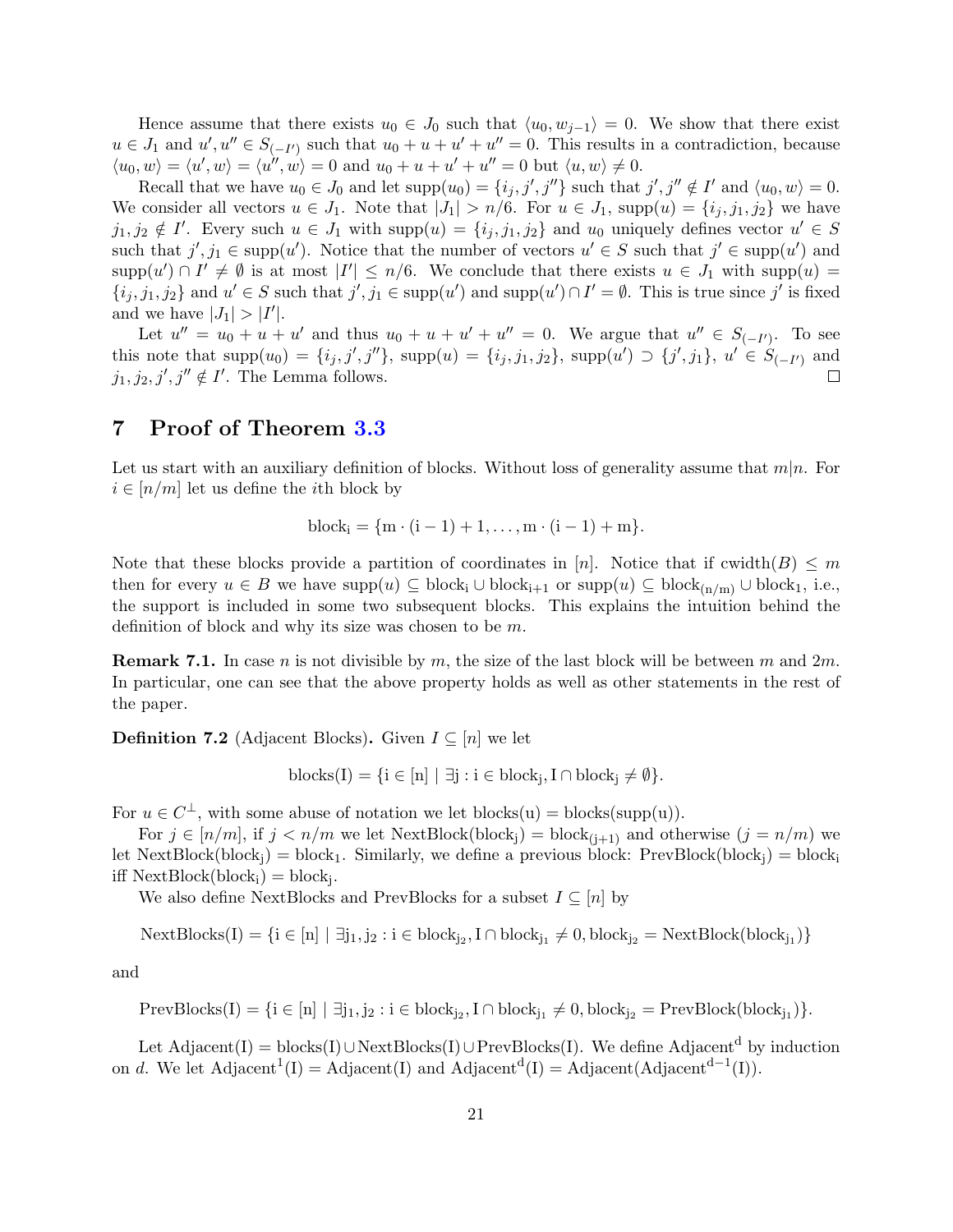Now we define a subset S of small dual codewords. Let

$$
S = \Big\{ u \in C^{\perp}_{\leq 2m} \mid \exists j : \text{supp}(u) \subseteq \text{block}_{j} \cup \text{NextBlock}(\text{block}_{j}) \Big\}.
$$

Note that  $B \subseteq S$  and for all  $u \in S$  we have  $|u| \leq 2m$  and cwidth $(u) \leq 2m$ .

As pointed out in Remark [7.1,](#page-20-1) if n is not divisible by m, then for all  $u \in S$  we have  $|u| \leq 4m$ and cwidth $(u) \le 4m$ . This is the reason why we state Theorem [3.3](#page-11-1) with "4m" and not with  $2m$ . However, for the convenience, in the rest of the proof we will think that all blocks have size  $m$ .

We will define a distribution D over S such that for every  $u \in S$  we have  $\mathcal{D}(u) > 0$ . We define the distribution D over S by defining the sampling of  $u \in S$ .

- pick random  $j \in [n/(2m)]$
- pick random  $u \in (C|_{(block_j \cup NextBlock(block_j)))})^{\perp}.$

Note that for all  $J \subseteq [n], J \neq \emptyset$  it holds that  $C|_{J}^{\perp} \neq \emptyset$  since  $0^{|J|} \in C|_{J}^{\perp}$ . The following claim is immediate.

<span id="page-21-4"></span>**Claim 7.3.** Assume that  $B \subseteq C^{\perp}$  is d-neighboring with respect to C. Then for every  $u \in C^{\perp}$ we have  $u_1, \ldots, u_m \in B$  such that  $\sum_{m=1}^m$  $i=1$  $u_i = u$  and for all  $i \in [m]$  it holds that  $\text{supp}(u_i) \subseteq$ Adjacent<sup>[d/m]</sup>(supp(u)).

*Proof.* The proof follows since if  $u_i$  is d-adjacent to u then supp $(u_i) \subseteq \text{Adjacent}^{\lceil d/m \rceil}(\text{supp}(u)).$ 

Let us state a couple of lemmas. Then we will prove Theorem [3.3.](#page-11-1)

<span id="page-21-0"></span>**Lemma 7.4.** It holds that C is  $\frac{1}{6}$ -redundant with respect to S and D.

<span id="page-21-1"></span>**Lemma 7.5.** It holds that C is  $(1, \frac{1}{m\sqrt{d}})$  $\frac{1}{m\cdot(\lceil d/m\rceil)}$ -strongly stable with respect to S and D.

The proofs of the Lemmas are postponed to Section [7.1.](#page-21-2) Now we prove Theorem [3.3.](#page-11-1)

*Proof of Theorem [3.3.](#page-11-1)* Lemma [7.4](#page-21-0) implies that C is  $\frac{1}{6}$ -redundant with respect to S and D. Lemma [7.5](#page-21-1) implies that C is  $\left(1, \frac{1}{m\sqrt{d}}\right)$  $\frac{1}{m\cdot([d/m])}$  -strongly stable.

Moreover, for all  $I \subseteq [n]$  such that  $\forall i \in I, \exists u \in S : i \in \text{supp}(u)$  we have

$$
\Pr_{u \sim \mathcal{D}}[\text{supp}(u) \cap I \neq \emptyset] \ge \frac{1}{6} \cdot \frac{|I|}{n}.
$$

Hence C is  $(4m, \frac{1}{6}, 1, \frac{1}{m \cdot (\lceil d \rceil)})$  $\frac{1}{m\cdot([d/m])}$ -strongly structured with respect to S and D.

### <span id="page-21-2"></span>7.1 Proofs of Lemmas [7.4](#page-21-0) and [7.5](#page-21-1)

<span id="page-21-3"></span>**Claim 7.6.** Let  $w \in \mathbb{F}_2^n$  and  $u \in S$  such that  $\langle u, w \rangle \neq 0$ . Assume that  $J \subseteq [n]$  such that  $\text{supp}(u) \subseteq$ J. Let  $i \in \text{supp}(u)$ . Then

$$
\left| \left\{ u' \in C^{\perp} \mid \text{supp}(u') \subseteq J, i \in \text{supp}(u'), \langle u', w \rangle \neq 0 \right\} \right| \geq \frac{1}{2} \cdot \left| \left\{ u' \in C^{\perp} \mid \text{supp}(u') \subseteq J, i \in \text{supp}(u') \right\} \right|.
$$

 $\Box$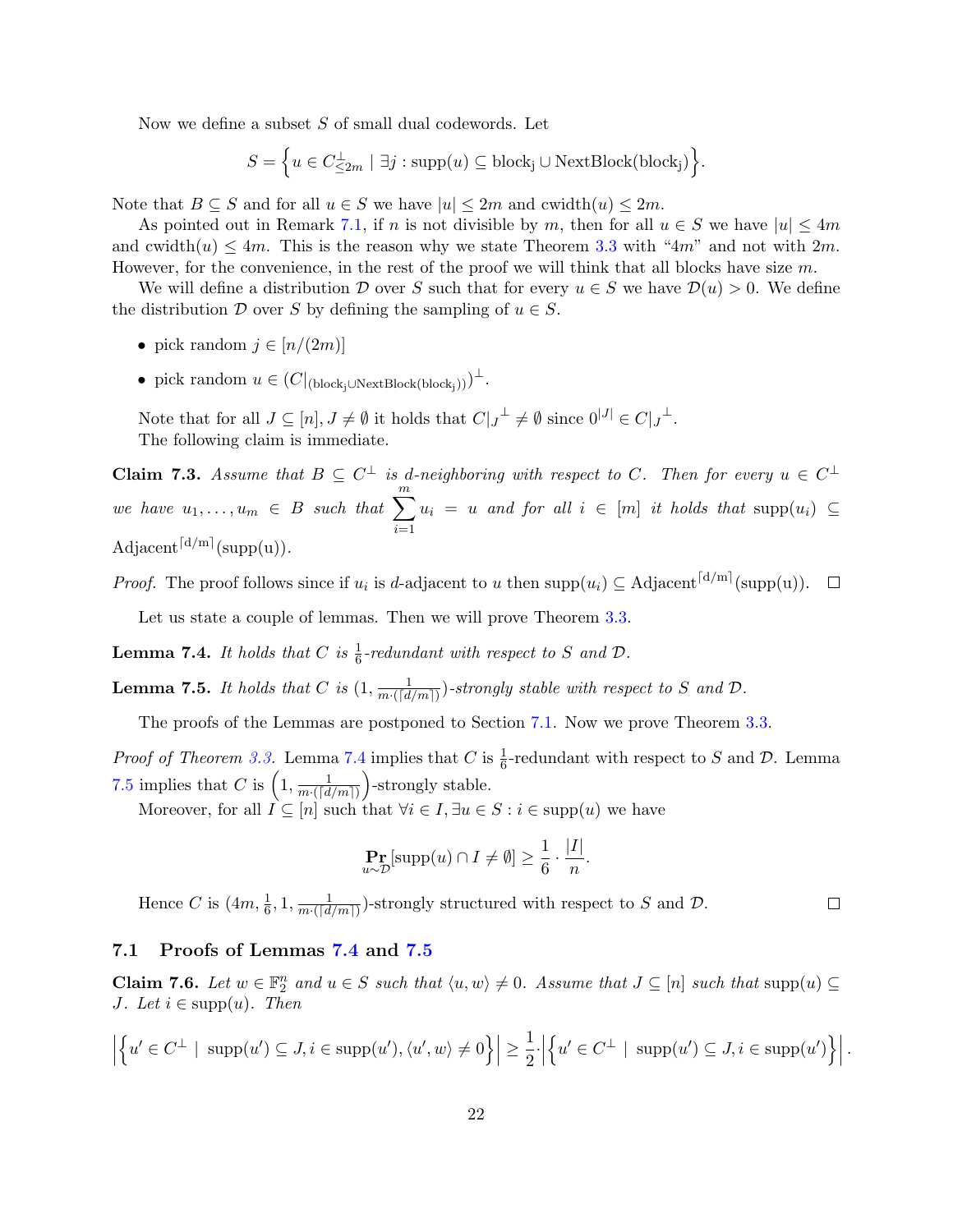Proof. Let us define the following subsets

$$
C_{\notin,0} = \left\{ u' \in C^{\perp} \mid \text{ supp}(u') \subseteq J, i \notin \text{supp}(u'), \langle u', w \rangle = 0 \right\}
$$
  

$$
C_{\in,0} = \left\{ u' \in C^{\perp} \mid \text{supp}(u') \subseteq J, i \in \text{supp}(u'), \langle u', w \rangle = 0 \right\}
$$
  

$$
C_{\notin, \neq 0} = \left\{ u' \in C^{\perp} \mid \text{supp}(u') \subseteq J, i \notin \text{supp}(u'), \langle u', w \rangle \neq 0 \right\}
$$

and

$$
C_{\in \mathcal{A}0} = \Big\{ u' \in C^{\perp} \mid \text{supp}(u') \subseteq J, i \notin \text{supp}(u'), \langle u', w \rangle \neq 0 \Big\}.
$$

In the rest of the Claim we prove that  $|C_{\notin,0}| = |C_{\in,\neq 0}|$  and then we prove that  $|C_{\notin,0}| = |C_{\in,0}|$ . We conclude that  $|C_{\epsilon,\neq 0}| = |C_{\epsilon,0}|$ . This implies the Claim since

$$
|C_{\infty,\neq 0}| = |\left\{ u' \in S \mid \text{supp}(u') \subseteq J, i \in \text{supp}(u'), \langle u', w \rangle \neq 0 \right\}| \ge
$$
  

$$
\frac{1}{2} \cdot (|C_{\infty,\neq}| + |C_{\infty,0}|) = \frac{1}{2} \cdot \left| \left\{ u' \in C^{\perp} \mid \text{supp}(u') \subseteq J, i \in \text{supp}(u') \right\} \right|.
$$

Now, let us prove that  $|C_{\notin,0}| = |C_{\infty,0}|$ . We know that  $P|_J$  is a linear subspace,  $0^n \in C_{\notin,0}$  and  $u \in C_{\epsilon, \neq 0}$ . We know that for every  $u' \in C_{\epsilon, \neq 0}$  we have  $u + u' \in C_{\notin, 0}$ , and for every  $v' \in C_{\notin, 0}$  we have  $u + v' \in C_{\notin,0}$ . We conclude that  $|C_{\notin,0}| = |C_{\in,0}|$ .

Now, we prove that  $|C_{\notin,0}| = |C_{\in,0}|$ . If  $C_{\in,0} = \emptyset$  we are done. Otherwise, assume that  $v \in C_{\in,0}$ and recall that  $0^n \in C_{\notin,0}$ . We know that for all  $u' \in C_{\notin,0}$  we have  $u' + v \in C_{\in,0}$  and for all  $v' \in C_{\in,0}$ we have  $v + v' \in C_{\notin,0}$ . Thus  $|C_{\notin,0}| = |C_{\in,0}|$ .  $\Box$ 

We are ready to prove Lemma [7.4.](#page-21-0)

*Proof of Lemma [7.4.](#page-21-0)* Let  $w \in \mathbb{F}_2^n$  and  $u \in S$ . Let  $i \in \text{supp}(u)$ . By Claim [A.4,](#page--1-1) it is sufficient to prove that if  $\langle u, w \rangle \neq 0$  then

$$
\Pr_{u' \sim \mathcal{D}} [\langle u', w \rangle \neq 0 \mid i \in \text{supp}(u')] \ge \frac{1}{6}.
$$

So, we assume that  $\langle u, w \rangle \neq 0$ . By definition of D we know that supp $(u) \subseteq \text{block}_{i} \cup \text{NextBlock}(\text{block}_{i})$ for some j. Then  $i \in \text{block}_{i} \cup \text{NextBlock}(\text{block}_{i}).$ 

If vector u' is sampled according to D, then given that  $i \in \text{supp}(u')$  with probability at least  $\frac{1}{3}$ we have  $\text{supp}(u') \subseteq \text{block}_{j} \cup \text{NextBlock}(\text{block}_{j})$  since there are only three possible (not necessary disjoint) events:

- $i \in PrevBlock(\text{block}_{j}) \cup \text{block}_{j},$
- $i \in \text{block}_{i} \cup \text{NextBlock}(\text{block}_{i}),$
- $i \in \text{NextBlock}(\text{block}_{i}) \cup \text{NextBlock}(\text{NextBlock}_{i})$

and each one of pairs of blocks is chosen with the same probability.

Using the fact that  $\text{supp}(u') \subseteq \text{block}_{j} \cup \text{NextBlock}(\text{block}_{j})$  and  $i \in \text{block}_{j} \cup \text{NextBlock}(\text{block}_{j}),$ by Claim [7.6](#page-21-3) we have

$$
\Pr_{u' \sim \mathcal{D}} [\langle u', w \rangle \neq 0 \mid i \in \text{supp}(u'), \text{supp}(u') \subseteq \text{block}_{j} \cup \text{NextBlock}(\text{block}_{j})] \ge \frac{1}{2}.
$$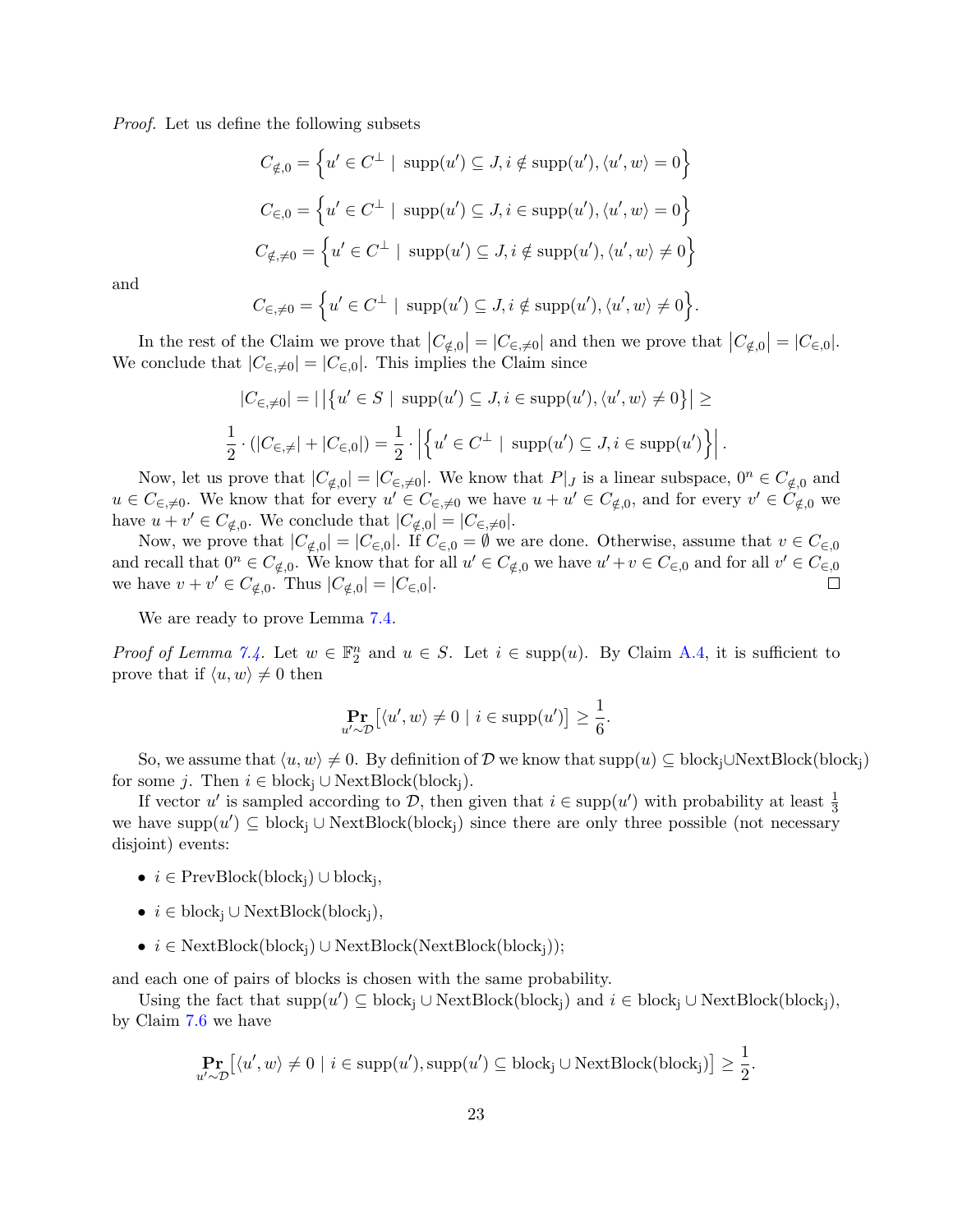Letting  $Blocks = block_i \cup NextBlock(block_i)$  we conclude that

$$
\Pr_{u' \sim \mathcal{D}} [\langle u', w \rangle \neq 0 \mid i \in \text{supp}(u')] =
$$

$$
\Pr_{u' \sim \mathcal{D}}[\langle u', w \rangle \neq 0 \mid i \in \text{supp}(u'), \text{supp}(u') \subseteq \text{Blocks}] \cdot \Pr_{u' \sim \mathcal{D}}[\text{supp}(u') \subseteq \text{Blocks} \mid i \in \text{supp}(u')] \ge
$$
\n
$$
\geq \frac{1}{2} \cdot \frac{1}{3} = \frac{1}{6}.
$$

Now we prove Lemma [7.5.](#page-21-1)

*Proof of Lemma [7.5.](#page-21-1)* Let  $I \subseteq [n]$  be any subset (intuitively, think that I is a set of bad bits). Let  $J = \text{Adjacent}^{\left(\lceil d/m \rceil\right)}\text{(blocks(I))}$  and note that

$$
|J| \le m \cdot (\lceil d/m \rceil) \cdot |I|,
$$

because in the worst case every coordinate  $i \in I$  belongs to the separate block (of size m) and hence  $|blocks(I)| \leq |I| \cdot m$ . Thus

 $|\text{Adjacent}^{(\lceil d/m \rceil)}(\text{blocks}(I))| \leq (\lceil d/m \rceil) \cdot |\text{blocks}(I)| \leq |I| \cdot m \cdot (\lceil d/m \rceil).$ 

Let  $u \in C^{\perp}$  such that  $\text{supp}(u) \cap J = \emptyset$ . We prove that  $u \in \text{span } S_{(-I)}$ . By Definition [3.2](#page-11-2) (recall that  $B \subseteq S$  is d-neighboring) and Claim [7.3,](#page-21-4) there exists  $u_1, \ldots, u_k \in S$  such that  $u_1 + \ldots + u_k = u$ and supp $(u_i) \cap I = \emptyset$  for all  $i \in [k]$ . Thus  $(C^{\perp})_{(-J)} \subseteq \text{span } S_{(-I)}$ .

We showed that for every  $I \subseteq [n]$  there exists  $J \subseteq [n]$ ,  $|J| \leq m \cdot (d/m) \cdot |I|$  such that  $(C^{\perp})_{(-J)} \subseteq \text{span } S_{(-I)}$ . We conclude that C is  $(1, \frac{1}{m \cdot (d)})$  $\frac{1}{m\cdot([d/m])}$ -strongly stable with respect to S and  $\mathcal{D}$ .  $\Box$ 

# <span id="page-23-0"></span>8 Proof of Theorem [3.8](#page-12-0)

Let  $C_1 = \text{span}(B_1)^{\perp}$ .

First of all, we consider the code  $C_1$  with regards to  $B_1$ . The set of small weight dual codewords will be defined by  $S \subseteq C_{\leq 4m}^{\perp}$  and the distribution D over S, are defined exactly as in the proof of Theorem [3.3.](#page-11-1)

It follows that  $C_1$  is  $\frac{1}{6}$ -redundant with regards to S and D (the proof is the same to the proof of Lemma [7.4\)](#page-21-0). Similarly to the proof of Theorem [7.4,](#page-21-0) for all  $I \subseteq [n]$  such that  $\forall i \in I, \exists u \in S : i \in$  $supp(u)$  we have

$$
\Pr_{u \sim \mathcal{D}}[\text{supp}(u) \cap I \neq \emptyset] \ge \frac{1}{6} \cdot \frac{|I|}{n}.
$$

Let  $J = [m]$ . Now, we argue that  $C|_{[n] \setminus J} = (C_1)|_{[n] \setminus J}$ .

By definition,  $((C_1)|_{[n]\setminus J})^{\perp} \subseteq (C|_{[n]\setminus J})^{\perp}$ . It remains to show that  $(C|_{[n]\setminus J})^{\perp} \subseteq ((C_1)|_{[n]\setminus J})^{\perp}$ . We know that for every  $u \in C^{\perp} \setminus \text{span}(B_1)$  it holds that  $u = u_1 + u_2$  for some  $u_1 \in \text{span}(B_1)$  and  $u_2 \in \text{span}(B_2) \setminus \{0^n\}.$  We have  $u_1, u_2 \neq 0^n$ . By definition,  $u_2$  is m-different from  $u_1$  and that means  $supp(u) \cap J \neq \emptyset$ .

We conclude that for every  $u' \in (C|_{[n] \setminus J})^{\perp}$  there exists  $u \in C_1^{\perp}$  such that  $u|_{[n] \setminus J} = u'$ . Hence  $(C|_{[n]\setminus J})^{\perp} \subseteq ((C_1)|_{[n]\setminus J})^{\perp}.$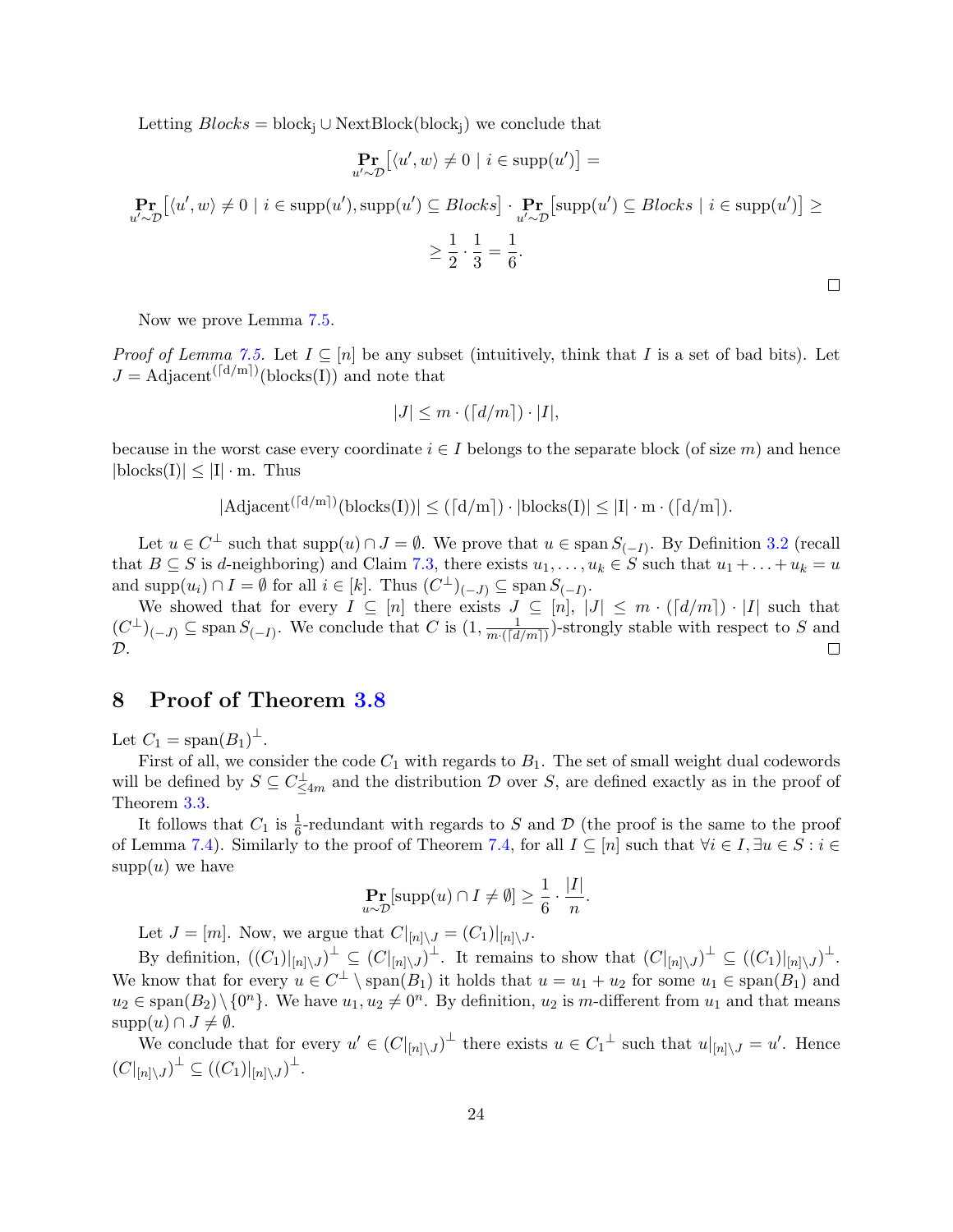Now we recall the proof of Lemma [7.5](#page-21-1) to prove that C is  $(\frac{1}{20m\cdot([d/m])}, \frac{1}{10})$ -stable with regards to S. Let  $I \subseteq [n]$  be any subset (intuitively, think that I is a set of bad bits). Assume that  $|I| < \frac{1}{20m\sqrt{L}}$  $\frac{1}{20m\cdot(\lceil d/m \rceil)}\cdot n.$ 

Let  $J = [m] \cup (Adjacent^{([d/m])}(blocks(I)))$  (similarly to the proof of Lemma [7.5,](#page-21-1) Section [7\)](#page-20-0) and note that

$$
|J| \le m + m \cdot (\lceil d/m \rceil) \cdot |I| \le 2m \cdot (\lceil d/m \rceil) \cdot |I| < \frac{1}{10} \cdot n,
$$

see the proof of Lemma [7.5](#page-21-1) for the explanation.

By the proof of Lemma [7.5](#page-21-1) and the fact that  $C|_{[n]\setminus[m]} = (C_1)|_{[n]\setminus[m]}$ , it follows that  $(C^{\perp})_{(-J)} \subseteq$ span  $S_{(-I)}$ .

It follows that C is  $\left(\frac{1}{20m\cdot\left(\lceil d/m \rceil\right)}, \frac{1}{10}\right)$ -stable with respect to S.

#### Acknowledgments

We thank Eyal Kushilevitz for pointers to the literature.

# <span id="page-24-5"></span>References

- <span id="page-24-6"></span>[1] Noga Alon, Michael Krivelevich, Ilan Newman, and Mario Szegedy. Regular languages are testable with a constant number of queries. SIAM J. Comput, 30(6):1842–1862, 2000.
- <span id="page-24-7"></span>[2] Helmut Alt. Lower bounds on space complexity for contextfree recognition. Acta Informatica, 12:33–61, 1979.
- [3] Helmut Alt, Viliam Geffert, and Kurt Mehlhorn. A lower bound for the nondeterministic space complexity of context-free recognition. Inf. Process. Lett, 42(1):25–27, 1992.
- <span id="page-24-2"></span><span id="page-24-1"></span>[4] Sanjeev Arora. Probabilistic checking of proofs and hardness of approximation problems. PhD thesis, Princeton University, 1994.
- [5] Sanjeev Arora, Carsten Lund, Rajeev Motwani, Madhu Sudan, and Mario Szegedy. Proof Verification and the Hardness of Approximation Problems. Journal of the ACM, 45(3):501– 555, May 1998.
- <span id="page-24-0"></span>[6] Sanjeev Arora and Shmuel Safra. Probabilistic Checking of Proofs: A New Characterization of NP. Journal of the ACM, 45(1):70–122, January 1998.
- <span id="page-24-8"></span>[7] Boaz Barak, Parikshit Gopalan, Johan Håstad, Raghu Meka, Prasad Raghavendra, and David Steurer. Making the long code shorter, with applications to the unique games conjecture. Electronic Colloquium on Computational Complexity (ECCC), 18:142, 2011.
- <span id="page-24-4"></span>[8] Mihir Bellare, Don Coppersmith, Johan Håstad, Marcos A. Kiwi, and Madhu Sudan. Linearity testing in characteristic two. IEEE Transactions on Information Theory,  $42(6)$ :1781–1795, 1996.
- <span id="page-24-3"></span>[9] Eli Ben-Sasson. Limitation on the rate of families of locally testable codes. Electronic Colloquium on Computational Complexity (ECCC), 17:123, 2010.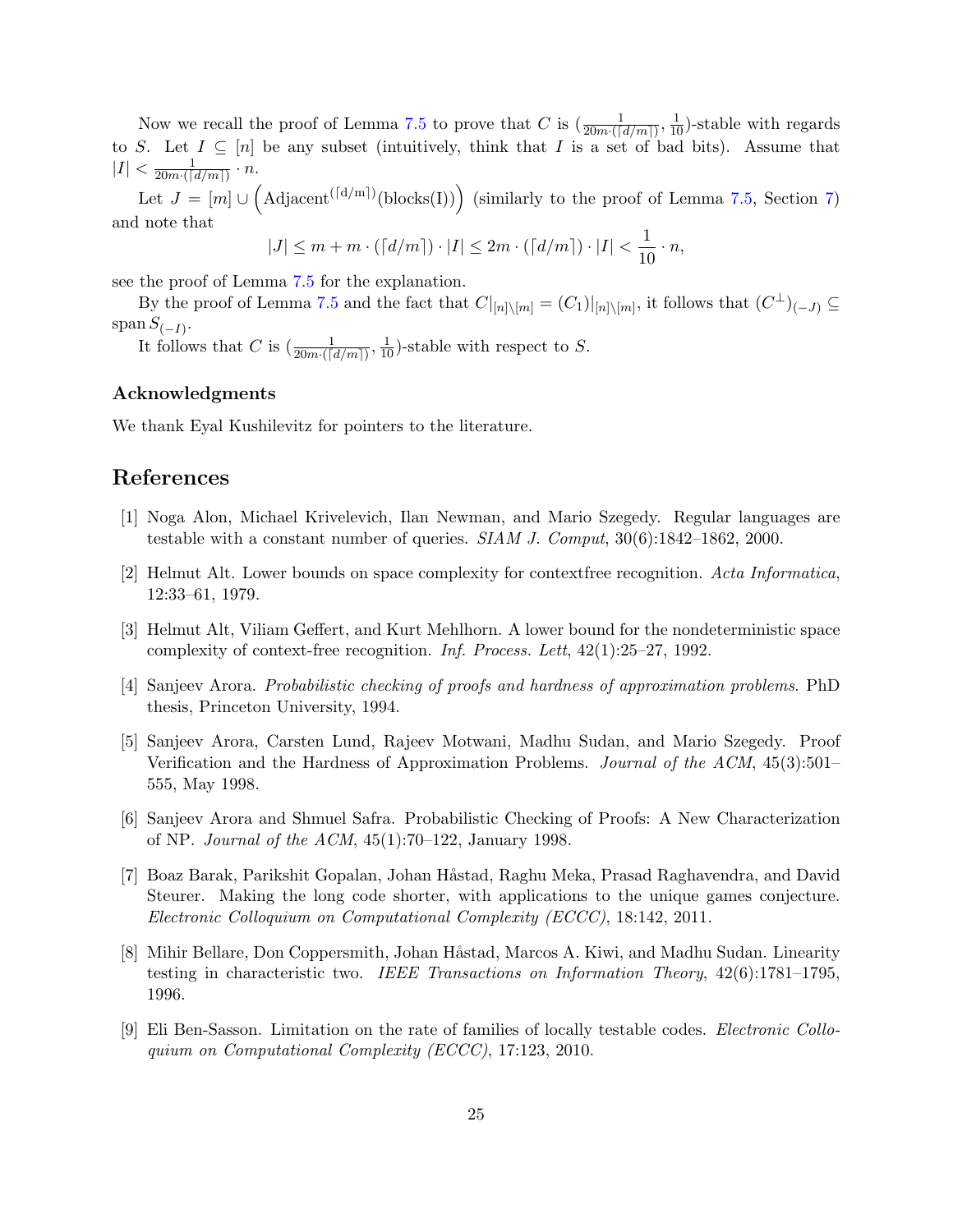- <span id="page-25-1"></span>[10] Eli Ben-Sasson, Oded Goldreich, Prahladh Harsha, Madhu Sudan, and Salil P. Vadhan. Robust PCPs of Proximity, Shorter PCPs, and Applications to Coding. SIAM Journal on Computing, 36(4):889–974, 2006.
- <span id="page-25-9"></span>[11] Eli Ben-Sasson, Elena Grigorescu, Ghid Maatouk, Amir Shpilka, and Madhu Sudan. On sums of locally testable affine invariant properties. In Proceedings of the Approximation, Randomization, and Combinatorial Optimization (APPROX-RANDOM), volume 6845 of Lecture Notes in Computer Science, pages 400–411. Springer, 2011.
- <span id="page-25-11"></span><span id="page-25-0"></span>[12] Eli Ben-Sasson, Venkatesan Guruswami, Tali Kaufman, Madhu Sudan, and Michael Viderman. Locally Testable Codes Require Redundant Testers. SIAM J. Comput, 39(7):3230–3247, 2010.
- <span id="page-25-12"></span>[13] Eli Ben-Sasson, Prahladh Harsha, and Sofya Raskhodnikova. Some 3CNF Properties Are Hard to Test. SIAM Journal on Computing, 35(1):1–21, 2005.
- [14] Eli Ben-Sasson, Ghid Maatouk, Amir Shpilka, and Madhu Sudan. Symmetric LDPC codes are not necessarily locally testable. In IEEE Conference on Computational Complexity, pages 55–65. IEEE Computer Society, 2011.
- <span id="page-25-10"></span><span id="page-25-3"></span>[15] Eli Ben-Sasson, Noga Ron-Zewi, and Madhu Sudan. Sparse affine-invariant linear codes are locally testable. *Electronic Colloquium on Computational Complexity (ECCC)*, 19:49, 2012.
- <span id="page-25-4"></span>[16] Eli Ben-Sasson and Madhu Sudan. Robust locally testable codes and products of codes. Random Struct. Algorithms, 28(4):387–402, 2006.
- [17] Eli Ben-Sasson and Michael Viderman. Composition of Semi-LTCs by Two-Wise Tensor Products. In Proceedings of the Approximation, Randomization, and Combinatorial Optimization (APPROX-RANDOM), volume 5687 of Lecture Notes in Computer Science, pages 378–391. Springer, 2009.
- <span id="page-25-8"></span><span id="page-25-5"></span>[18] Eli Ben-Sasson and Michael Viderman. Tensor Products of Weakly Smooth Codes are Robust. Theory of Computing, 5(1):239–255, 2009.
- [19] Eli Ben-Sasson and Michael Viderman. Low rate is insufficient for local testability. In Proceedings of the Approximation, Randomization, and Combinatorial Optimization (APPROX-RANDOM), volume 6302 of Lecture Notes in Computer Science, pages 420–433. Springer, 2010.
- <span id="page-25-13"></span><span id="page-25-6"></span>[20] Manuel Blum, Michael Luby, and Ronitt Rubinfeld. Self-Testing/Correcting with Applications to Numerical Problems. J. Comput. Syst. Sci, 47(3):549–595, 1993.
- [21] Don Coppersmith and Atri Rudra. On the Robust Testability of Product of Codes. Electronic Colloquium on Computational Complexity (ECCC), (104), 2005.
- <span id="page-25-2"></span>[22] Irit Dinur and Omer Reingold. Assignment Testers: Towards a Combinatorial Proof of the PCP Theorem. SIAM Journal on Computing, 36(4):975–1024, 2006.
- <span id="page-25-7"></span>[23] Irit Dinur, Madhu Sudan, and Avi Wigderson. Robust Local Testability of Tensor Products of LDPC Codes. In Proceedings of the Approximation, Randomization, and Combinatorial Optimization (APPROX-RANDOM), volume 4110 of Lecture Notes in Computer Science, pages 304–315. Springer, 2006.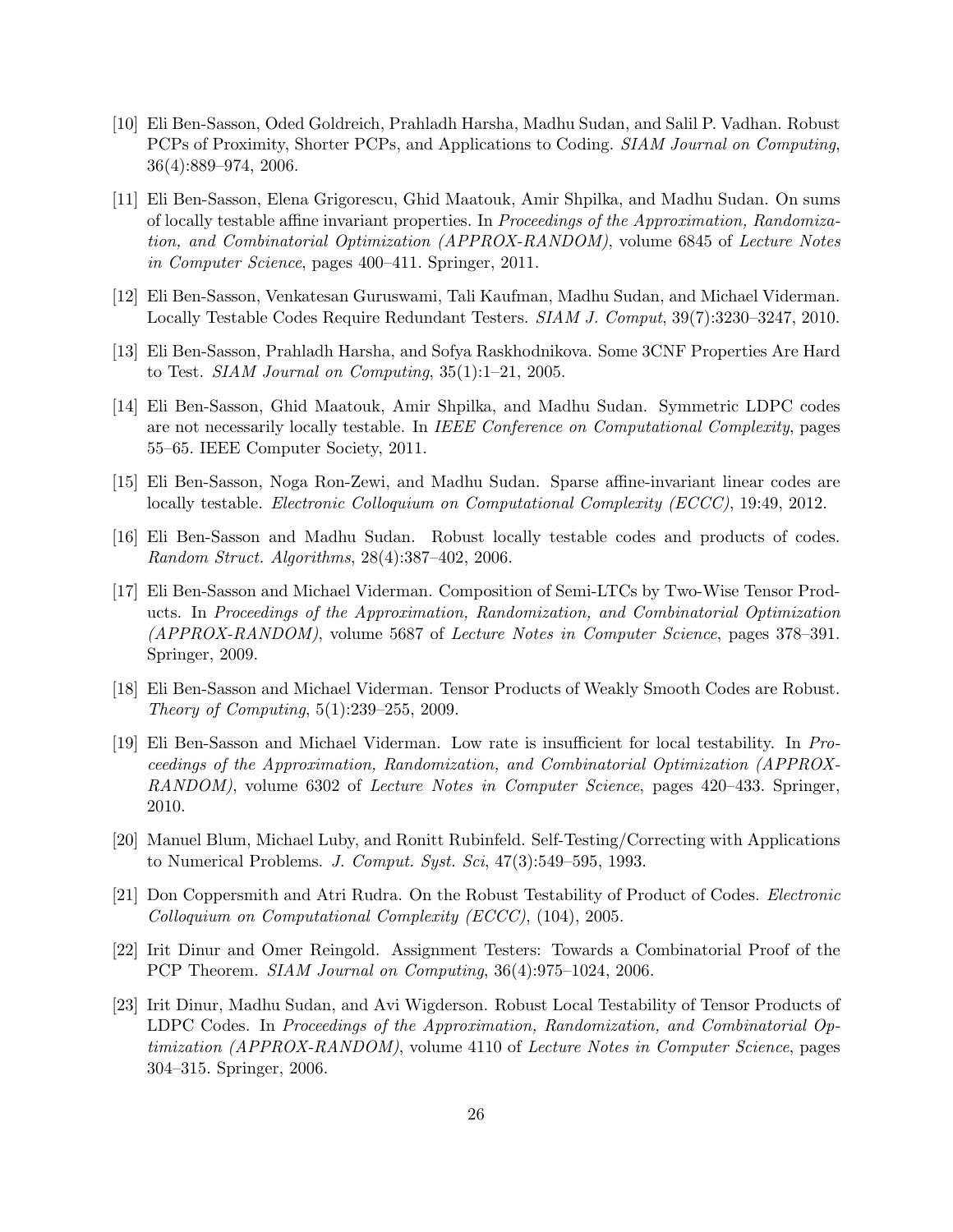- <span id="page-26-1"></span>[24] Katalin Friedl and Madhu Sudan. Some improvements to total degree tests. In Proceedings of the 3rd Israel Symposium on Theory of Computing and Systems (ISTCS), pages 190–198, 1995.
- <span id="page-26-10"></span><span id="page-26-2"></span>[25] Oded Goldreich and Madhu Sudan. Locally testable codes and PCPs of almost-linear length. Journal of the ACM, 53(4):558–655, July 2006.
- <span id="page-26-11"></span>[26] J. E. Hopcroft and J. D. Ullman. Some results on tape-bounded turing machines. Journal of the ACM, 16(1):168–177, January 1969.
- <span id="page-26-8"></span>[27] Günter Hotz and Jan Messerschmidt. Dyck-sprachen sind in Bandkomplexität log n analysierbar. In Universität des Saarlandes, 1974.
- <span id="page-26-7"></span>[28] Tali Kaufman, Simon Litsyn, and Ning Xie. Breaking the epsilon-soundness bound of the linearity test over GF(2). SIAM J. Comput, 39(5):1988–2003, 2010.
- [29] Tali Kaufman and Shachar Lovett. New extension of the weil bound for character sums with applications to coding. In IEEE 52nd Annual Symposium on Foundations of Computer Science, FOCS 2011, Palm Springs, CA, USA, October 22-25, 2011, pages 788–796. IEEE, 2011.
- <span id="page-26-6"></span><span id="page-26-4"></span>[30] Tali Kaufman and Madhu Sudan. Sparse Random Linear Codes are Locally Decodable and Testable. In FOCS, pages 590–600. IEEE Computer Society, 2007.
- [31] Tali Kaufman and Madhu Sudan. Algebraic property testing: the role of invariance. In Proceedings of the 40th Annual ACM Symposium on Theory of Computing (STOC), Victoria, British Columbia, Canada, May 17-20, 2008, pages 403–412. ACM, 2008.
- <span id="page-26-5"></span>[32] Swastik Kopparty and Shubhangi Saraf. Tolerant Linearity Testing and Locally Testable Codes. In Proceedings of the Approximation, Randomization, and Combinatorial Optimization (APPROX-RANDOM), volume 5687 of Lecture Notes in Computer Science, pages 601–614. Springer, 2009.
- <span id="page-26-0"></span>[33] Oded Lachish, Ilan Newman, and Asaf Shapira. Space complexity vs. query complexity. Computational Complexity, 17(1):70–93, 2008.
- <span id="page-26-12"></span>[34] P. M. Lewis, R. E. Stearns, and J. Hartmanis. Memory bounds for recognition of context-free and context-sensitive languages. In Proceedings of the 6th Annual Symposium on Switching Circuit Theory and Logical Design (SWCT 1965), pages 191–202, Washington, DC, USA, 1965. IEEE Computer Society.
- <span id="page-26-14"></span><span id="page-26-13"></span>[35] Nancy Lynch. Log space recognition and translation of parenthesis languages. J. Assoc. Comput. Mach, 24:583–590, 1977.
- <span id="page-26-3"></span>[36] Kurt Mehlhorn. Bracket-Languages are Recognizable in Logarithmic Space. Inf. Process. Lett., pages 168–170, 1976.
- <span id="page-26-9"></span>[37] Or Meir. Combinatorial Construction of Locally Testable Codes. SIAM J. Comput, 39(2):491– 544, 2009.
- [38] Ilan Newman. Testing membership in languages that have small width branching programs. SIAM J. Comput, 31(5):1557–1570, 2002.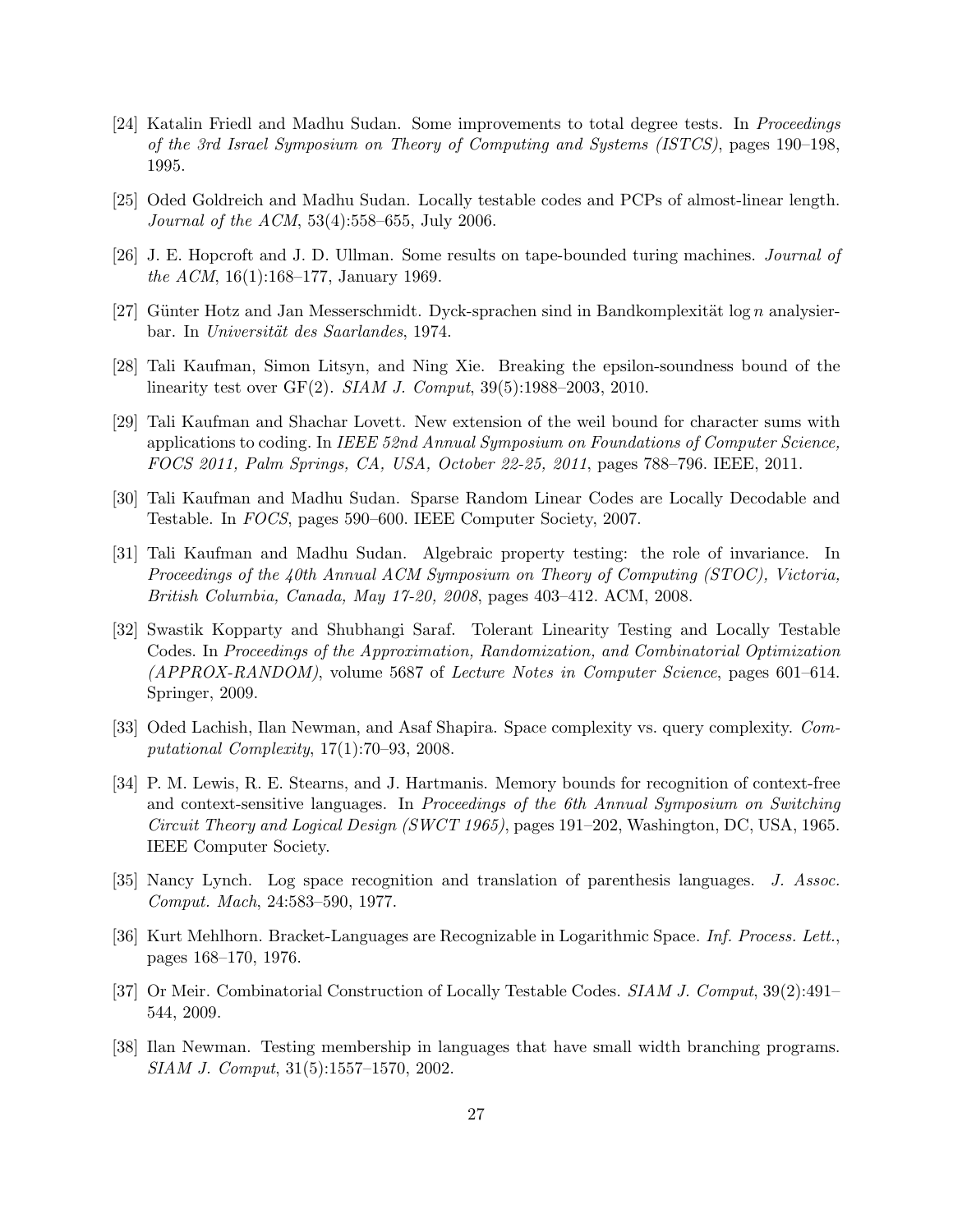- <span id="page-27-6"></span><span id="page-27-4"></span>[39] Christos H. Papadimitriou. Computational Complexity. Addison-Wesley, New York, 1994.
- <span id="page-27-2"></span>[40] Robert W. Ritchie and Frederick N. Springsteel. Language Recognition by Marking Automata. Information and Control, pages 313–330, 1972.
- <span id="page-27-1"></span>[41] Ronitt Rubinfeld and Madhu Sudan. Robust characterizations of polynomials with applications to program testing. SIAM J. Comput, 25(2):252–271, 1996.
- <span id="page-27-5"></span>[42] Daniel Spielman. Computationally efficient error-correcting codes and holographic proofs. PhD thesis, Massachusetts Institute of Technology, 1996.
- <span id="page-27-3"></span>[43] Robert Michael Tanner. A recursive approach to low complexity codes. IEEE Transactions on Information Theory, 27(5):533–547, 1981.
- [44] Paul Valiant. The Tensor Product of Two Codes Is Not Necessarily Robustly Testable. In Proceedings of the Approximation, Randomization, and Combinatorial Optimization (APPROX-RANDOM), volume 3624 of Lecture Notes in Computer Science, pages 472–481. Springer, 2005.

# <span id="page-27-0"></span>A Auxiliary Claims

The proof of the next claim was implicit in [\[12,](#page-25-11) Claim 18].

**Claim A.1.** Let  $\rho > 0$ . Let  $V \subseteq \mathbb{F}^n$  and such that for all  $v \in V$  we have  $|v| < \rho n$ . Assume that  $|\bigcup_{v\in V} \text{supp}(v)| \ge 2\rho$ . Then there exists  $w' \in \text{span}(V)$  such that  $\rho n \le |w'| < 2\rho n$ .

*Proof.* Let  $w_1, \ldots, w_s$  be an arbitrary ordering of the elements of V. Let  $\mu(\ell)$  be the maximal weight of an element in span $(w_1, \ldots, w_\ell)$ . We have  $\mu(1) = |w_1| < \rho n$  and  $\mu(s) \ge \rho n$  because the expected weight of a word in span(V) is  $(\text{exactly}) \frac{|\mathbb{F}|-1}{|\mathbb{F}|} \cdot |\bigcup_{w \in V} (\text{supp}(w))| \geq \frac{1}{2}$  $\frac{1}{2} \cdot 2\rho n$ . To see that the expected weight of a word  $w_{exp} \in span(V)$  is as claimed note that  $w_{exp}$  is picked by a random linear combination of vectors in V, where each vector  $v \in V$  ia taken independently with probability  $1-\frac{1}{\mathbb{F}}$ . Hence if  $i \in \bigcup_{w \in V}(\text{supp}(w))$  then  $i \in \text{supp}(w_{exp})$  with probability  $\frac{\mathbb{F}[-1]}{\mathbb{F}} \geq \frac{1}{2}$  $\frac{1}{2}$ . Thus there

exist elements  $\alpha_i \in \mathbb{F}$  such that  $\sum^s$  $i=1$  $\alpha_i \cdot w_i = w_{exp}$ , where  $|w_{exp}| \ge \rho n$ , i.e.,  $\mu(s) \ge \rho n$ .

Finally, we have  $\mu(\ell+1) < \mu(\ell) + \rho n$  since for every  $i \in [s]$  we have  $|w_i| < \rho n$ . We conclude there must exist  $\ell$  for which  $\rho n \leq \mu(\ell) < 2\rho n$ . Let w' be a word of maximal weight in span $(w_1, \ldots, w_\ell)$ . We have that  $\rho n \leq |w'| < 2\rho n$ .  $\Box$ 

<span id="page-27-7"></span>**Claim A.2.** It holds that  $C \subseteq \mathbb{F}^n$  is p-characterized (p-strictly characterized) by S if and only if there exists  $J' \subseteq [n]$ ,  $|J'| \le \rho n$   $(|J'| < \rho n)$  and for all  $w \perp S$  it holds that  $w|_{[n] \setminus J'} \in C|_{[n] \setminus J'}$ .

Proof. For the first direction, if  $C \subseteq \mathbb{F}^n$  is  $\rho$ -characterized ( $\rho$ -strictly characterized) by S then, by definition, there exists  $J' \subseteq [n]$ ,  $|J'| \le \rho n$  ( $|J'| < \rho n$ ) such that  $|J'| \le \rho n$  ( $|J'| < \rho n$ ) and  $(C^{\perp})_{(-J')} \subseteq \text{span}(S)$ . This means that if  $w \perp S$  then  $w \perp (C^{\perp})_{(-J')}$  and hence  $w|_{[n] \setminus J'} \in C|_{[n] \setminus J'}.$ 

For the second direction, assume that there exists  $J' \subseteq [n]$ ,  $|J'| \le \rho n$   $(|J'| < \rho n)$  and for all  $w \in \mathbb{F}^n$  such that  $w \perp S$  it holds that  $w|_{[n] \setminus J'} \in C|_{[n] \setminus J'}$ . We argue that  $(C^{\perp})_{(-J')} \subseteq \text{span}(S)$ , since otherwise there exists  $w \in \mathbb{F}^n$  such that  $w \perp S$  and  $w|_{[n] \setminus J'} \notin C|_{[n] \setminus J'}$ . Hence C is  $\rho$ -characterized  $(\rho\text{-strictly characterized})$  by S.  $\Box$